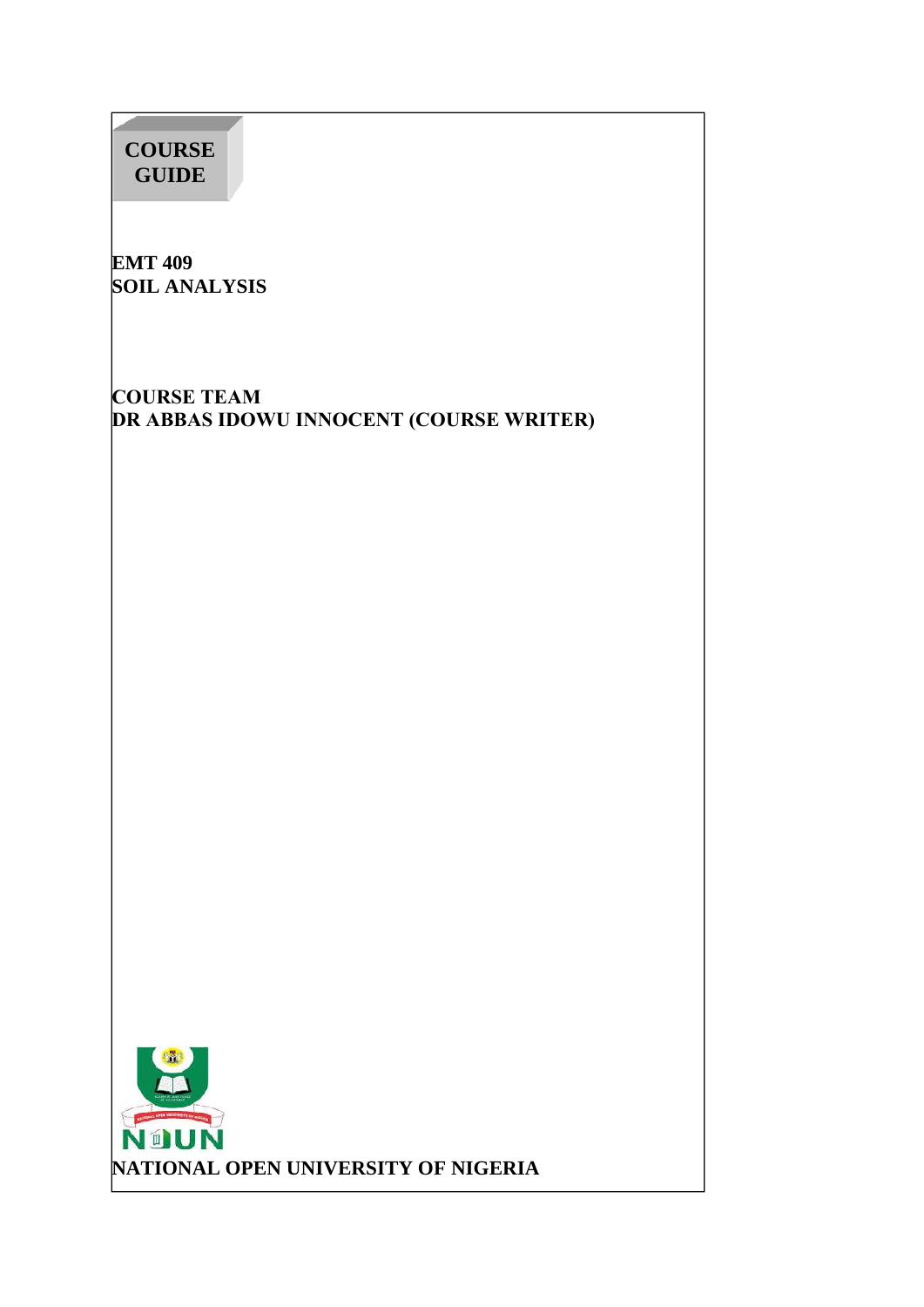# **MAIN COURSE**

# **CONTENTS PAGE**

| Module 1 |                                              |    |  |
|----------|----------------------------------------------|----|--|
| Unit 1   | Types of Laboratory Chemicals                |    |  |
| Unit 2   | <b>Analytical Instruments and Principles</b> |    |  |
|          |                                              | 6  |  |
| Unit 3   | Soil Sampling and Sample Preparation         | 15 |  |
| Unit 4   | Macronutrient Analysis in Soil               | 22 |  |
| Module 2 |                                              | 30 |  |
| Unit 1   | Features and Functions of a                  |    |  |
|          | Standard Soil Testing Laboratory             | 30 |  |
|          |                                              |    |  |
|          |                                              |    |  |
| Unit 2   | Special Techniques and Precautions           | 35 |  |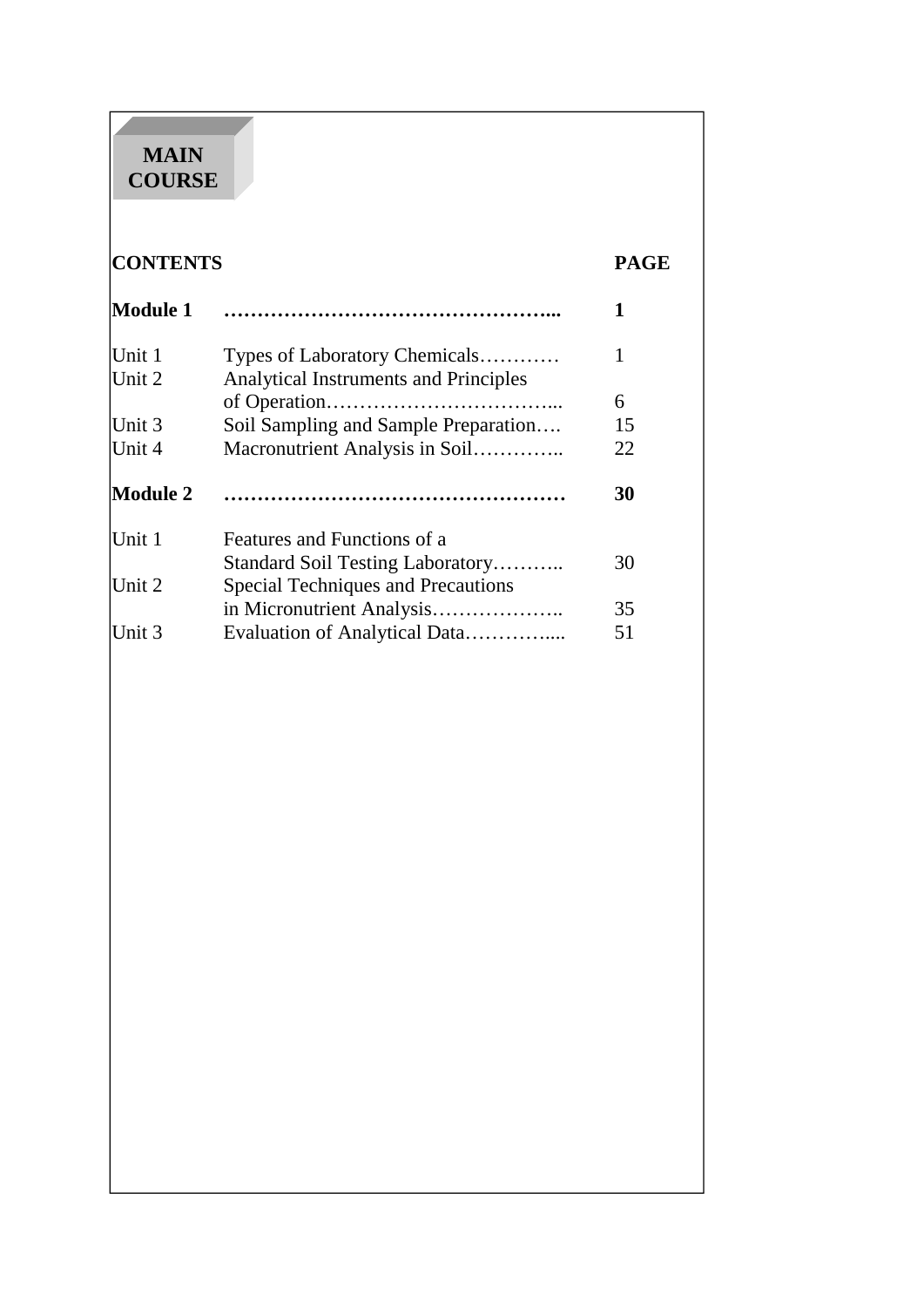# **MODULE 1**

- Unit 1 Types of Laboratory Chemicals
- Unit 2 Analytical Instruments and Principles of Operation
- Unit 3 Soil Sampling and Sample Preparation<br>
Unit 4 Macronutrient Analysis in Soil
- **Macronutrient Analysis in Soil**

# **UNIT 1 TYPES OF LABORATORY CHEMICALS**

## **CONTENTS**

- 1.0 Introduction
- 2.0 Objectives
- 3.0 Main Content
	- 3.1 Laboratory Chemicals
		- 3.1.1 Peroxides
		- 3.1.2 Cryogenics
		- 3.1.3 Oxidizing and reducing agents
		- 3.1.4 General solvents
		- 3.1.5 Hydrocarbon and chlorinated solvents
		- 3.1.6 Acids
		- 3.1.7 Bases
		- 3.1.8 Inorganic and organic chemicals
		- 3.1.9 High risk chemicals
	- 3.2 Laboratory Hazards and Safety Precautions
- 4.0 Conclusion
- 5.0 Summary
- 6.0 Tutor-Marked Assignment
- 7.0 References/Further Reading

## **1.0 INTRODUCTION**

Laboratory Chemicals are reagents that are used in carrying out analysis in a standard laboratory and they are of different types and according to Ahmad (2003), they include general solvents, hydrocarbons and chlorinated solvents, acids, bases, inorganic chemicals, organic chemicals, high risk chemicals etc.

## **2.0 OBJECTIVES**

By the end of this unit, you should be able to understand:

- the meaning of laboratory chemicals
- the different categories of laboratory chemicals
- laboratory hazards and safety precautions to be taken.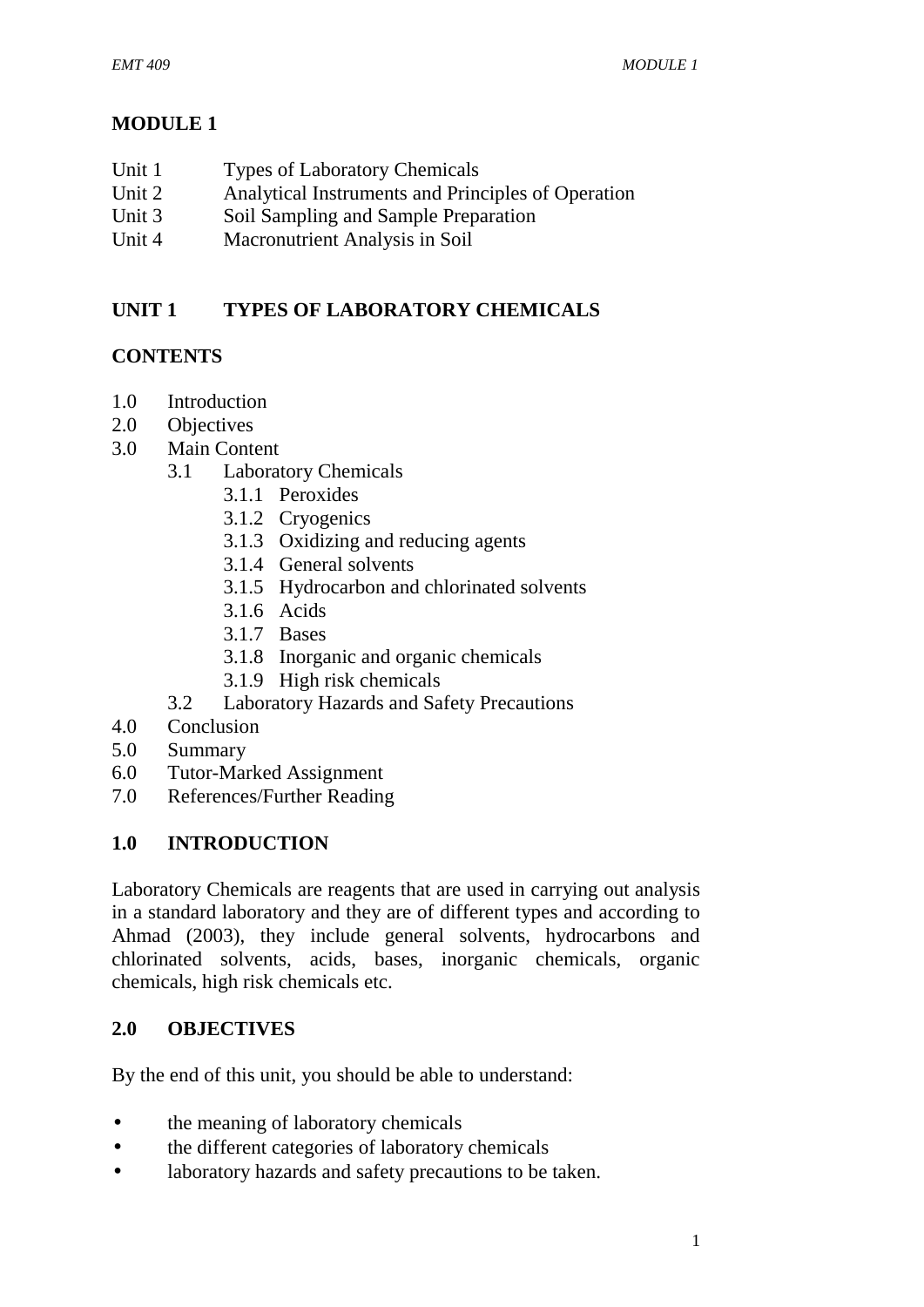## **3.0 MAIN CONTENT**

#### **3.1 Laboratory Chemicals**

Laboratory chemicals are reagents that are used in carrying out analysis in a standard laboratory. These chemicals are useful in carrying out analysis such as water holding capacity, cation exchange capacity, electrical conductivity, pH, soil texture, soil moisture content, lime requirement, gypsum requirement, micro and macro nutrients analysis in soil, organic matter content etc. These chemicals are of different types and American Chemical Society (2018) lists some to include oxidizing and reducing agents, peroxides, cryogenics while according to Ahmad (2003), they include, general solvents, hydrocarbons and chlorinated solvents, acids, bases, inorganic chemicals, organic chemicals, high risk chemicals etc.

## **3.1.1 Peroxides**

These are a group of chemicals that have an oxygen-to-oxygen bond (R– O–O–R) and care must be taken when handling inorganic or organic peroxides, since they tend to be unstable and can, depending on the compound, decompose violently (American Chemical Society, 2018). A common example is hydrogen peroxide.

#### **3.1.2 Cryogenics**

These are chemicals stored at very low temperatures and they should be handled with special cryogenic gloves (American Chemical Society, 2018). Examples include dry ice (solid  $CO<sub>2</sub>$ ) and liquid nitrogen

## **3.1.3 Oxidizing and reducing agents**

An oxidizing agent is a substance that causes oxidation or the loss of electrons from an atom, compound, or molecule while a reducing agent is a substance that causes reduction, or the gain of electrons (American Chemical Society, 2018). Oxidation and reduction always occur together. Oxidizing agents include chlorates, chromates, dichromates, hypochlorites, nitrates, nitric acid, nitrites, perchlorates, permanganates, peroxides while reducing agents include alkali metals, alkaline earth metals, hydrogen gas, carbon monoxide.

#### **3.1.4 General solvents**

A solvent is a substance in which a solute dissolve. This includes Methanol, Ethanol, 2-Propanol (IPA), Acetone, Butanol, Butyl acetate, Ethyl acetate, Ethylene glycol, etc.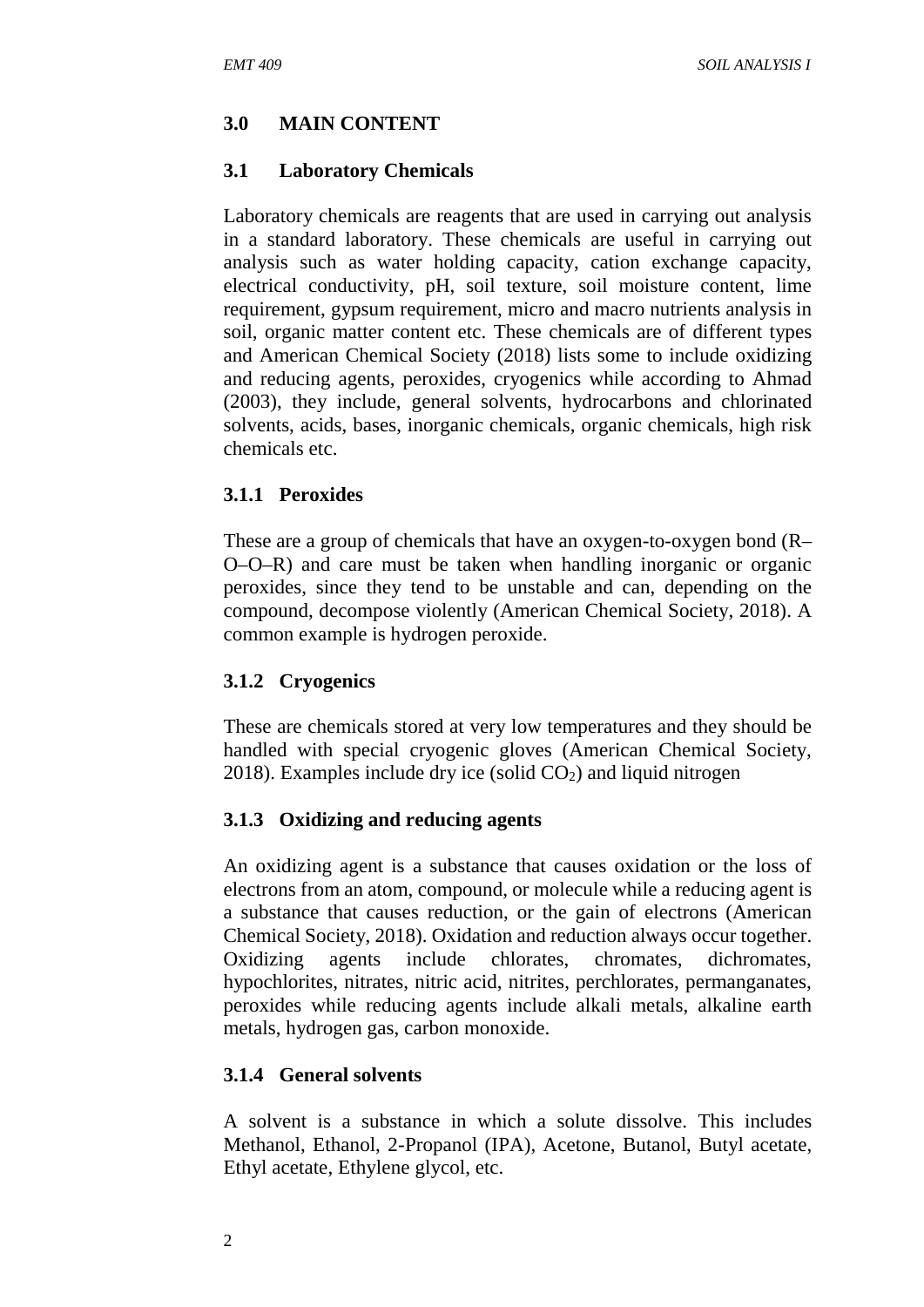## **3.1.5 Hydrocarbon and chlorinated solvents**

A hydrocarbon is a compound containing hydrogen and carbon while chlorinated solvents are solvents that have chlorine as part of their constituents. Examples of hydrocarbon and chlorinated solvents are Toluene, Xylene, Hexane, Cyclohexane, Trichloroethylene, Dichloromethane, Chloroform, Carbon tetrachloride etc.

## **3.1.6 Acids**

An acid is a substance which when dissolved in water releases hydrogen ions. Examples of acids are Sulphuric acid, Nitric acid, Hydrochloric acid, Acetic acid, Phosphoric acid, Oxalic acid, etc.

## **3.1.7 Bases**

A base is a substance which when dissolved in water releases hydroxide ions. Bases include Sodium hydroxide, Potassium hydroxide, Ammonium hydroxide, Tetramethyl Ammonium hydroxide (photo resist developer) etc.

## **3.1.8 Inorganic and organic chemicals**

Inorganic chemicals include Copper sulphate, Nickel chloride, Calcium phosphate, Erbium chloride, Ytterbium chloride, Aluminium chloride, Titanium isopropoxide, Zirconium propoxide, Silver nitrate, Potassium nitrate etc. Organic chemicals, on the other hand, include Acetic anhydride, Urea, Pyrocatechol, Butoxyethanol, Cyclopentane, Dimethylbutane, Photoresist, N, N-Dimethylformamide, 1-Methyl-2- Pyrrolidinone, etc.

## **3.1.9 High risk chemicals**

High risk chemicals, as the name suggests are chemicals that pose high risks and must be handled with extra caution. Examples are Cyanides, Mercury compounds, Lead compounds, Arsenic compounds, Cadmium compounds, Ethylenediamine, Hydrofluoric acid, etc.

#### **3.2 Laboratory Hazards and Safety Precautions**

Due to their corrosive nature, acids and bases can irritate or even burn the eyes, irritate the skin, and cause respiratory distress (American Chemical Society, 2018). The risk is higher when they are concentrated, but even when diluted they can be hazardous. Protective equipment including chemical goggles, aprons and gloves are essential.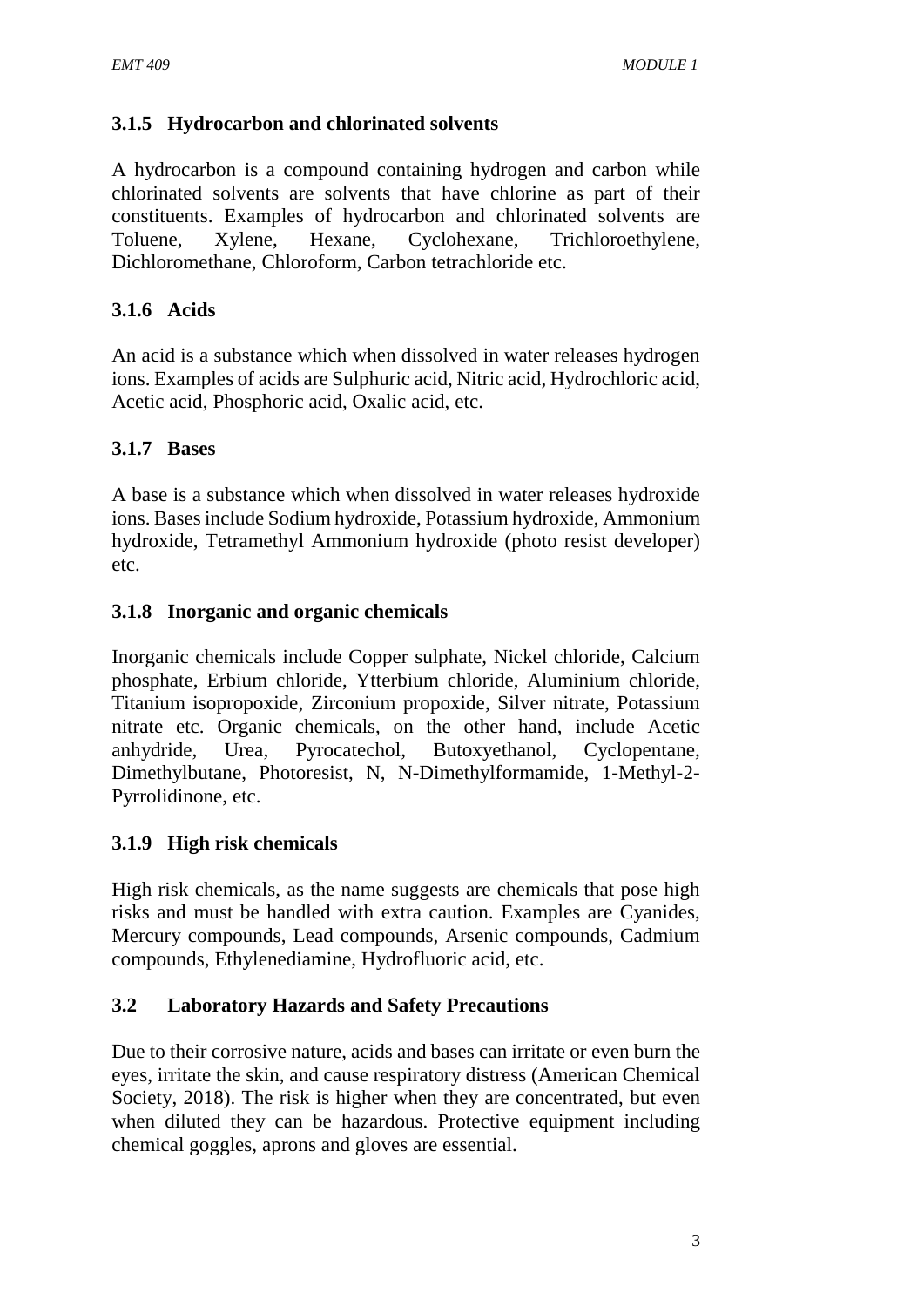Hydrocarbon and volatile organic compounds are combustible or flammable and can irritate the skin. Used in a confined space, they can cause asphyxiation. They should always be used in a well-ventilated area or hood, and away from any open flames.

Mercury is a serious chronic health hazard. Although it is not readily absorbed through the skin, its greatest health hazard is due to inhalation of its vapors, usually as a result of a spill. Mercury compounds (e.g., alkyl mercury) are extremely toxic and must be handled with extreme care.

Oxidation and reduction always occur together. Oxidation-reduction reactions tend to release heat, so oxidizers and reducing agents can cause other materials to combust more readily. Mixing oxidizing agents (nitric acid) with organic materials in waste bottles has resulted in many explosions. Always store oxidizing and reducing agents away from each other, and from flammable materials.

Other safety measures according to Ahmad (2003) are listed below:

- i. Always use extracted wet benches for chemical work.
- ii. Always wear safety glasses or goggles at all times in the laboratory.
- iii. Always wear laboratory coat/apron in the laboratory.
- iv. Appropriate gloves should be worn as needed.
- v. Appropriate shoes should be worn in the laboratory.
- vi. Wear breathing mask as and when appropriate.
- vii. Only trained personnel may use breathing apparatus.
- viii. Wash hands before leaving the laboratory.
- ix. Never mouth suck anything in a pipette in the laboratory.
- x. No food or drink is allowed in laboratories or areas where chemicals are used or stored.
- xi. No food should be stored in a laboratory refrigerator.
- xii. Never eat or drink from the laboratory glassware.
- xiii. Keep exposed skin covered in the laboratory.

#### **4.0 CONCLUSION**

Laboratory chemicals are useful for many purposes and they are also dangerous. Chemicals can cause severe burns and organ damage. Therefore, read the instructions on any chemical before using it and apply extra caution while using it knowing that your safety in the laboratory is not only determined by your own actions but also by the actions of those around you.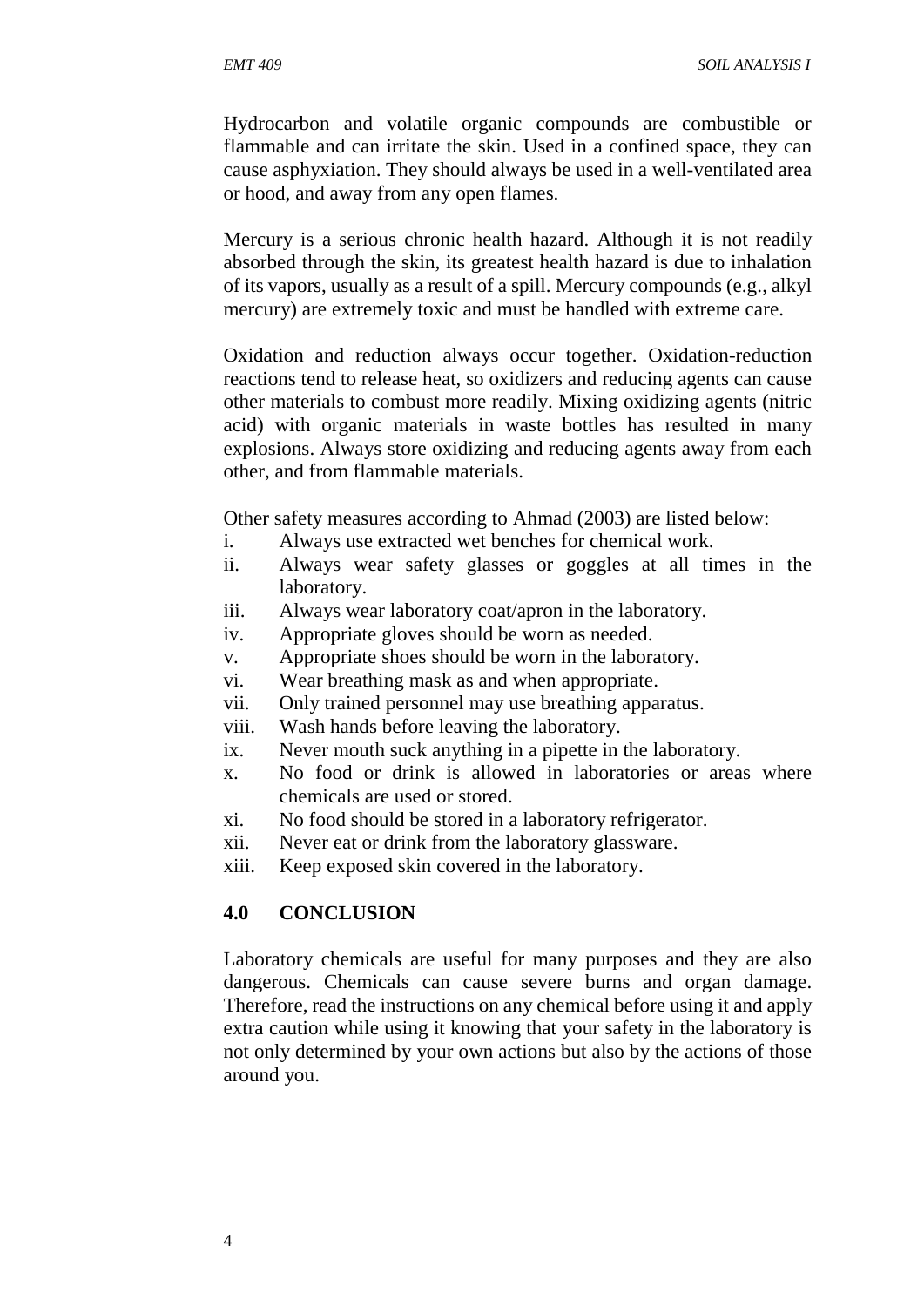#### **5.0 SUMMARY**

In this unit, we have learnt that:

- there are various types of laboratory chemicals
- there are laboratory hazards
- safety precautions can be taken to avoid laboratory hazards.

#### **6.0 TUTOR-MARKED ASSIGNMENT**

- 1. Is it proper to add acid to water or water to acid while working in the laboratory?
- 2. List other categories of laboratory chemicals with named examples that are not mentioned in the list above.

#### **7.0 REFERENCES/FURTHER READING**

Ahmad, M. (2003). Laboratory and chemical safety guide. Pp. 1-23.

American Chemical Society (2018). Common laboratory hazards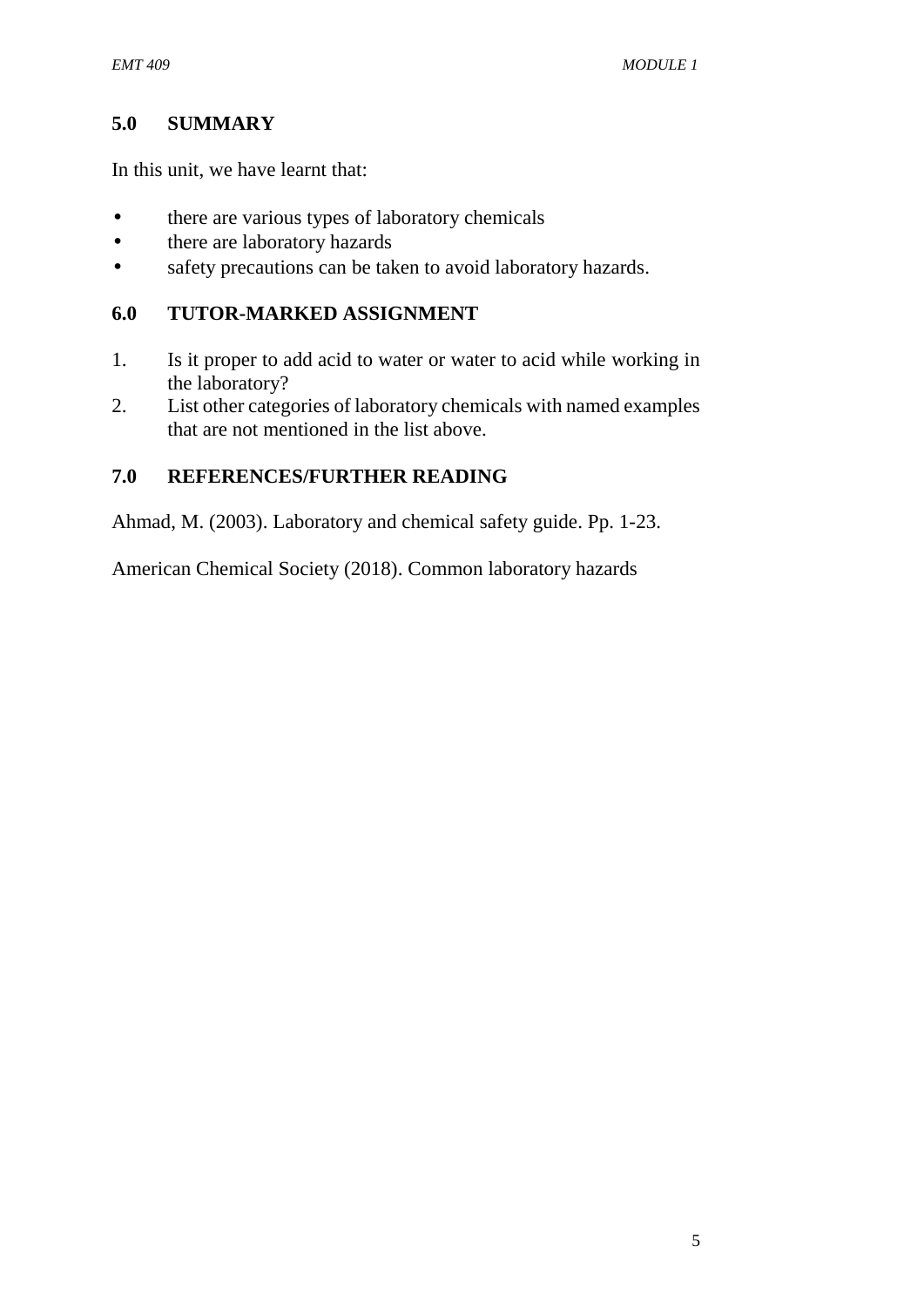#### **UNIT 2 ANALYTICAL INSTRUMENTS AND PRINCIPLES OF OPERATION**

#### **CONTENTS**

- 1.0 Introduction
- 2.0 Objectives
- 3.0 Main Content
	- 3.1 Colorimeter
		- 3.1.1 Principle of operation
	- 3.2 Flame Analyzer
		- 3.2.1 Principle of operation
	- 3.3 Atomic Absorption Spectrophotometer
		- 3.3.1 Principle of operation
	- 3.4 pH Meter
		- 3.4.1 Principle of operation
- 4.0 Conclusion
- 5.0 Summary
- 6.0 Tutor-Marked Assignment
- 7.0 References/Further Reading

#### **1.0 INTRODUCTION**

Analytical instruments are of various types and each one has a specific role or roles that it performs. Analytical instruments that will be considered in this section include the colorimeter, flame analyzer, atomic absorption spectrophotometer and pH meter.

#### **2.0 OBJECTIVES**

By the end of this unit, you should be able to understand:

- the function of each instrument:
- the principle of operation of each instrument and
- the suitability of each instrument for a particular operation.

#### **3.0 MAIN CONTENT**

#### **3.1 Colorimeter**

A colorimeter is a device that measures the absorbance of particular wavelengths of light by a specific solution.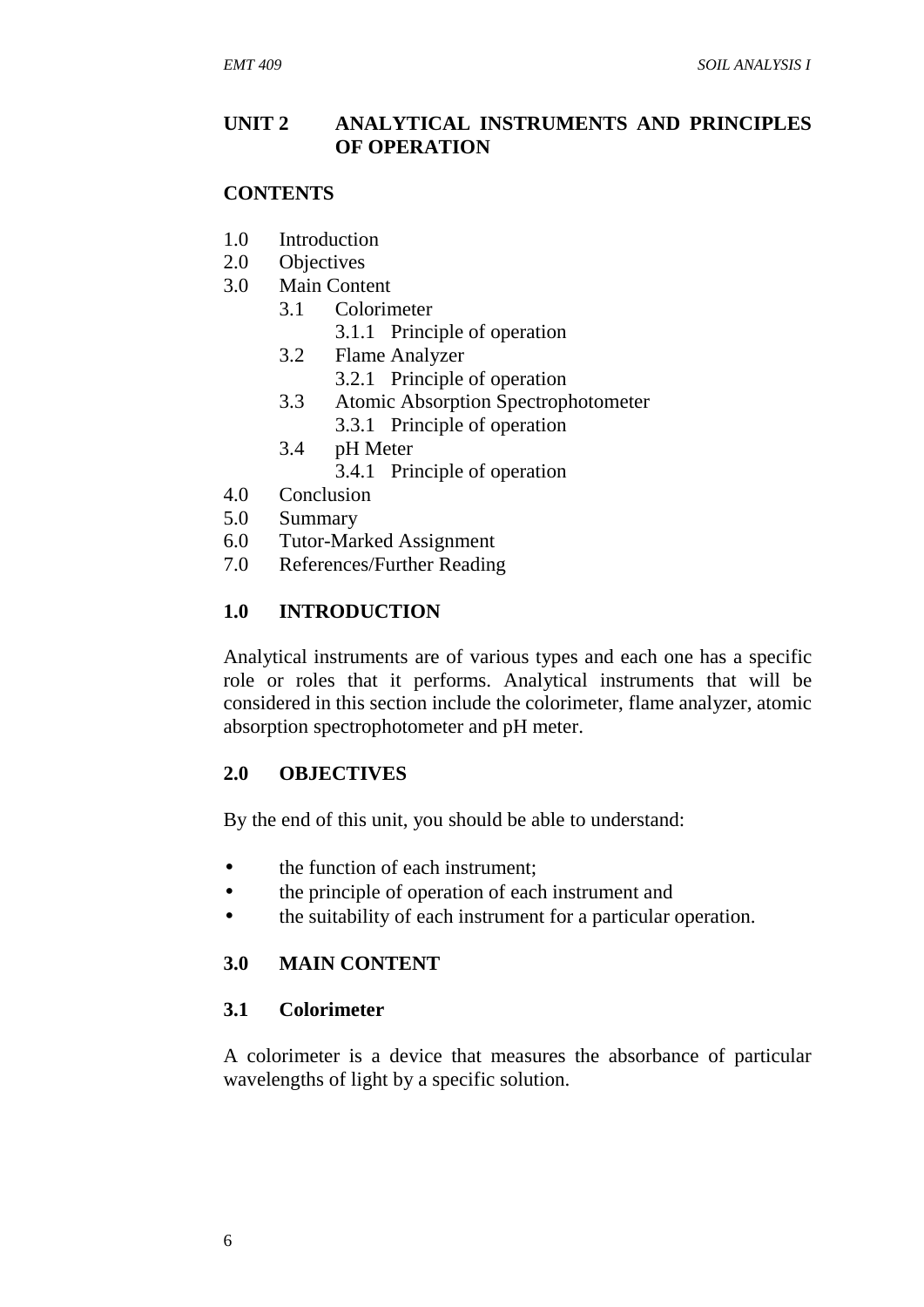

Figure 1: A digital colorimeter

This device is most commonly used to determine the concentration of a known solute in a given solution by the application of the Beer-Lambert's law.

Beer's Law: According to Beer's law when monochromatic light passes through the colored solution, the amount of light transmitted decreases exponentially with increase in concentration of the colored substance. Lambert's Law: According to Lambert's law the amounts of light transmitted decreases exponentially with increase in thickness of the colored solution.

Beer-Lambert's law is commonly written as:  $A = cl$ , Where, A is the absorbance,  $(epsilon)$  is the molar absorptivity, c is the concentration of the solution and l is the length that the light passes through (also known as the mean free path). Aside from this, if there is a continual changing of the solution, i.e. it is a reaction, then % of transmittance against time is generally used. Colorimeters are used for a wide range of applications across the chemical and biological fields including, but not limited to, the analysis of blood, water, nutrients in soil and foodstuffs, determining the concentration of a solution, determining the rates of reaction, determining the growth of bacterial cultures and laboratory quality control (www.azo.com)

A Colorimeter is comprised of the following parts:

- 1. Light source
- 2. Filter (the device that selects the desired wavelength)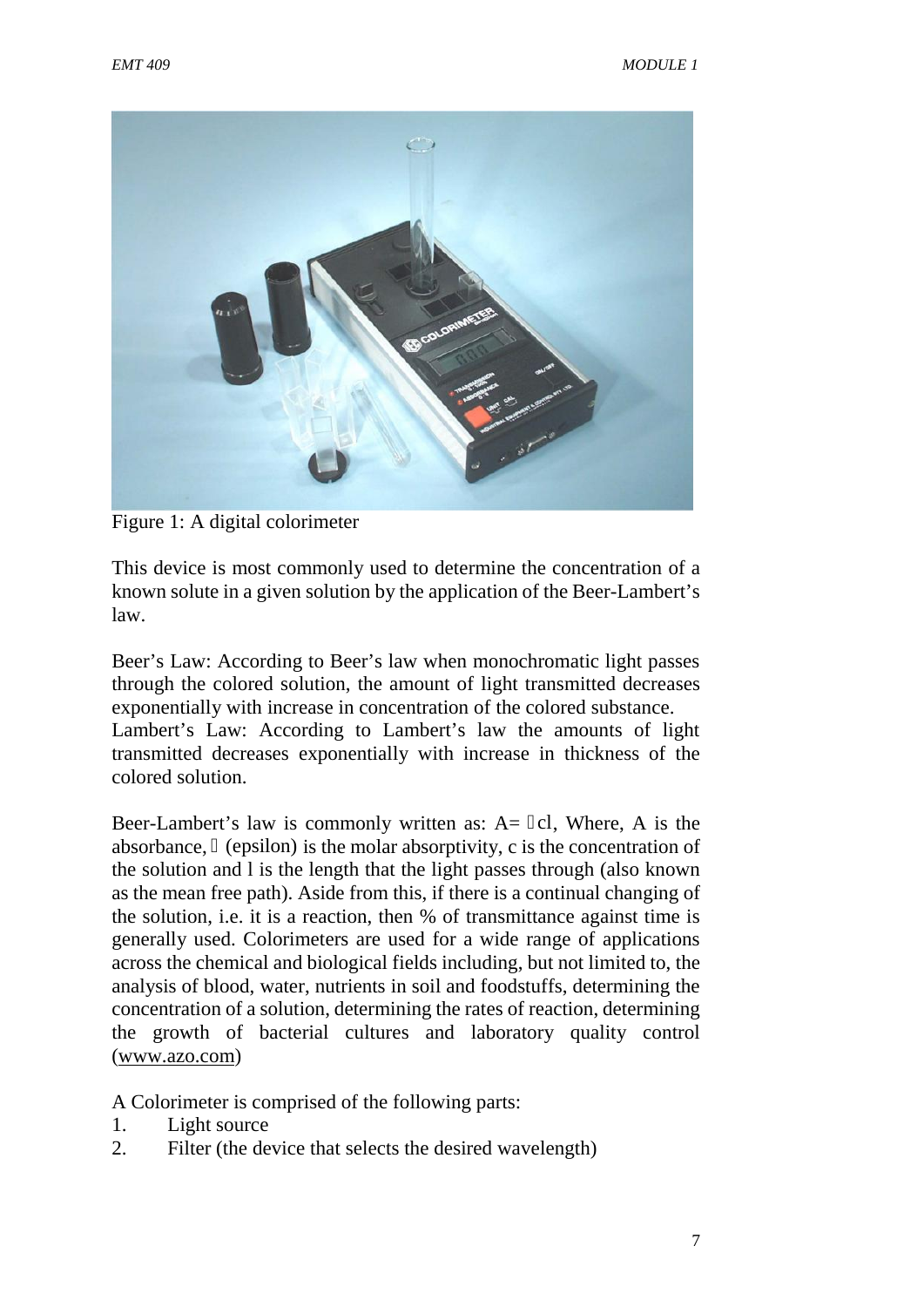- 3. Cuvette chamber (the transmitted light passes through compartment wherein the solution containing the colored solution are kept in cuvette, made of glass or disposable plastic)
- 4. Detector (this is a photosensitive element that converts light into electrical signals)
- 5. Galvanometer (measures electrical signal quantitatively).

The colorimeter must be handled carefully and kept clean and dry.

#### **3.1.1 Principle of operation**

IEC (2006) explained how to operate a digital colorimeter as enumerated below:

#### **Using cuvettes:**

- i. Press ON/OFF button to power the instrument.
- ii. Place distilled water into one clean cuvette and store in a receptacle provided.
- iii. Prepare at least two solution samples of **known** concentration and store in bottles for future use. Mark the bottles with the known concentration.
- iv. Pour a small sample of each of these known concentration solution in cuvettes, mark them and store them in the receptacles provided.
- v. Prepare one or more samples of **unknown** concentrations in cuvettes and store them in the receptacles provided.

#### **If the correct light source colour to use is not known, proceed as follows:**

- i. Press UNITS/CAL button to select 'Transmission' in percent.
- ii. Fit the square adaptor into the well, select the first wavelength (blue) and insert the square cuvette with distilled water with the smooth sides in the light path. Press and hold the 'Calibrate' button for one second then release. Meter will calibrate to 100% transmission for that particular illumination wavelength.
- iii. Remove the distilled water cuvette and replace with any sample of the solution. Note the transmission reading in % for that wavelength.
- iv. Using the distilled water cuvette and the same sample, repeat the above for each of the 4x wavelengths (colours) provided and choose the wavelength that provided the LOWEST reading (lowest % transmission or highest absorption). This is the light source you must use for concentration measurements of this colour of sample solution.

#### **Now that the correct light source to use is now known, proceed as follows:**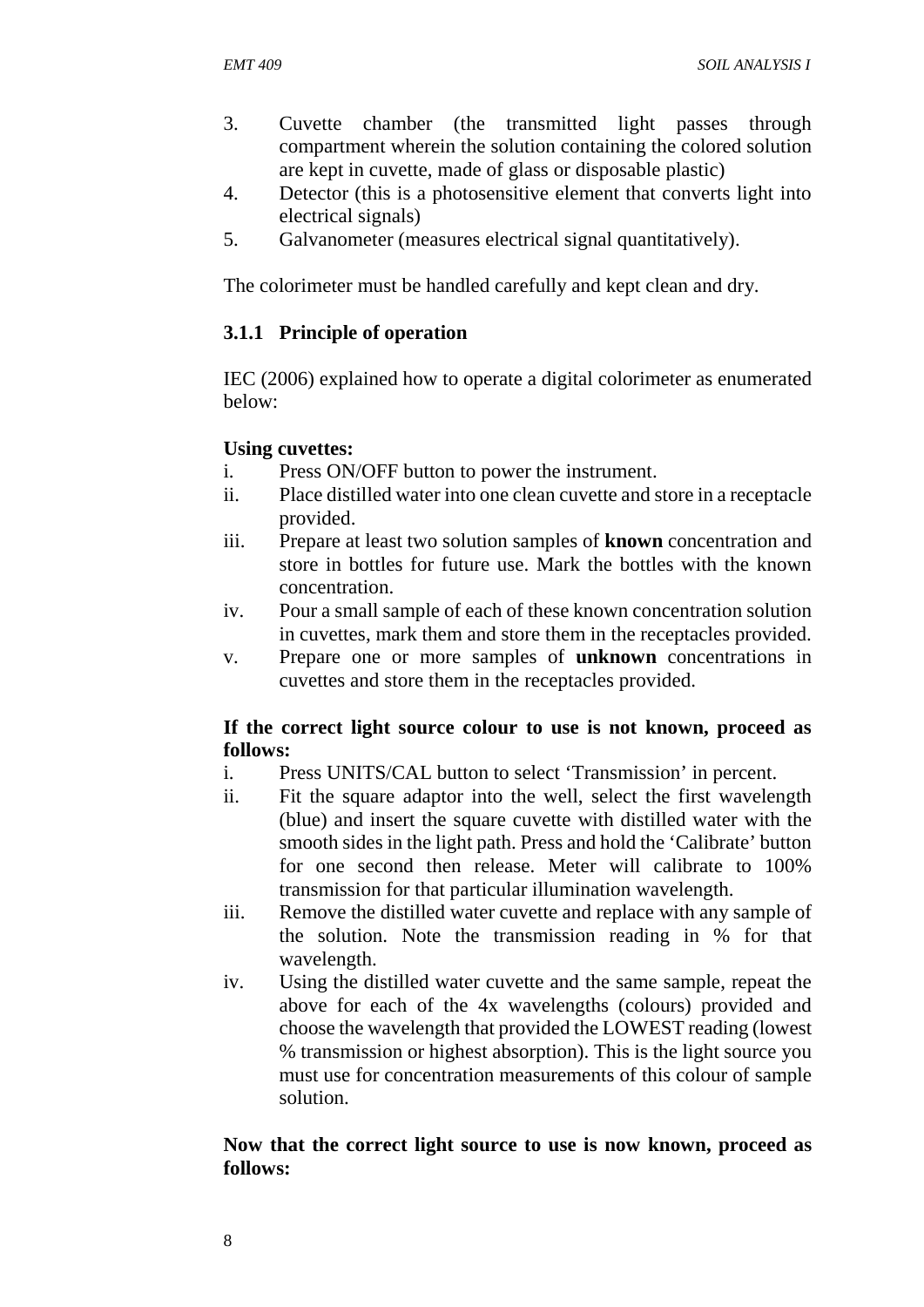- i. Select this preferred light source, **select Absorbance** and re-insert the distilled water sample. Press the CAL button for one second to calibrate to zero absorption.
- ii. Using 'X' axis as 0-max concentration units and 'Y' axis as 0-2.3 Absorbance, plot firstly the distilled water reading (zero absorbance and zero concentration) and then the two known concentration sample readings, then join the three points to make a straight line graph relating absorption to concentration. This relationship between absorption and concentration is linear according to Beer's Law over a limited range ofconcentrations.
- iii. Remove the known coloured reference sample and replace with unknown sample. Note the absorbance reading. Plot this reading on the graph line to find the corresponding concentration of the solution.

## **3.2 Flame Analyzer**

It is an instrument that is meant for determining sodium and potassium; additional filters are included for measuring other elements such as calcium, barium and lithium.



Figure 2: A Flame Analyzer

A simple flame photometer consists of the following basic components:

- a) The burner: a flame that can be maintained in a constant form and at a constant temperature.
- b) Nebuliser and mixing chamber: a means of transporting a homogeneous solution into the flame at a steady rate.
- c) Simple colour filters (interference type): a means of isolating light of the wavelength to be measured from that of extraneous emissions.
- d) Photo-detector: a means of measuring the intensity of radiation emitted by the flame.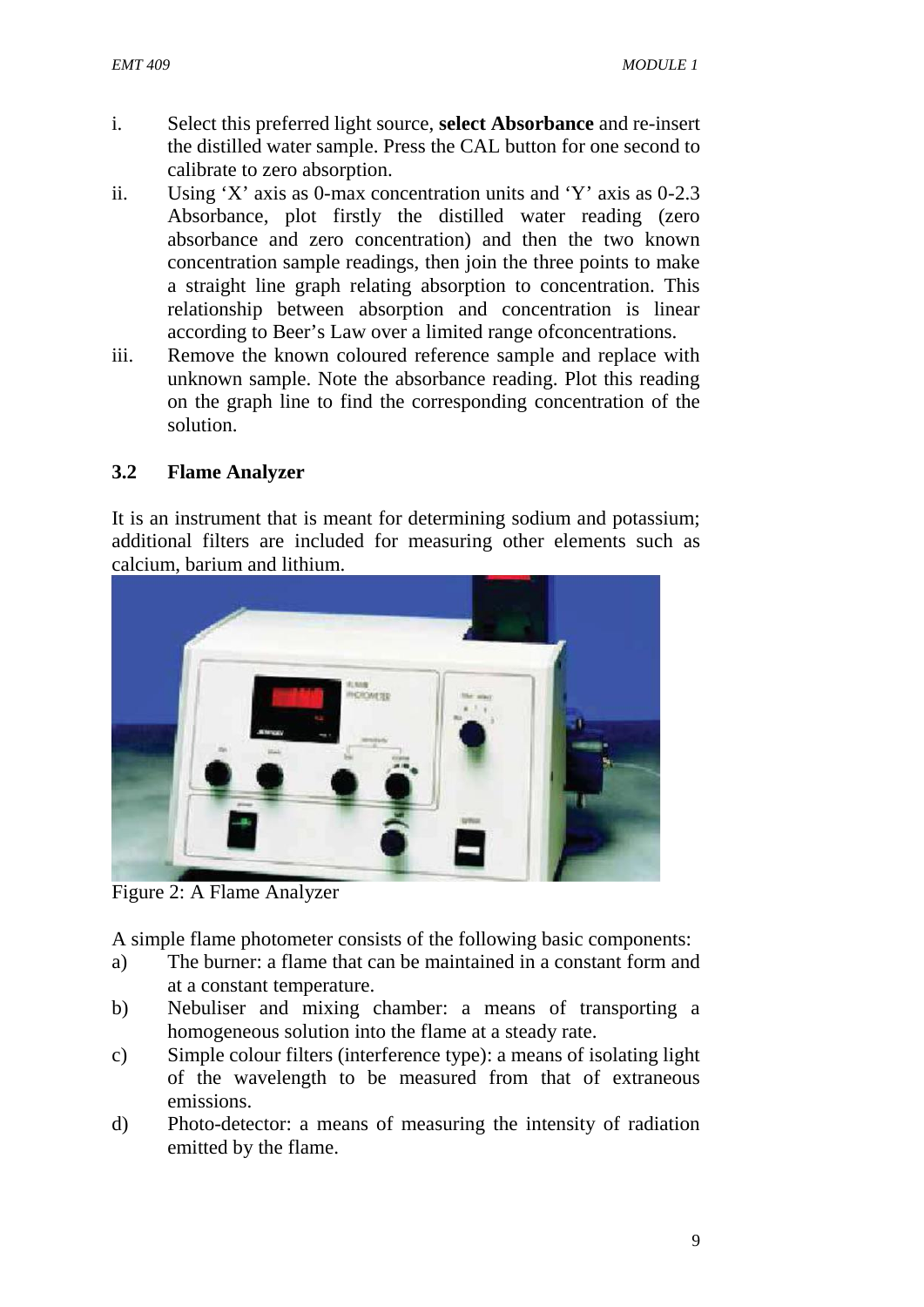The flame analyzer must be handled carefully, kept clean and operated by a trained personnel.

## **3.2.1 Principle of operation**

Flame photometry relies upon the fact that the compounds of the alkali and alkaline earth metals can be thermally dissociated in a flame and that some of the atoms produced will be further excited to a higher energy level. When these atoms return to the ground state they emit radiation which lies mainly in the visible region of the spectrum. Each element will emit radiation at a wavelength specific for that element. The table below gives details of the measurable atomic flame emissions of the alkali and alkaline earth metals in terms of the emission wavelength and the colour produced.

| Element         | Emission Wavelength   Flame Colour |            |
|-----------------|------------------------------------|------------|
|                 | (nm)                               |            |
| Sodium (Na)     | 589                                | Yellow     |
| Potassium $(K)$ | 766                                | Violet     |
| Barium (Ba)     | 554                                | Lime Green |
| Calcium $(Ca)$  | $622*$                             | Orange     |
| Lithium (Li)    | 670                                | Red        |

**Table 1: Emission wavelength and flame colour of some elements**

\*Note: Calcium is measured by using the calcium hydroxide band emission at 622nm as calcium main atomic emission occurs at 423nm.

Over certain ranges of concentration, the intensity of the emission is directly proportional to the number of atoms returning to the ground state. This is in turn proportional to the absolute quantity of the species volatized in the flame, i.e. light emitted is proportional to sample concentration.

It can be seen that if the light emitted by the element at the characteristic wavelength is isolated by an optical filter and the intensity of that light measured by a photo-detector, then an electrical signal can be obtained proportional to sample concentration. Such an electrical signal can be processed and the readout obtained in an analogue or digital form.

#### **3.3 Atomic Absorption Spectrophotometer**

Atomic absorption spectrophotometer (AAS) is an analytical instrument that measures the concentrations of elements (Royal Society of Chemistry, no date). There are two types of this instrument: the single beam and the double beam. Atomic absorption is so sensitive that it can measure down to parts per billion of a gram ( $\mu$ g dm<sup>-3</sup>) in a sample. The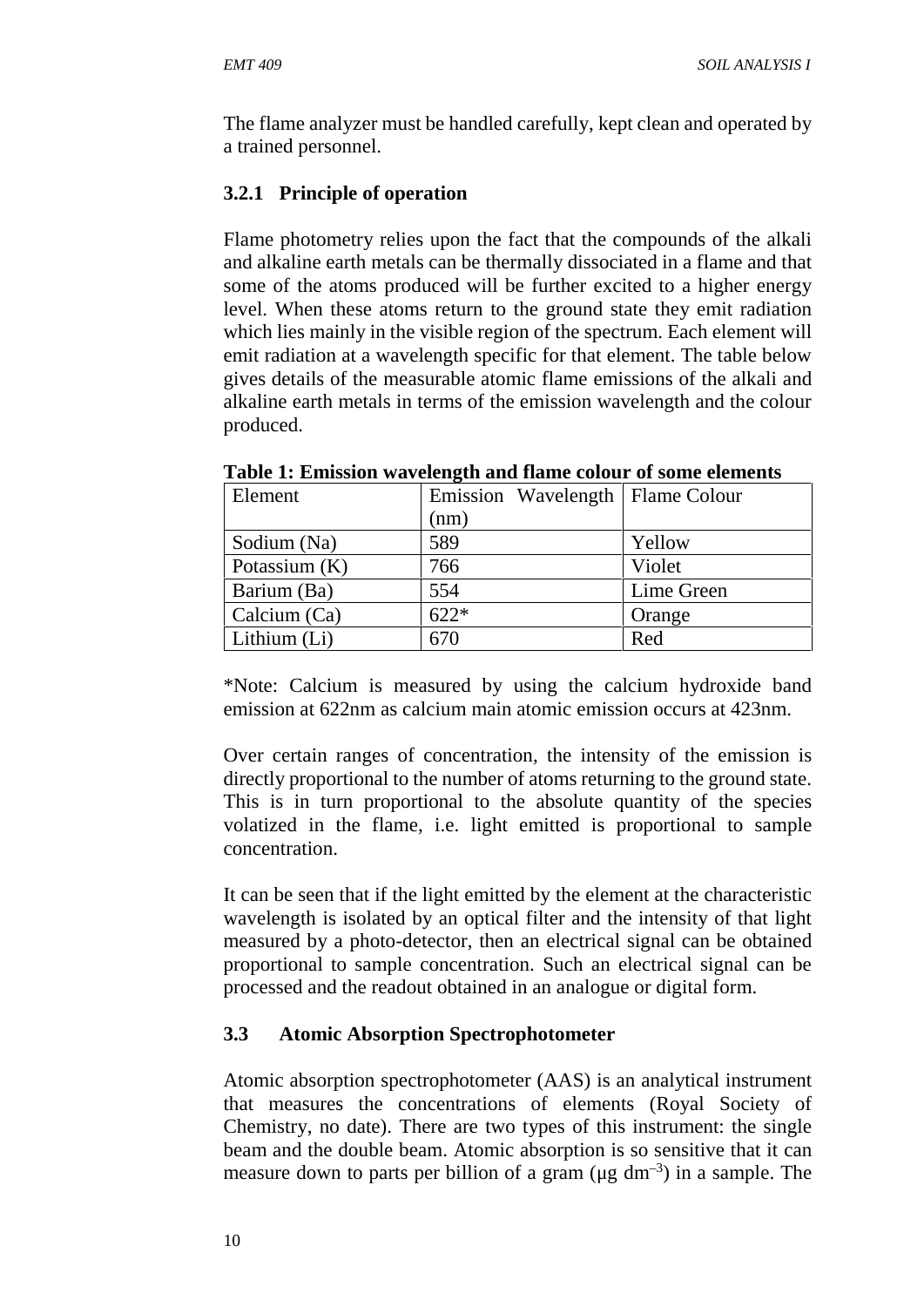technique makes use of the wavelengths of light specifically absorbed by an element. They correspond to the energies needed to promote electrons from one energy level to another, higher, energy level. Atomic absorption units have four basic parts: interchangeable lamps that emit light at element-specific wavelengths, a sample aspirator, a flame or furnace apparatus for volatilizing the sample or hydride generation apparatus and a photon detector. This instrument must be kept clean and in a safe room within the laboratory to prevent theft. It must be handled by trained personnel who will be able to teach others on how to operate it efficiently.



Figure 3: An Atomic Absorption Spectrophotometer.

Atomic absorption spectrometry has many uses in different areas.

- i. **Clinical analysis:** Far analyzing metals in biological fluids such as blood and urine.
- ii. **Environmental analysis:** Monitoring our environment *e.g.* finding out the levels of various elements in rivers, seawater, drinking water, air, petrol and drinks such as wine, beer and fruit drinks.
- iii. **Pharmaceuticals:** In some pharmaceutical manufacturing processes, minute quantities of a catalyst used in the process (usually a metal) are sometimes present in the final product. By using AAS, the amount of catalyst present can be determined.
- iv. **Industry:** Many raw materials are examined and AAS is widely used to check that the major elements are present and that toxic impurities are lower than specified  $-$  *e.g.* in concrete, where calcium is a major constituent, the lead level should be low because it is toxic.
- v. **Mining:** By using AAS, the amount of metals such as gold in rocks can be determined to see whether it is worth mining the rocks to extract the gold.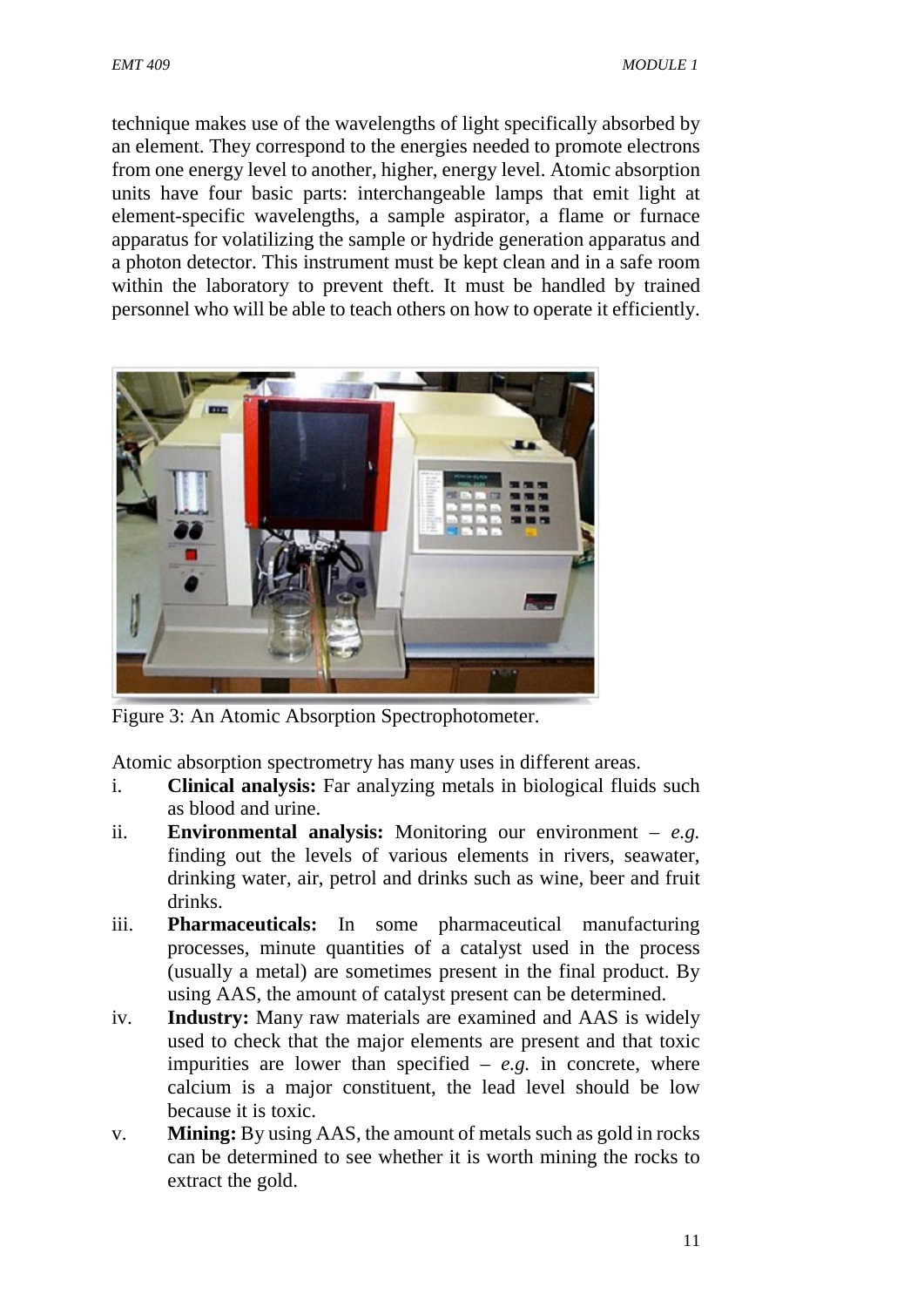#### **3.3.1 Principle of operation**

According to Chasteen (2000), the main parts of the Atomic Absorption Spectrophotometer system are a hollow cathode lamp, nebulizer, air/acetylene flame, and optical system.

The hollow cathode lamp (HCL) uses a cathode made of the element of interest with a low internal pressure of an inert gas. A low electrical current  $({\sim 10 \text{ mA}})$  is imposed in such a way that the metal is excited and emits a few spectral lines characteristic of that element (for instance, Cu 324.7 nm and a couple of other lines; Se 196 nm and other lines, etc.). The light is emitted directionally through the lamp's window, a window made of a glass transparent in the UV and visible wavelengths.

The nebulizer chamber thoroughly mixes acetylene (the fuel) and oxidant (air or nitrous oxide), and by doing so, creates a negative pressure at the end of the small diameter, plastic nebulizer tube. This negative pressure acts to suck ("uptake") liquid sample up the tube and into the nebulizer chamber, a process called aspiration. A small glass impact bead and/or a fixed impeller inside the chamber creates a heterogeneous mixture of gases (fuel + oxidant) and suspended aerosol (finely dispersed sample). This mixture flows immediately into the burner head where it burns as a smooth, laminar flame evenly distributed along a narrow slot in the well machined metal burner head. Liquid sample not flowing into the flame collects on the bottom of the nebulizer chamber and flows by gravity through a waste tube to a glass waste container (remember, this is still highly acidic). For some elements that form refractory oxides (molecules hard to break down in the flame) nitrous oxide  $(N_2O)$  needs to be used instead of air (78%  $N_2 + 21\%$  O<sub>2</sub>) for the oxidant. In that case, a slightly different burner head with a shorter burner slot length is used.

Tuned to a specific wavelength and with a specified slit width chosen, the monochromator isolates the hollow cathode lamp's analytical line. Since the basis for the Atomic Absorption Spectroscopy process is atomic ABSORPTION, the monochromator seeks to only allow the light not absorbed by the analyte atoms in the flame to reach the photomultiplier tube (PMT). That is, before an analyte is aspirated, a measured signal is generated by the photomultiplier tube as light from the HCL passes through the flame. When analyte atoms are present in the flame while the sample is aspirated, some of that light is absorbed by those atoms (remember it is not the ionic but elemental form that absorbs). This causes a decrease in PMT signal that is proportional to the amount of analyte. This last is true inside the linear range for that element using that slit and that analytical line. The signal is therefore a decrease in measured light: atomic absorption spectroscopy.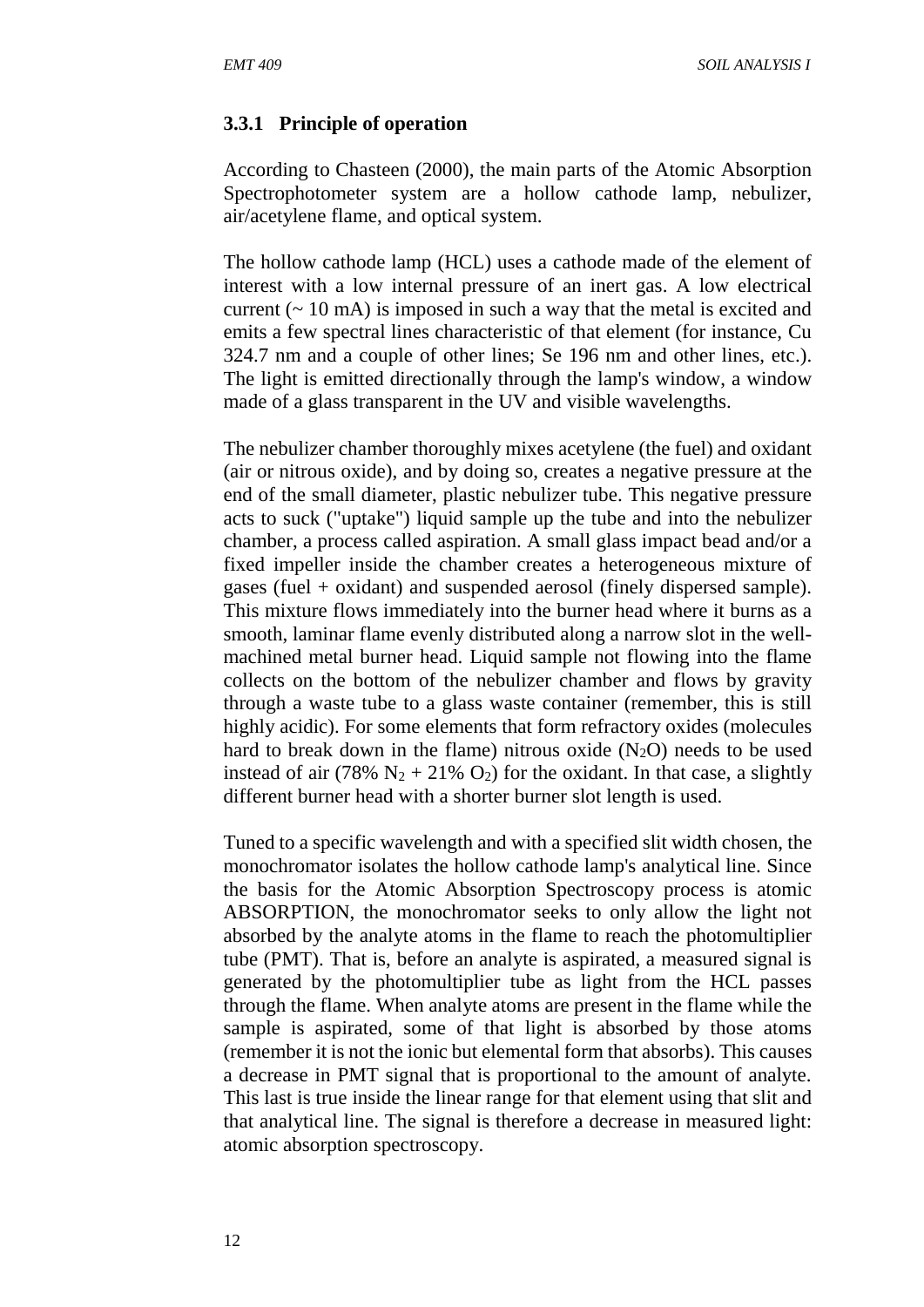# **3.4 pH Meter**

This is an instrument used for measuring the acidity or alkalinity of an aqueous solution. It is composed of a reference electrode, a glass electrode, and a voltmeter. The basic principle of a pH meter is to measure hydrogen ions concentration. Acids dissolve in water to form positively charged hydrogen ions (H+). The greater this concentration of hydrogen ions, the stronger the acid is. Similarly, bases or alkali dissolve in water forming negatively charged ions (OH-). The stronger a base is, the higher the concentration of negatively charged hydrogen ions there are. A pH value of 7 indicates a neutral solution. Pure water should have a pH value of 7. pH values less than 7 indicate an acidic solution while pH values greater than 7 indicate an alkaline solution. A solution with a pH value of 1 is highly acidic while a solution with a pH value of 14 is highly alkaline. This instrument must be kept clean and dry when not in use.

## **3.4.1 Principle of operation**

According to Anthoni (2005), when one metal is brought in contact with another, a voltage difference occurs due to their differences in electron mobility. When a metal is brought in contact with a solution of salts or acids, a similar electric potential is caused, which has led to the invention of batteries. Similarly, an electric potential develops when one liquid is brought in contact with another one, but a membrane is needed to keep such liquids apart.

A pH meter measures essentially the electro-chemical potential between a known liquid inside the glass electrode (membrane) and an unknown liquid outside. Because the thin glass bulb allows mainly the agile and small hydrogen ions to interact with the glass, the glass electrode measures the electro-chemical potential of hydrogen ions or the potential of hydrogen. To complete the electrical circuit, also a reference electrode is needed. Note that the instrument does not measure a current but only an electrical voltage, yet a small leakage of ions from the reference electrode is needed, forming a conducting bridge to the glass electrode. A pH meter must thus not be used in moving liquids of low conductivity (thus measuring inside small containers is preferable). The pH meter measures the electrical potential (follow the drawing clock-wise from the meter) between the mercuric chloride of the reference electrode and its potassium chloride liquid, the unknown liquid, the solution inside the glass electrode, and the potential between that solution and the silver electrode. But only the potential between the unknown liquid and the solution inside the glass electrode change from sample to sample. So all other potentials can be calibrated out of the equation.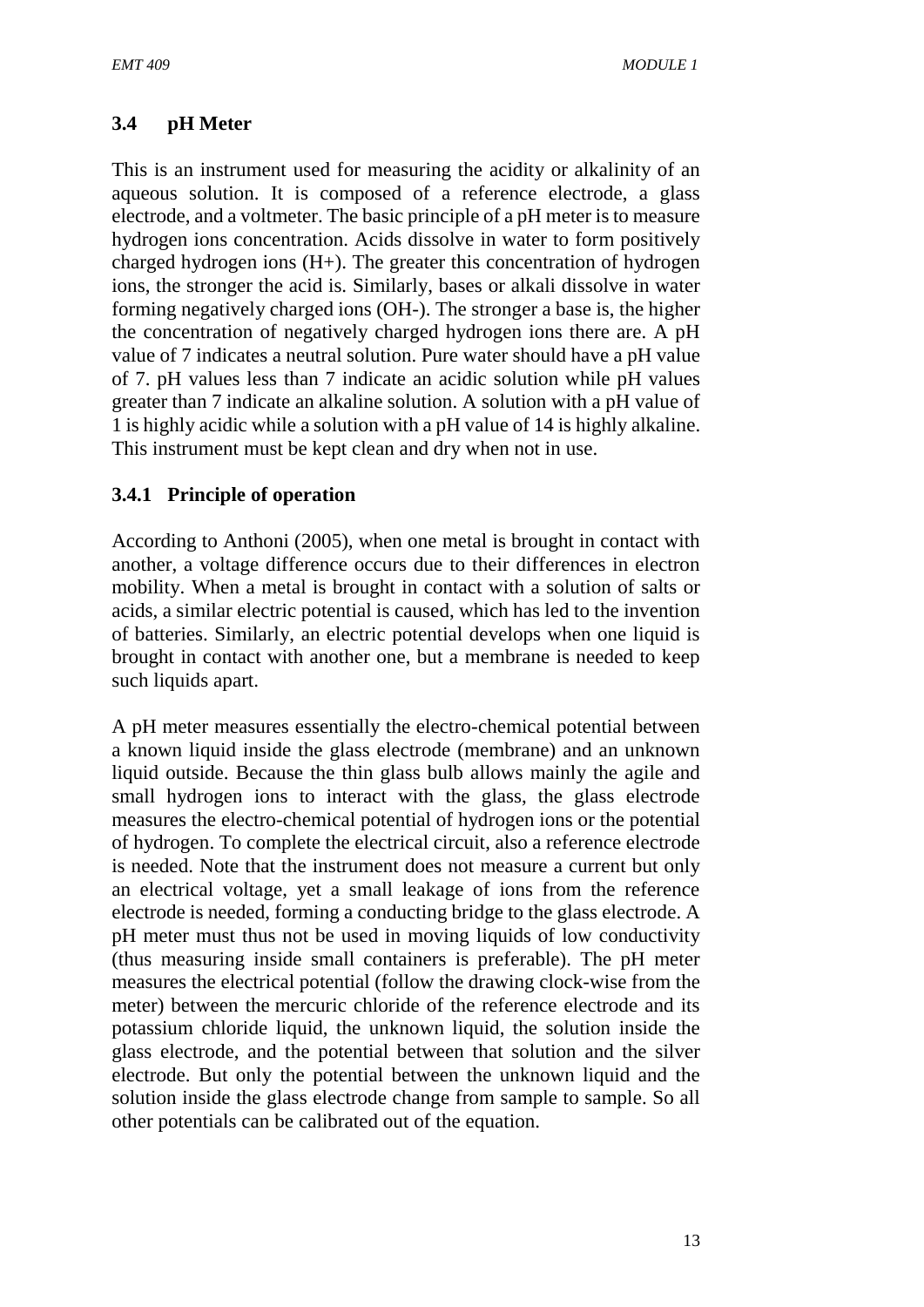## **4.0 CONCLUSION**

Analytical instruments are of paramount use in laboratory analysis. Analytical instruments such as colorimeter, atomic absorption spectrophotometer, flame analyzer and pH meter considered in this section have different uses in many field of endeavours.

## **5.0 SUMMARY**

In this unit, we have learnt that:

- each instrument operates differently
- each instrument has its own different components
- each instrument must be maintained in order to enhance its lifespan.

## **6.0 TUTOR-MARKED ASSIGNMENT**

- 1. Explain in full detail how to operate a digital colorimeter.
- 2. Itemize the use of atomic absorption spectrophotometer in different fields.

#### **7.0 REFERENCES/FURTHER READING**

Anthoni, J.F. (2005). pH Meter Princinples.

Chasteen, T.G. (2000). Atomic Absorption Spectroscopy.

- Industrial Equipment and Control Property Limited (2006). Colorimeter – digital (Instruction Sheet). Pp. 1-10.
- Royal Society of Chemistry (no date). Atomic Absorption Spectrometry. The Education Department, The Royal Society of Chemistry, Burlington House, Piccadilly, London W1J 0BA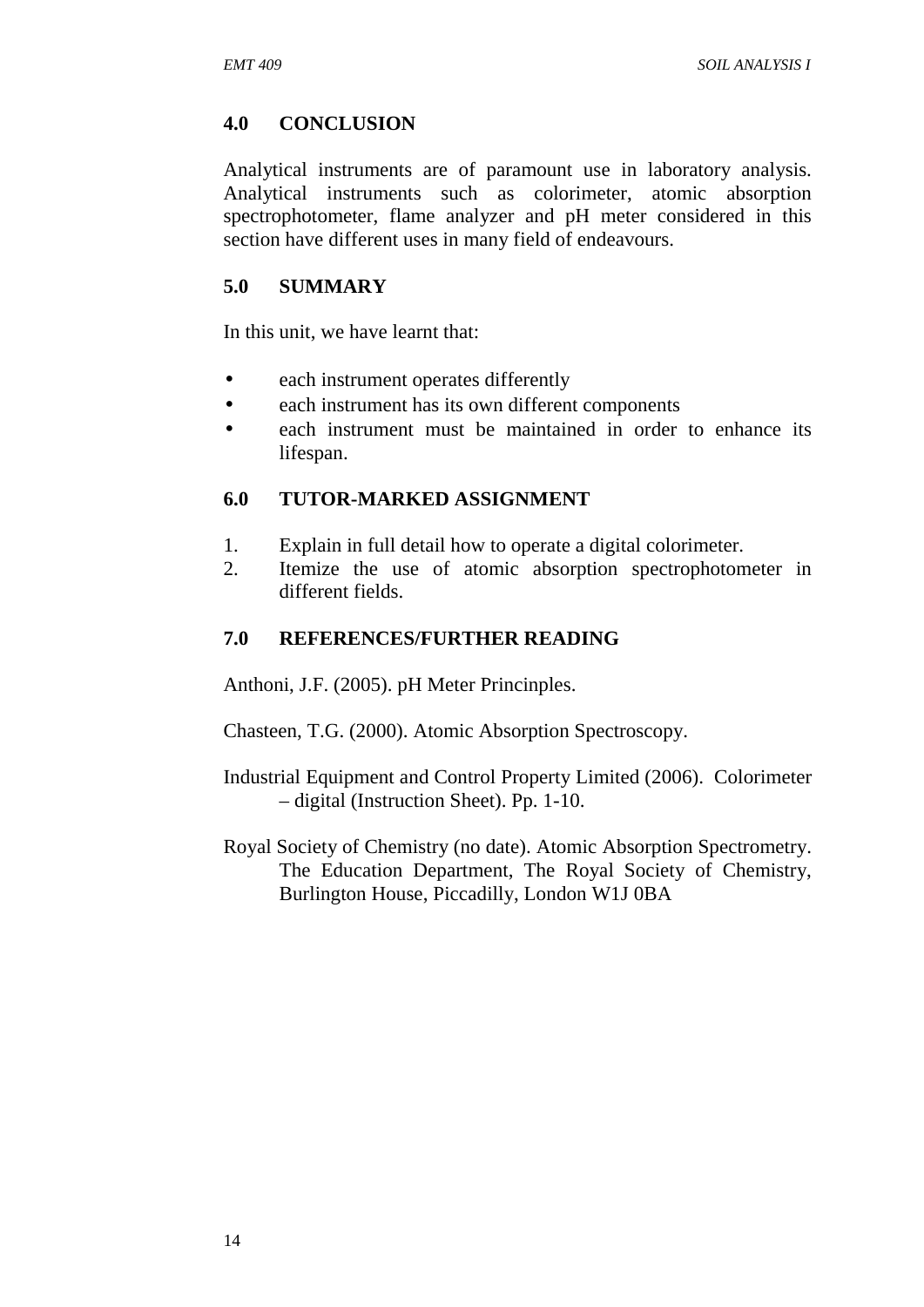## **UNIT 3 SOIL SAMPLING AND SAMPLE PREPARATION**

#### **CONTENTS**

- 1.0 Introduction
- 2.0 Objectives
- 3.0 Main Content
	- 3.1 Soil Sampling and Sample Preparation
		- 3.1.1 Sampling materials
		- 3.1.2 Selection of a sampling unit
		- 3.1.3 Sampling
		- 3.1.4 Dispatch of soil samples to the laboratory
		- 3.1.5 Handling in the laboratory
		- 3.1.6 Drying of samples
		- 3.1.7 Post-drying care
		- 3.1.8 Precautions during sampling
	- 3.2 Sampling salt-affected soils
- 4.0 Conclusion
- 5.0 Summary
- 6.0 Tutor-Marked Assignment
- 7.0 Reference/Further Reading

## **1.0 INTRODUCTION**

Soil is an essential factor in crop and animal production. Soil types include sand, clay, loam and silt. The nature of soil determines the type of crop that can be grown on it. Soils that support the growth of arable crops such as maize, rice etc may not support the growth of cash crops such as cocoa and rubber. Soil has the ability to absorb water and nutrients and release same to support the growth of crops.

#### **2.0 OBJECTIVES**

By the end of this unit, you should be able to understand:

- the importance of soil sampling
- the procedure for carrying out soil sampling
- how to prepare soil samples without contamination.

## **3.0 MAIN CONTENT**

#### **3.1 Soil Sampling and Sample Preparation**

The sampling of soil intended for laboratory analysis is done by taking several small quantities from a given area. The samples are submitted to a laboratory center to identify the type and quality of the soil, and to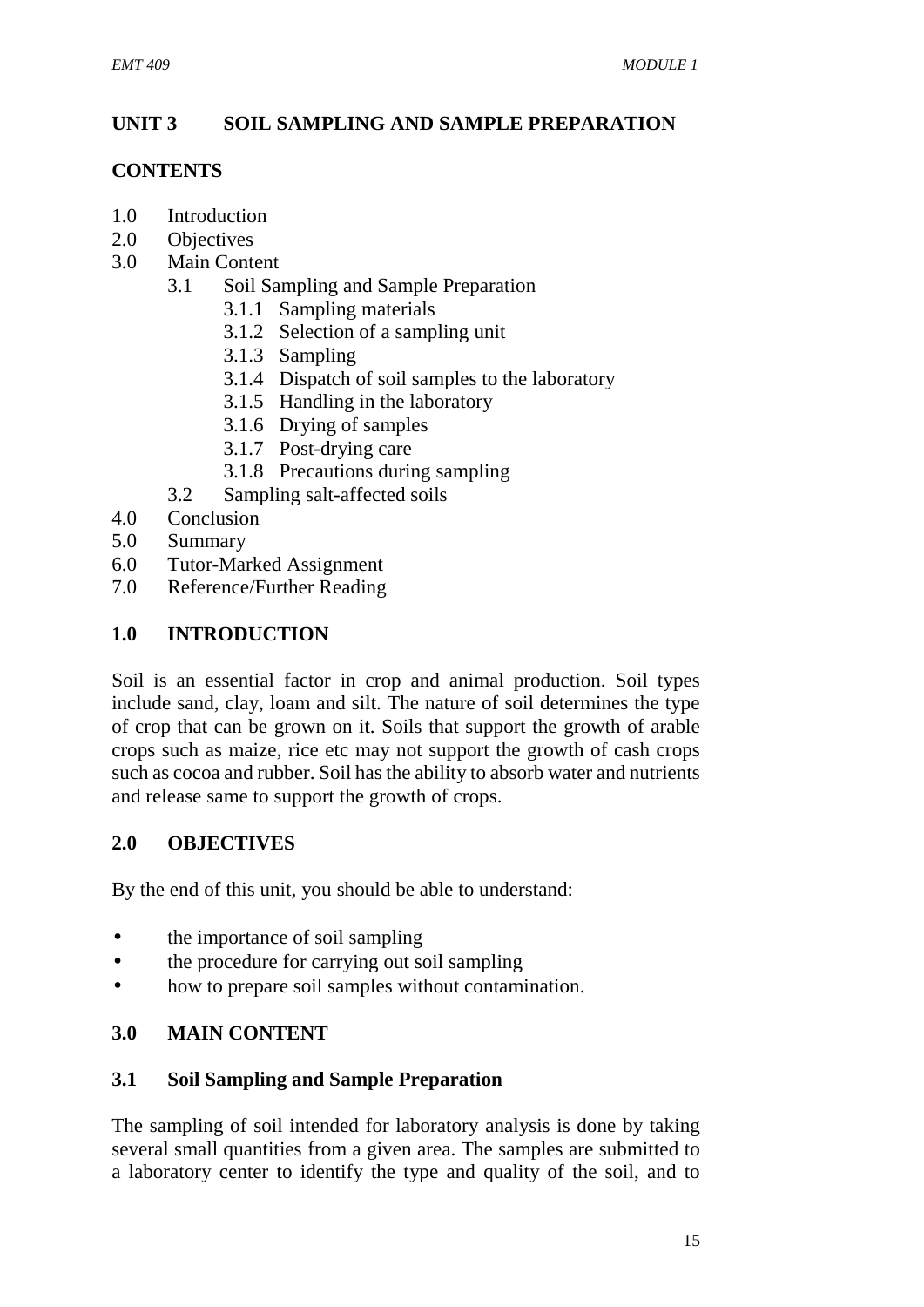determine the right amount of nutrients that may be needed for the favorable growth of desirable plant and animal organisms. Soil sampling is also carried out for the purpose of other analyses such as soil texture, water holding capacity, cation exchange capacity, organic matter content etc.

## **3.1.1 Sampling materials**

Depending on the purpose and precision required, the following tools according to Food and Agriculture Organization (FAO) (2008) may be needed for taking soil samples:

- a soil auger it may be a tube, post-hole or screw-type auger or even a spade for taking sample;
- a clean bucket or a tray or a clean cloth for mixing the soil and sub-sampling;
- cloth bags of a specific size;
- a copying pencil for markings, and tags for tying cloth bags;
- soil sample information sheet.

## **3.1.2 Selection of a sampling unit**

A visual survey of the field should precede the actual sampling (FAO, 2008). Note the variation in slope, colour, texture, management and cropping pattern by traversing the field. Demarcate the field into uniform portions, each of which must be sampled separately. Where all these conditions are similar, one field can be treated as a single sampling unit. Such a unit should not exceed  $1-2$  ha, and it must be an area to which a farmer is willing to give separate attention. The sampling unit is a compromise between expenditure, labour and time on the one hand, and precision on the other.

#### **3.1.3 Sampling**

Prepare a map of the area to be covered in a survey showing different sampling unit boundaries (FAO, 2008). Enter a plan of the number of samples and manner of composite sampling on the map, designating different fields by letters (A, B, C, etc.). Traverse each area separately. Cut a slice of the plough layer at intervals of 15–20 steps or according to the area to be covered. Generally, depending on the size of the field, 10– 20 spots must be taken for one composite sample.

Scrape away surface litter to obtain a uniformly thick slice of soil from the surface to the plough depth from each spot. Make a V-shaped cut with a spade to remove a 1–2-cm slice of soil. Collect the sample on the blade of the spade and put it in a clean bucket. In this way, collect samples from all the spots marked for one sampling unit. In the case of hard soil, take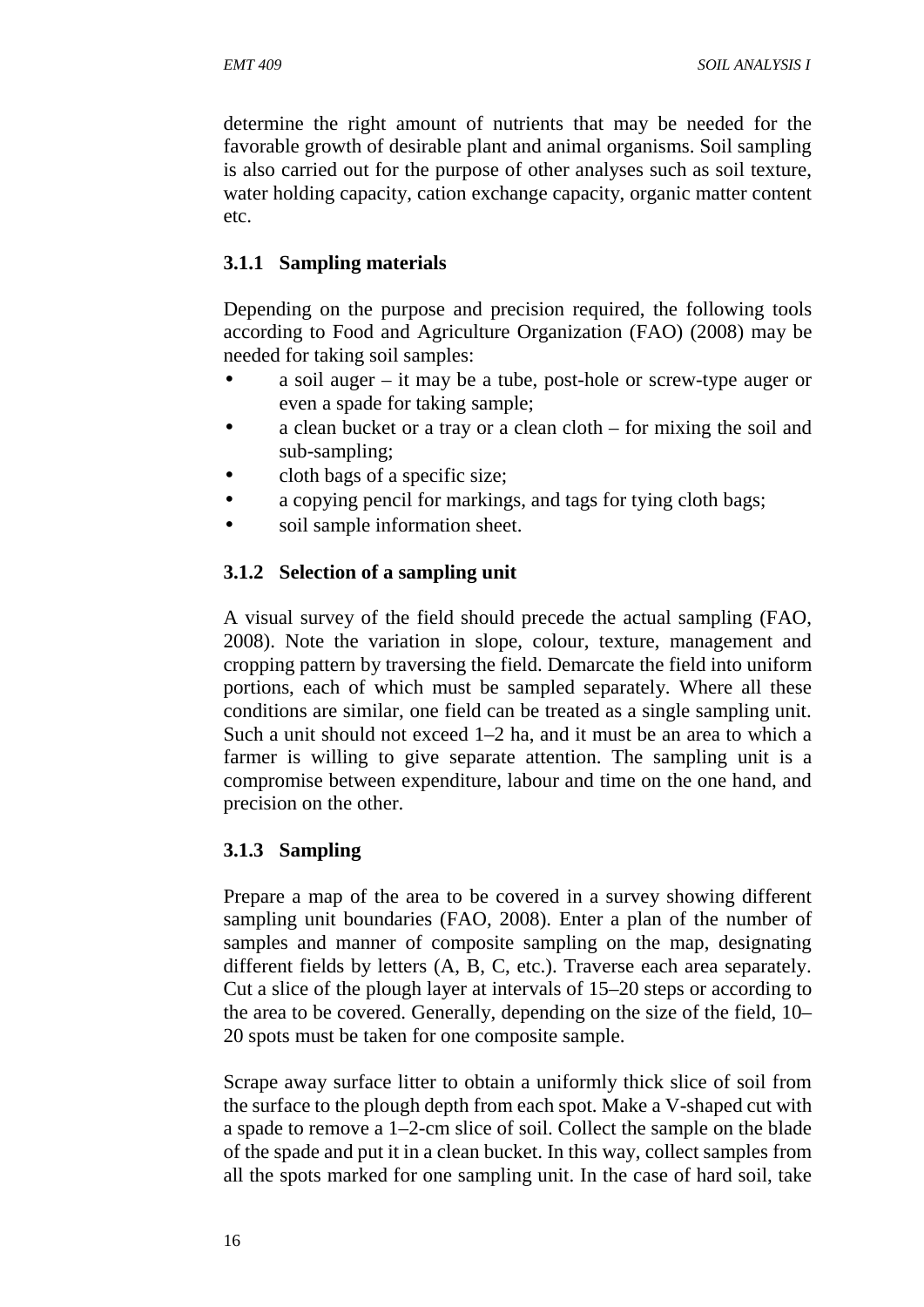samples with the help of an auger from the plough depth and collect them in the bucket.

Pour the soil from the bucket onto a piece of clean paper or cloth, and mix it thoroughly. Spread the soil evenly and divide it into quarters. Reject two opposite quarters and mix the rest of the soil again. Repeat the process until left with about 0.5 kg of the soil. Collect it and put in a clean cloth bag. Mark each bag clearly in order to identify the sample.

The bag used for sampling must always be clean and free from any contamination. If the same bag is to be used a second time, turn it inside out and remove the soil particles. Write the details of the sample on the information sheet. Put a copy of this information sheet in the bag. Tie the mouth of the bag carefully.

## **3.1.4 Dispatch of soil samples to the laboratory**

Before sending soil samples to the testing laboratory, it is necessary to ensure that proper identification marks are present on the sample bags and labels placed in the bags. It is essential to use a copying pencil and not ink because ink can smudge and become illegible. The best system is to obtain soil sampling bags from soil testing laboratory with most of the information printed or stencilled on them in indelible ink.

Compare the number and details on the bag with the dispatch list. The serial numbers of different places should be distinguished by putting the identification mark specific for each centre.

Pack the samples properly. Wooden boxes are most suitable for long transport.

Sample bags should be packed only in clean bags never used for fertilizer or detergent packing.

# **3.1.5 Handling in the laboratory**

As soon as the samples arrive at the soil testing laboratory, they should be checked against the accompanying information list. If the laboratory personnel have collected the samples themselves, then adequate field notes should have been kept. All unidentifiable samples should be discarded. Information regarding samples should be recorded in a register, and each sample should be given a laboratory number, in addition to the sample number, to help to distinguish it where more than one source of samples is involved.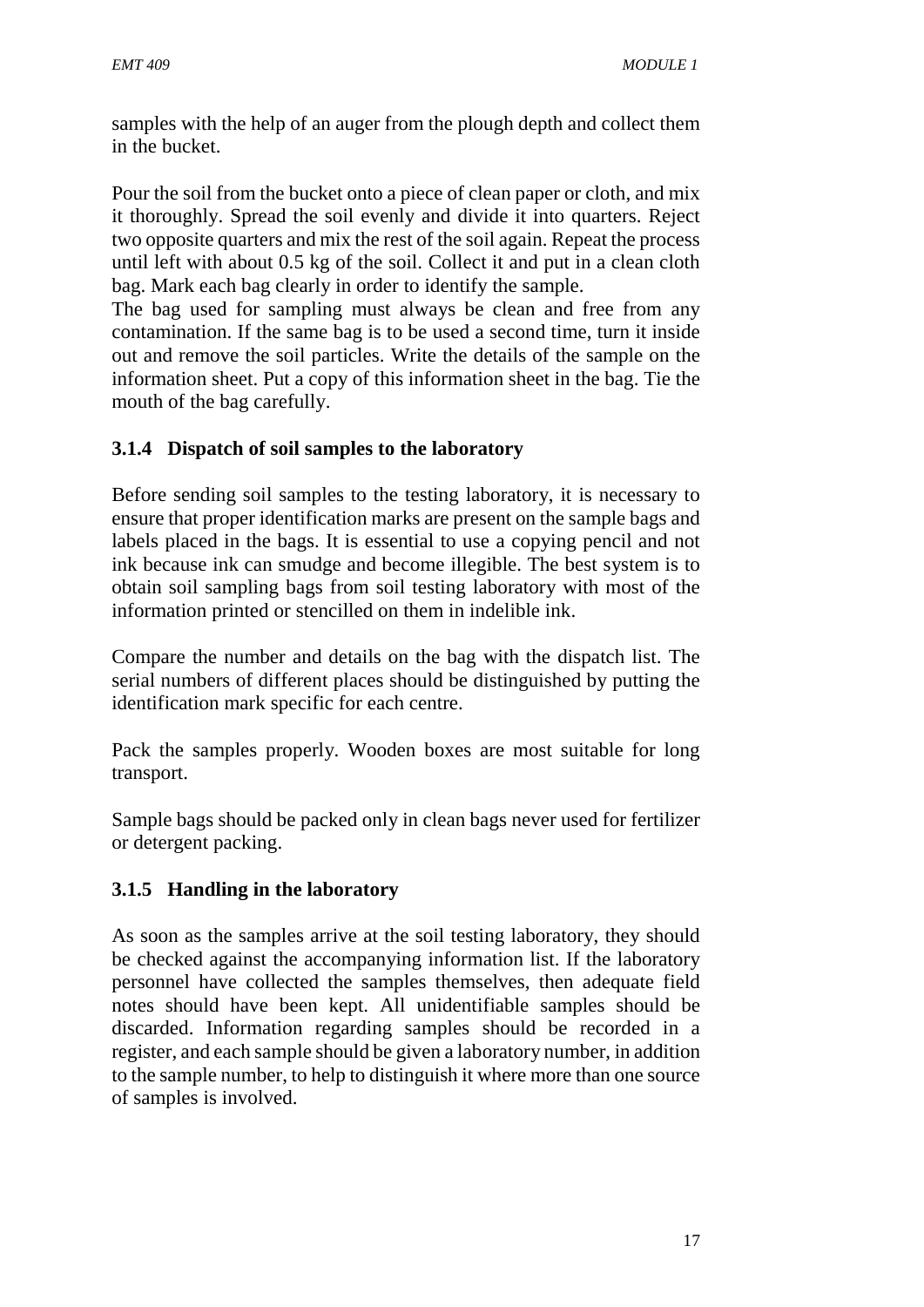#### **3.1.6 Drying of samples**

Samples received in the laboratory may be moist. They should be dried in wooden or enamelled trays. Care should be taken to maintain the identity of each sample at all stages of preparation. During drying, the trays can be numbered or a plastic tag could be attached. The samples are allowed to dry in the air. Alternatively, the trays may be placed in racks in a hot air cabinet, whose temperature should not exceed 35 °C and whose relative humidity should be 30–60 percent. Oven drying a soil can cause profound changes in the sample. This step is not recommended as a preparatory procedure despite its convenience. Drying has a negligible effect on total Nitrogen content, but the nitrate content in the soil changes with time and temperature. Drying at a high temperature affects the microbial population. With excessive drying, soil Potassium (K) may be released or fixed depending on the original level of exchangeable K. Exchangeable K will increase if its original level was less than 1 me/100 g soil (1 cmol/kg) and vice versa, but the effect depends on the nature of clay minerals in the soil. In general, excessive drying, such as oven drying of the soil, affects the availability of most of the nutrients present in the sample and should be avoided. Only air drying is recommended.

#### **3.1.7 Post-drying care**

After drying, the samples are taken to the preparation room. Air-dried samples are ground with a wooden pestle and mortar so that the soil aggregate is crushed but the soil particles do not break down. Samples of heavy clay soils may have to be ground with an end-runner grinding mill fitted with a pestle of hard wood and rubber lining to the mortar. Pebbles, concretions and stones should not be broken during grinding.

After grinding, the soil is screened through a 2-mm sieve. The practice of passing only a portion of the ground sample through the sieve and discarding the remainder is erroneous. This introduces a positive bias in the sample as the rejected part may include soil elements with differential fertility. Therefore, the entire sample should be passed through the sieve except for concretions and pebbles of more than 2 mm. The coarse portion on the sieve should be returned to the mortar for further grinding. Repeat sieving and grinding until all aggregate particles are fine enough to pass the sieve and only pebbles, organic residues and concretions remain.

If the soil is to be analyzed for trace elements, containers made of copper, zinc and brass must be avoided during grinding and handling. Sieves of different sizes can be obtained in stainless steel. Aluminium or plastic sieves are useful alternative for general purposes.

After the sample has passed through the sieve, it must be mixed again thoroughly.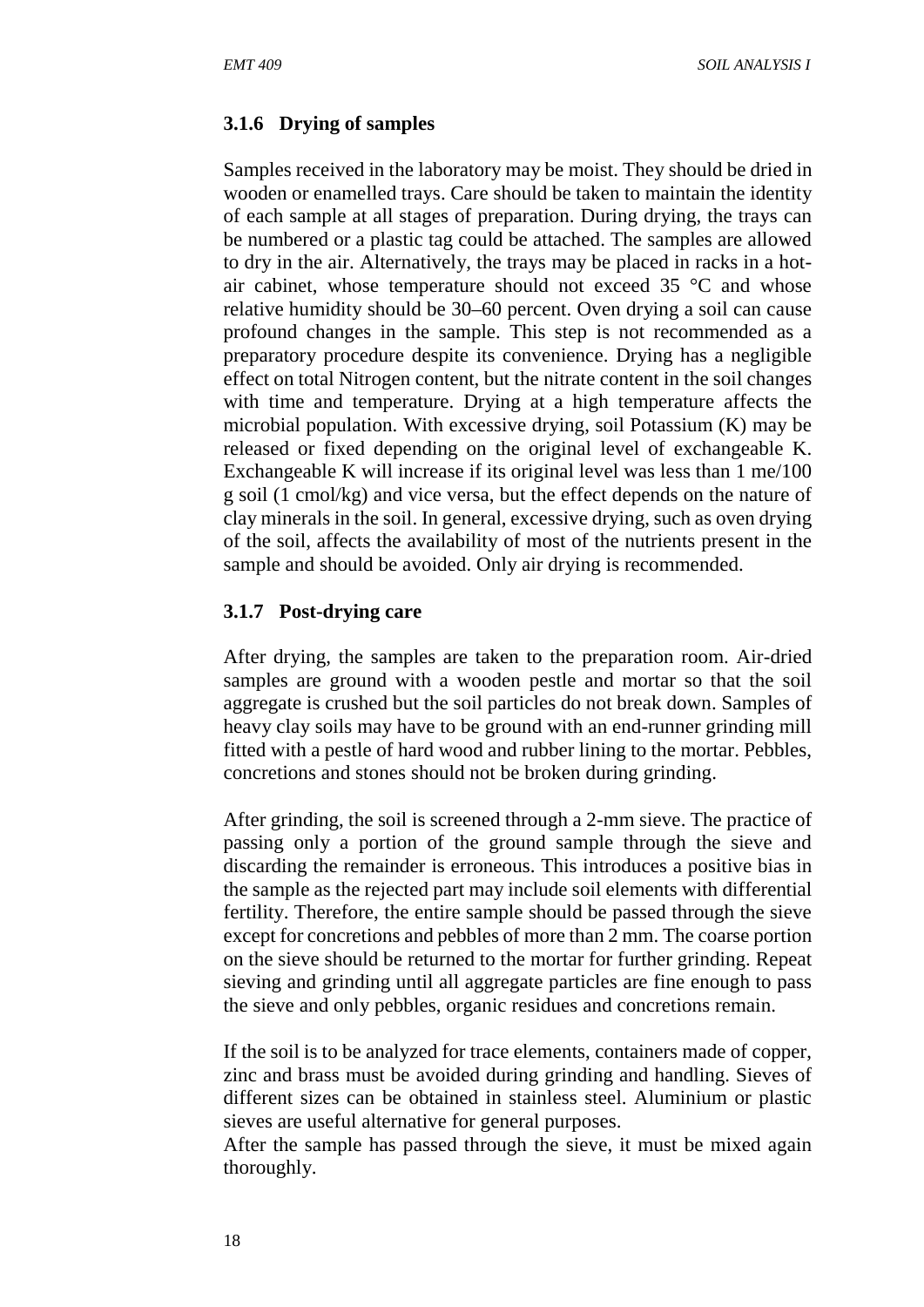The soil samples should be stored in cardboard boxes in wooden drawers. These boxes should be numbered and arranged in rows in the wooden drawers, which are in turn fitted in a cabinet in the soil sample room.

## **3.1.8 Precautions during sampling**

When sampling a soil, bear in mind the following:

- i. Do not sample unusual areas, such as unevenly fertilized areas, marshy areas, old paths, old channels, old bunds, areas near trees, sites of previous compost piles, and other unrepresentative sites.
- ii. For a soft and moist soil, the tube auger or spade is considered satisfactory.
- iii. For harder soil, a screw auger may be more convenient.
- iv. Where crops have been planted in rows, collect samples from the middle of the rows in order to avoid the area where fertilizer has been band placed.
- v. Avoid any type of contamination at all stages. Soil samples should never be stored with fertilizer materials and detergents. Contamination is likely when the soil samples are spread out to dry in the vicinity of stored fertilizers or on the floor where fertilizers were stored previously.
- vi. Before putting soil samples in bags, they should be examined for cleanliness as well as for strength.
- vii. The information sheet should be filled in clearly with a copying pencil.

## **3.2 Sampling salt-affected soils**

Salt-affected soils may be sampled in two ways (FAO, 2008). Surface samples should be taken in the same way as for soil fertility analysis. These samples are used to determine the gypsum requirement of the soil. For reclamation purpose, it is necessary to know also the characteristics of lower soil depth. Therefore, such soils are sampled down to a depth of 1 m. The samples may be removed from one to two spots per 0.4 ha where the soil is uniformly salt-affected. Where patches are conspicuous, then all large patches should be sampled separately. Soil is sampled separately far soil depths (about 0.5 kg from each depth) of 0–15, 15–30, 30–60 and 60–100 cm. If a stony layer is encountered during sampling, such a layer should be sampled separately and its depth noted. This is very important and must not be ignored.

Soil samples can be removed by a spade, or if the auger is used, then care should be taken to note the depth of "concretion" (stones) or other impermeable layer (hardpan). If the soil shows evidence of profile development or distinct stratification, samples should be taken by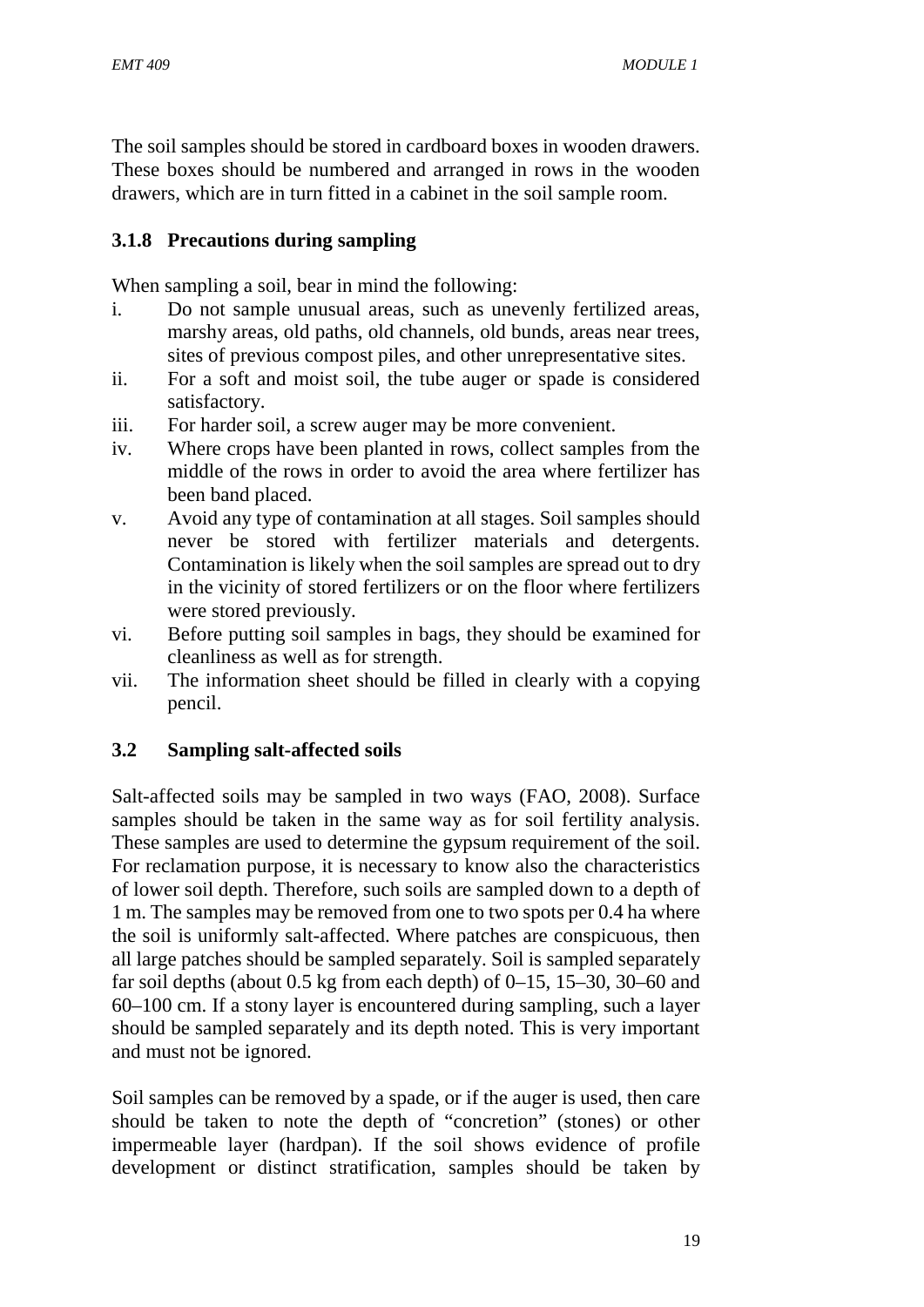horizon. If a pit is dug and horizons are absent, then mark the vertical side of the pit at depths of 15, 30, 60 and 100 cm from the surface and collect about 0.5 kg soil from each layer, cutting uniform slices of soil separately. In addition to the above sampling, one surface soil sample should be taken as in the case of normal soil sampling for fertilizer recommendation.

Pack the samples and label the bags in the same way as for normal soil sampling, giving additional information about the depth of the sample.

The sheet accompanying the sample must include information on:

- nature of the soil;
- hardness and permeability of the soil;
- cause and source of salinity (where known);
- relief;
- seasonal rainfall;
- irrigation and frequency of waterlogging;
- water table;
- soil management history;
- crop species and conditions of plant cover;
- depth of the hardpan or concretion.

As the salt concentration may vary greatly with vertical or horizontal distance and with moisture and time, it is necessary to keep an account of the time of irrigation and of the amount of irrigation or rain received prior to sampling.

#### **4.0 CONCLUSION**

Soil sampling is very essential as it helps to determine soil fertility which shows the type of crops that can be grown on such soils and it also helps to reduce cost and avoid resource wastages. Sample preparation must be done following laid rules and regulations in order to avoid contamination.

## **5.0 SUMMARY**

In this unit, we have learnt that:

- soil sampling plays an important role in precision agriculture;
- salt-contaminated soil can also be sampled and
- precautions must be taken during soil sampling and sample preparation.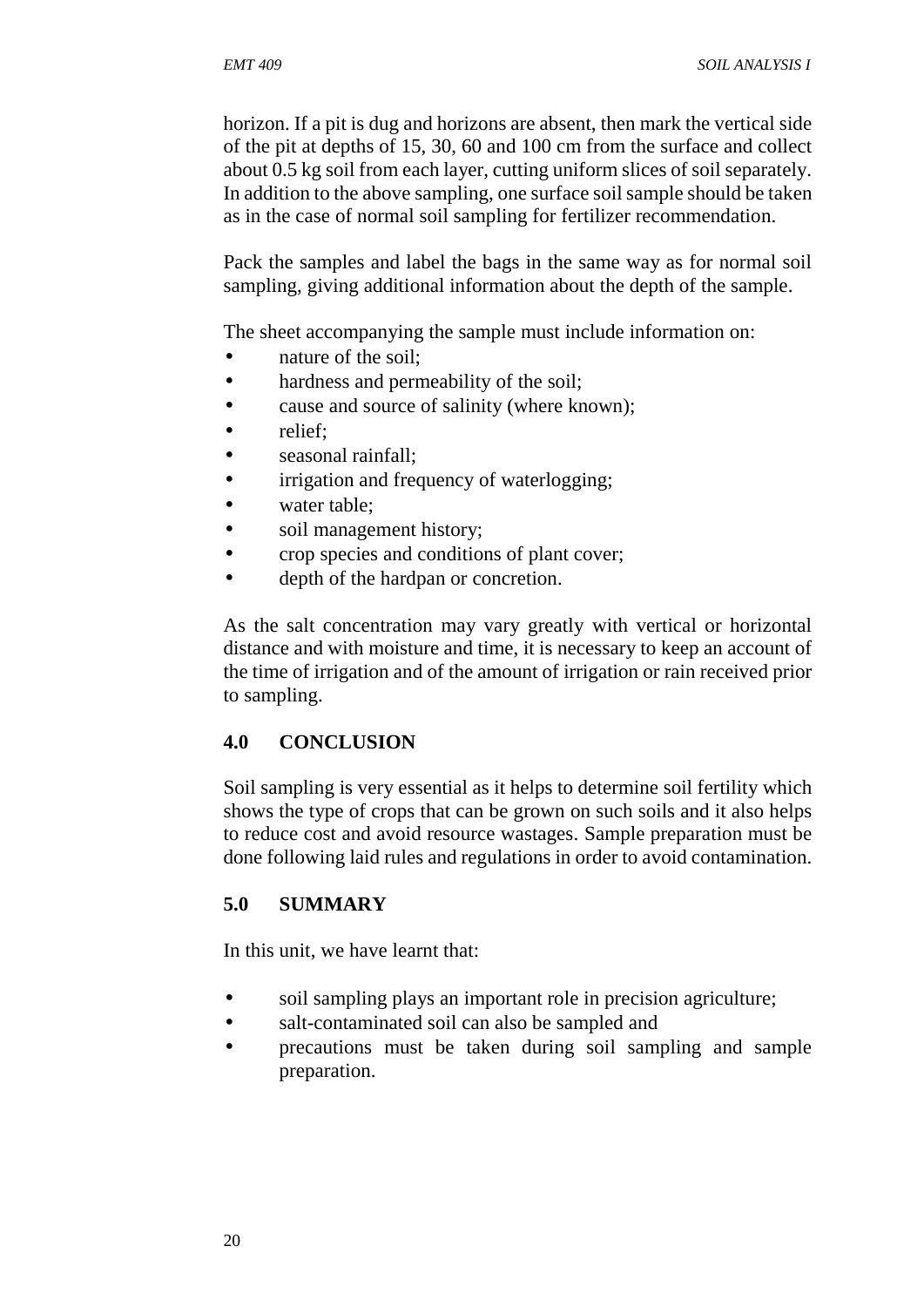## **6.0 TUTOR-MARKED ASSIGNMENT**

- 1. Explain why information sheet is very important in soil sampling and sample preparation.
- 2. Why is the practice of passing only a portion of the ground sample through the sieve and discarding the remainder erroneous?

#### **7.0 REFERENCE/FURTHER READING**

Food and Agriculture Organization (2008). Guide to laboratory establishment for plant nutrient analysis. FAO, Rome, Italy.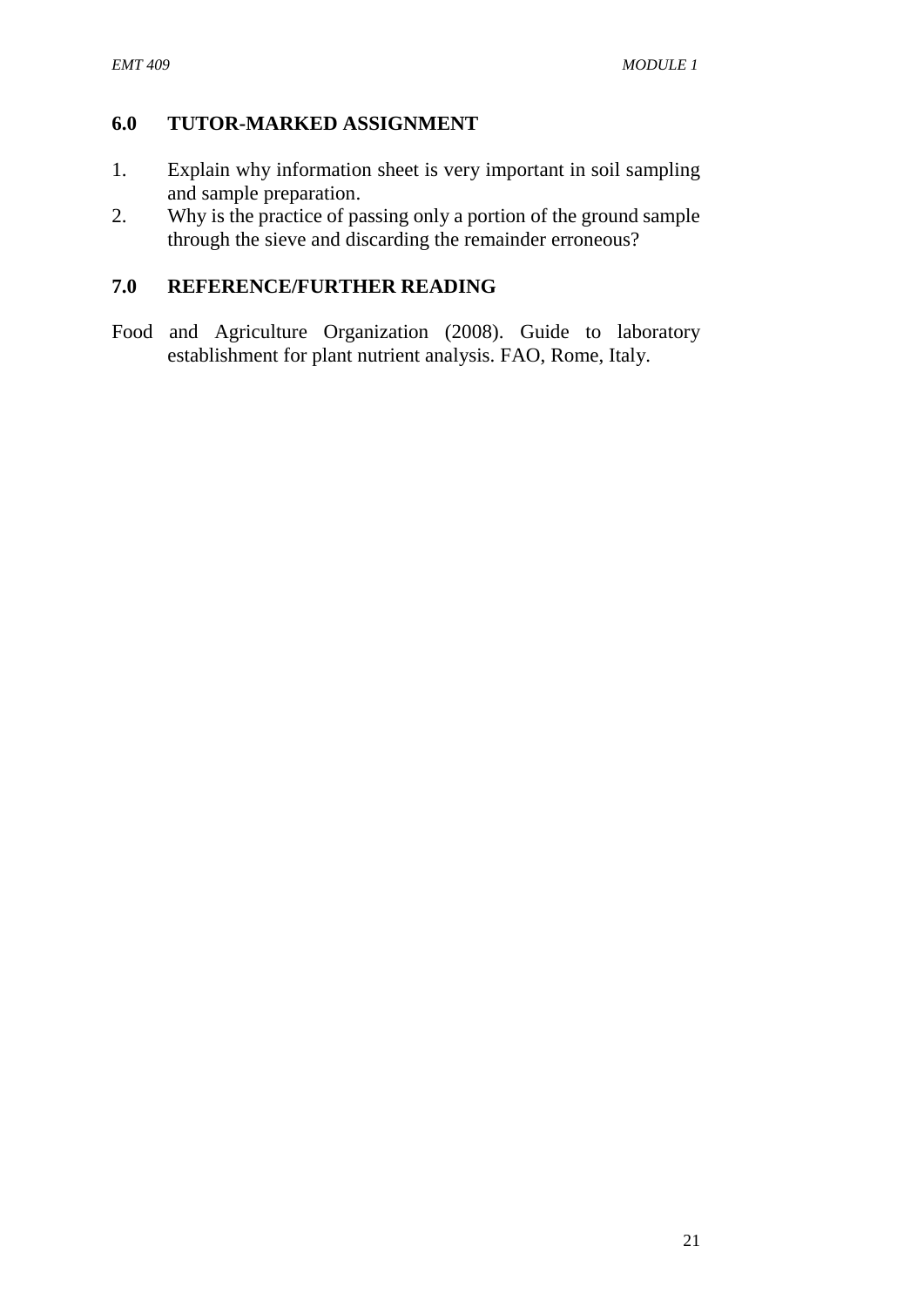## **UNIT 4 MACRONUTRIENT ANALYSIS IN SOIL**

#### **CONTENTS**

- 1.0 Introduction
- 2.0 Objectives
- 3.0 Main Content
	- 3.1 Nitrogen Determination in Soil
	- 3.2 Phosphorus Determination in Soil
		- 3.2.1 Bray's Method No. 1
		- 3.2.2 Olsen's method
	- 3.3 Potassium Analysis in Soil
- 4.0 Conclusion
- 5.0 Summary
- 6.0 Tutor-Marked Assignment
- 7.0 References/Further Reading

## **1.0 INTRODUCTION**

Macronutrients are essential nutrients that play vital role in crop growth. Their deficiencies will result in poor crop performance leading to delay in growth, maturity, flowering, fruiting etc. Three macronutrients mainly Nitrogen(N), Phosphorus (P) and Potassium (K) and their determinations in soilwill be considered in this section.

#### **2.0 OBJECTIVES**

By the end of this unit, you should be able to understand:

- nitrogen determination in soil;
- phosphorus determination in soil and
- potassium analysis in soil.

#### **3.0 MAIN CONTENT**

#### **3.1 Nitrogen Determination in Soil**

In the case of soils, mineralizable Nitrogen  $(N)$  is estimated as an index of available N content and not the total N content (Subbiah and Asija, 1956). The easily mineralizable N is estimated using alkaline  $KMnO<sub>4</sub>$ , which oxidizes and hydrolyses the organic matter present in the soil. The liberated ammonia is condensed and absorbed in boric acid, which is titrated against standard acid. Because of its rapidity and reproducibility, the method has been widely adopted. However, as the process of oxidative hydrolysis is a progressive one, a uniform time and heating temperature should be respected for best results. The use of glass beads checks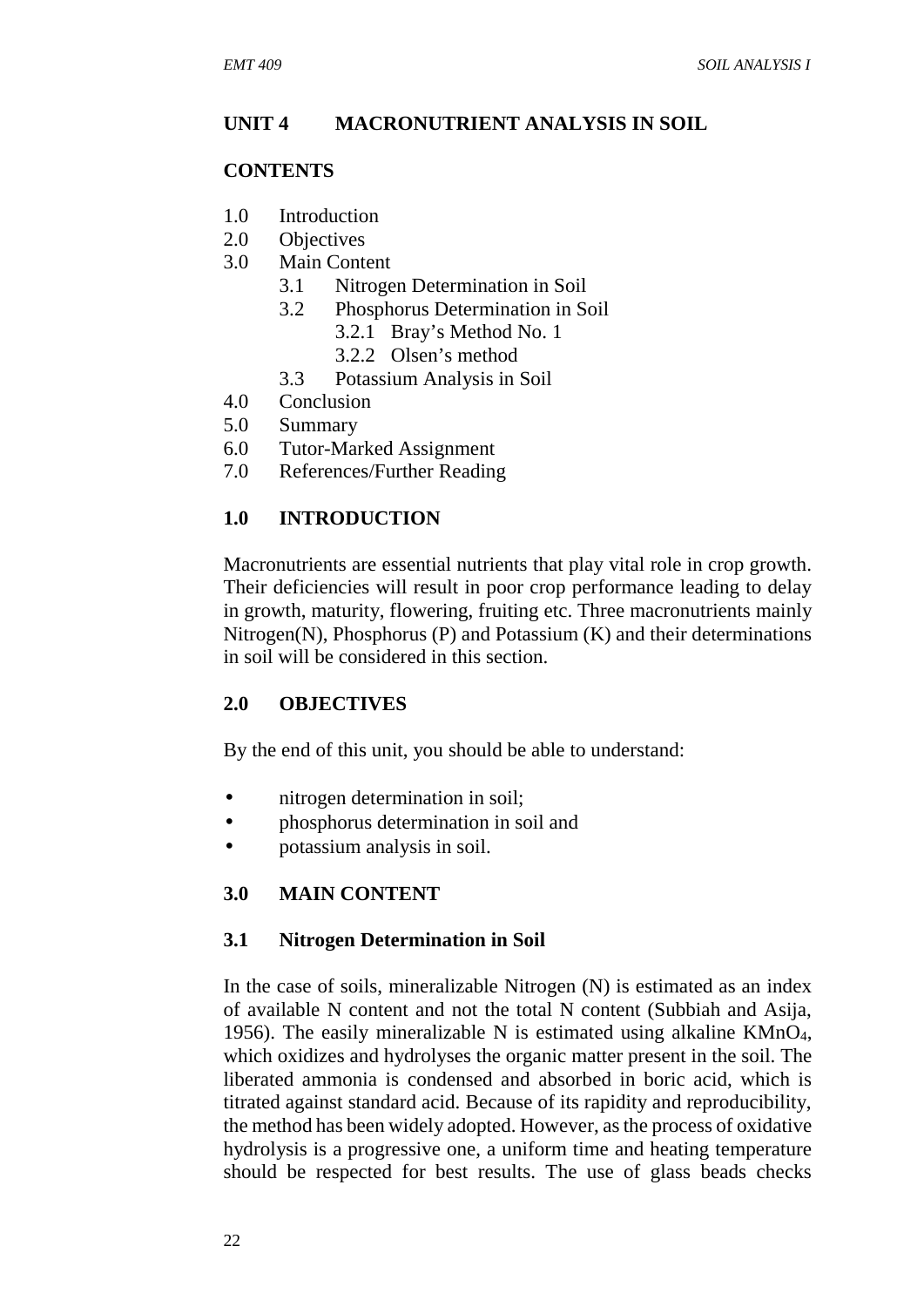bumping, while liquid paraffin checks frothing during heating (as recommended in total N estimation by the Kjeldahl method).

The apparatus required in order to estimate mineralizable N consists of:

- a nitrogen distillation unit, preferably with six regulating heating elements;
- some conical flasks, pipettes, burettes, etc.

The reagents required are:

- i.  $0.32$  percent KMnO<sub>4</sub>: Dissolve 3.2 g of KMnO<sub>4</sub> in water and make the volume up to 1 litre.
- ii. 2.5 percent NaOH: Dissolve 25 g of sodium hydroxide pellets in water and make the volume up to 1 litre.
- iii. 2 percent boric acid: Dissolve 20 g of boric acid powder in warm water by stirring and dilute to 1 litre.
- iv. Mixed indicator: Dissolve 0.066 g of methyl red and 0.099 g of bromocresol green in 100 ml of ethyl alcohol. Add 20 ml of this mixed indicator to each litre of 2 percent boric acid solution.
- v. 0.1M potassium hydrogen phthalate: Dissolve 20.422 g of the salt in water and dilute to 1 litre. This is a primary standard and does not require standardization.
- vi.  $0.02M$  H<sub>2</sub>SO<sub>4</sub>: Prepare approximately  $0.1M$  H<sub>2</sub>SO<sub>4</sub> by adding 5.6 ml of concentrated  $H_2SO_4$  to about 1 litre of distilled water. From this, prepare  $0.02M$  H<sub>2</sub>SO<sub>4</sub> by diluting a suitable volume (20 ml) made to 100 ml) with distilled water. Standardize it against 0.1M NaOH solution.
- vii. 0.1M NaOH. Dissolve 4 g of NaOH in 100 ml of distilled water. Standardize against potassium hydrogen phthalate.

The procedure is:

- i. Weigh 20 g of soil sample in an 800-ml Kjeldahl flask.
- ii. Moisten the soil with about 10 ml of distilled water, wash down the soil, if any, adhering to the neck of the flask.
- iii. Add 100 ml of 0.32 percent KMnO<sub>4</sub> solution.
- iv. Add a few glass beads or broken pieces of glass rod.
- v. Add 2–3 ml of paraffin liquid, avoiding contact with the upper part of the neck of the flask.
- vi. Measure 20 ml of 2 percent boric acid containing mixed indicator in a 250-ml conical flask and place it under the receiver tube. Dip the receiver tube in the boric acid.
- vii. Run tap-water through the condenser.
- viii. Add 100 ml of 2.5 percent NaOH solution, and immediately attach to the rubber stopper fitted in the alkali trap.
- ix. Switch the heaters on and continue distillation until about 100 ml of distillate is collected.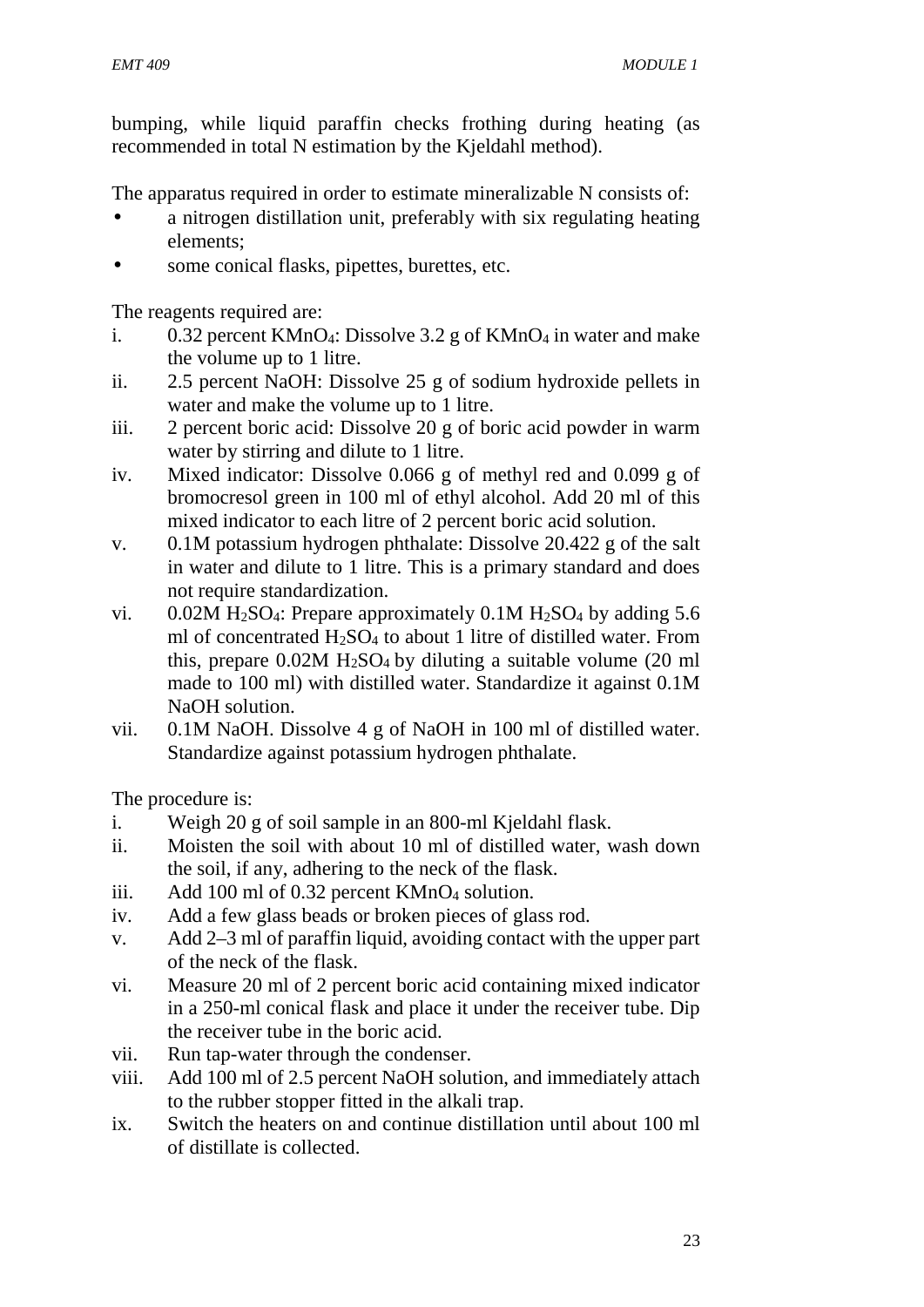- x. First, remove the conical flask containing distillate and then switch off the heaters to avoid back suction.
- xi. Titrate the distillate against  $0.02M H<sub>2</sub>SO<sub>4</sub>$  in a burette until a pink colour starts to appear.
- xii. Run a blank without soil.
- xiii. Carefully remove the Kjeldahl flask after cooling and drain the contents in the sink.

The calculation for estimating mineralizable N is:

- i. Volume of acid used to neutralize ammonia in the sample  $= A B$ ml
- ii. N content in the test sample =  $(A B) \times 0.56$  mg
- iii. Percent  $N = (A B) \times 0.56 \times 5$ where:
- iv.  $A =$  volume of 0.02M H<sub>2</sub>SO<sub>4</sub> used in titration against ammonia absorbed in boric acid;
- v.  $B =$  volume of 0.02M sulphuric acid used in blank titration.
- vi. 1 000 ml of 1M H<sub>2</sub>SO<sub>4</sub> = 28 g N; thus, 1 ml of 0.02M sulphuric  $\text{acid} = 0.56 \text{ mg N}$ . The weight of the soil sample is 20 g, thus, the factor for converting into percent  $N = 100/20 = 5$ .

It is important to remember that:

- i. All the joints of the Kjeldahl apparatus should be checked in order to prevent any leakage and loss of ammonia.
- ii. Hot Kjeldahl flasks should neither be washed immediately with cold water nor allowed to cool for long (to avoid deposits from settling at the bottom, which are difficult to remove).
- iii. If frothing occurs and passes through to the boric acid, such samples should be discarded and fresh distillation done.
- iv. The opening of ammonia bottles in the laboratory should be strictly prohibited while distillation is on. The titration should be carried out in an ammonia-free atmosphere.
- v. If the titration is not to be carried out immediately, the distillate should be stored in ammonia-free cupboards after tightly stoppering the flasks.

## **3.2 Phosphorus Determination in Soil**

The two methods most commonly used for determining the available Phosphorus (P) in soils are: Bray's Method No. 1 for acid soils; and Olsen's method for neutral and alkali soils (FAO, 2008). In these methods, specific coloured compounds are formed with the addition of appropriate reagents in the solution, the intensity of which is proportionate to the concentration of the element being estimated. The colour intensity is measured spectrophotometrically. In spectrophotometric analysis, light of definite wavelength (not exceeding,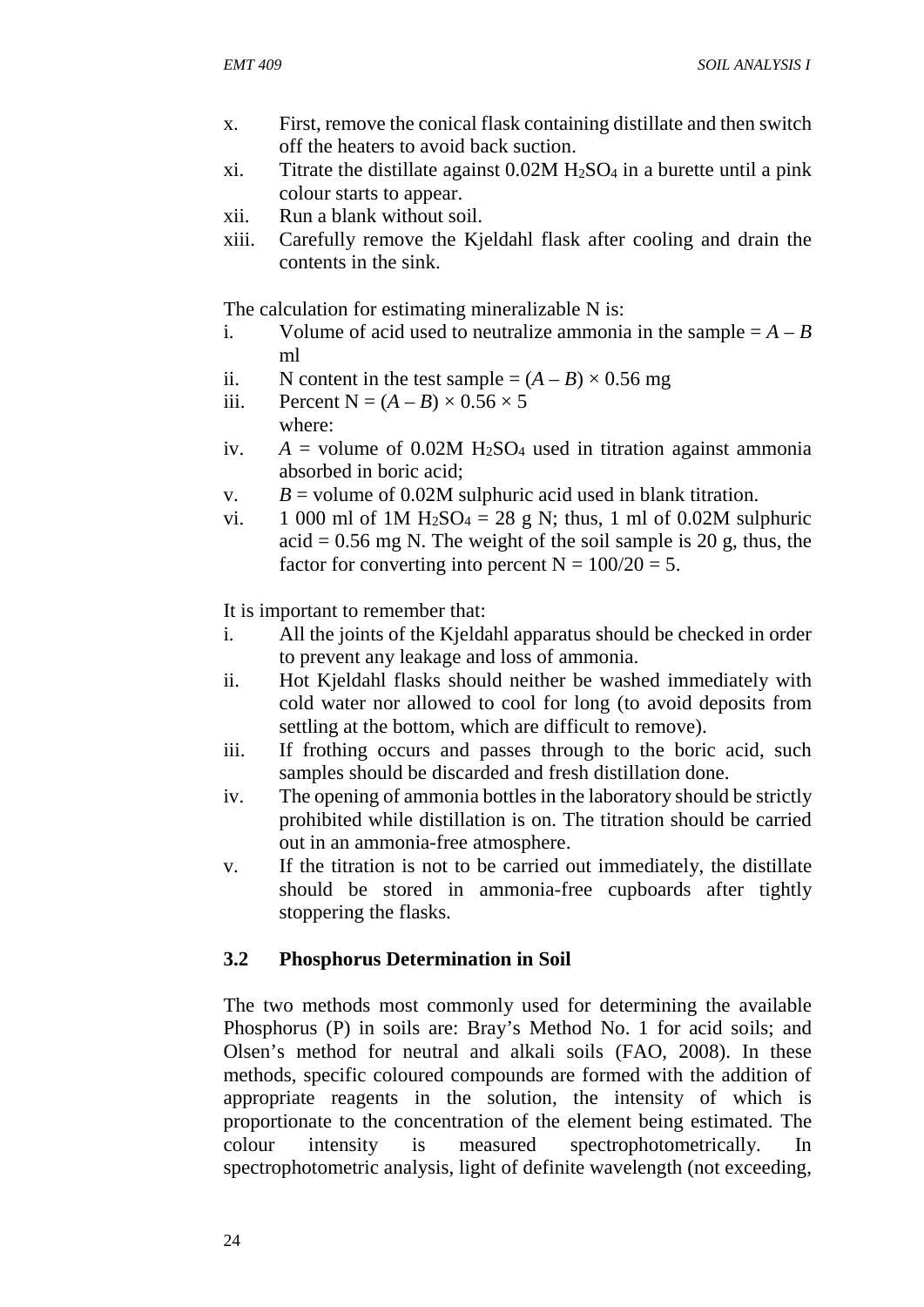say, 0.1–1.0 nm in bandwidth) extending to the ultraviolet region of the spectrum constitutes the light source. The photoelectric cells in the spectrophotometer measure the light transmitted by the solution.

## **3.2.1 Bray's Method No. 1**

The apparatus required for Bray's Method No. 1 (Bray and Kurtz, 1945) for acid soils consists of:

- a spectrophotometer;
- some pipettes  $(2, 5, 10, \text{ and } 20, \text{ ml})$ ;
- some beakers/flasks (25, 50, 100 and 500 ml).

The reagents required are:

- Bray's Extractant No. 1 (0.03M NH4F in 0.025M HCl): Dissolve 2.22 g of NH4F in 200 ml of distilled water, filter, and add to the filtrate 1.8 litres of water containing 4 ml of concentrated HCl, make the volume up to 2 litres with distilled water.
- Molybdate reagent: Dissolve 1.50 g of  $(NH_4)$ <sub>2</sub>MoO<sub>4</sub> in 300 ml of distilled water. Add the solution to 350 ml of 10M HCl solution gradually with stirring. Dilute to 1 litre with distilled water.
- Stannous chloride solution (stock solution): Dissolve 10 g of  $SnCl<sub>2</sub>·2H<sub>2</sub>O$  in 25 ml of concentrated HCl. Add a piece of pure metallic tin, and store the solution in a glass stoppered bottle.
- Stannous chloride solution (working solution): Dilute 1 ml of the stock solution of stannous chloride to 66.0 ml with distilled water just before use.
- Prepare fresh dilute solution every working day.

The procedure is:

- Preparation of the standard curve: Dissolve 0.2195 g of pure dry  $KH<sub>2</sub>PO<sub>4</sub>$  in 1 litre of distilled water. This solution contains 50 µg P/ml. Preserve this as a stock standard solution of phosphate. Take 10 ml of this solution and dilute it to 0.5 litres with distilled water. This solution contains 1 μg  $P/ml$  (0.001 mg $P/ml$ ). Put 0, 1, 2, 4, 6 and 10 ml of this solution in separate 25-ml flasks. Add to each flask, 5 ml of the extractant solution, 5 ml of the molybdate reagent; and dilute with distilled water to about 20 ml. Add 1 ml of dilute SnCl<sub>2</sub> solution, shake again and dilute to the 25-ml mark. After 10 minutes, read the blue colour of the solution on the spectrophotometer at a wavelength of 660 nm. Plot the absorbance reading against "μg P" and connect the points.
- Extraction: Add 50 ml of the Bray's Extractant No. 1 to a 100-ml conical flask containing 5 g of soil sample. Shake for 5 minutes and filter.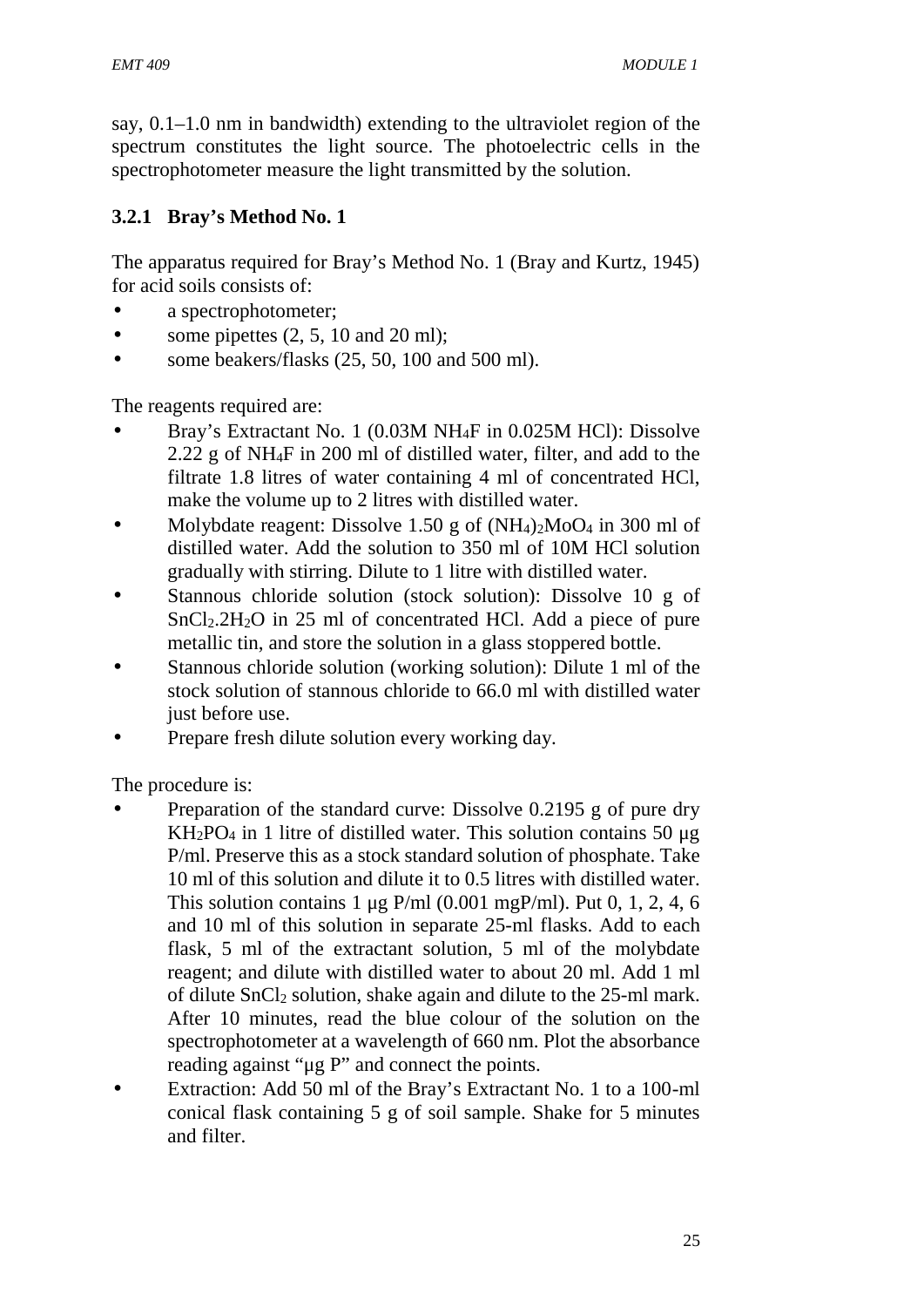Development of colour: Take 5 ml of the filtered soil extract with a bulb pipette in a 25-ml measuring flask; deliver 5 ml of the molybdate reagent with an automatic pipette, dilute to about 20 ml with distilled water, shake and add 1 ml of the dilute  $SnCl<sub>2</sub>$  solution with a bulb pipette. Fill to the 25-ml mark and shake thoroughly. Read the blue colour after 10 minutes on the spectrophotometer at 660 nm after setting the instrument to zero with the blank prepared similarly but without the soil.

The calculation is:  $P(kg/ha) = A/1000000 \times 50/5 \times 2000000/5 = 4A$ where: weight of the soil taken  $= 5$  g; volume of the extract  $= 50$  ml: volume of the extract taken for estimation  $= 5$  ml; amount of P observed in the sample on the standard curve  $= A (\mu g)$ ; weight of 1 ha of soil down to a depth of 22 cm is taken as 2 million kg.

#### **3.2.2 Olsen's method**

The apparatus required for Olsen's method (Olsen *et al*., 1954) for alkali soils is the same as that for Bray's Method No. 1 (above).

The reagents required are:

- Bicarbonate extractant: Dissolve 42 g of sodium bicarbonate in 1 litre of distilled water and adjust the pH to 8.5 by addition of dilute NaOH or HCl. Filter as necessary.
- Activated P-free carbon.
- Molybdate reagent: Same as for the Bray's Method No. 1 (above).
- Stannous chloride solution: Same as for Bray's Method No. 1 (above).

The procedure is:

- Preparation of the standard curve: proceed as for Bray's Method No. 1 (above).
- Extraction: Add 50 ml of the bicarbonate extractant to a 100-ml conical flask containing 2.5 g of soil sample. Add 1 g of activated carbon. Shake for 30 minutes on the mechanical shaker, and filter.
- Development of colour: proceed as for Bray's Method No. 1 (above).

The calculation is the same as described for Bray's Method No. 1 (above).

In spite of all precautions, the intensity of blue colour changes slightly with every batch of molybdate reagent. It is imperative to check the standard curve every day by using 2–3 dilutions of the standard phosphate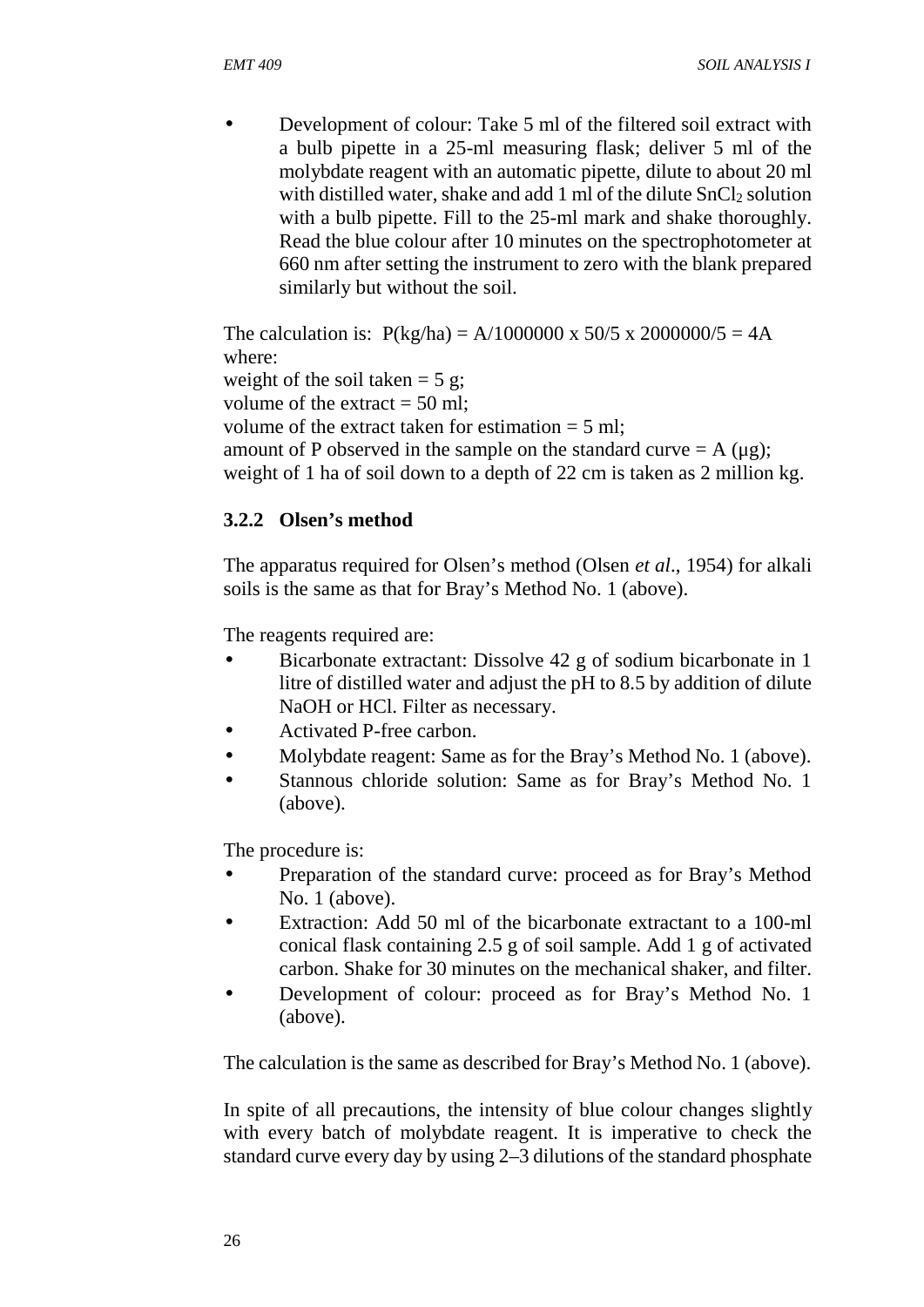solution. If the standard curve does not tally, draw a new standard curve with fresh molybdate reagent.

## **3.3 Potassium Analysis in Soil**

Potassium present in the soil is extracted with neutral ammonium acetate of 1 molarity. This is considered as plant-available K in the soils. It is estimated with the help of a flame photometer (Toth and Prince, 1949).

The apparatus required consists of:

- a multiple dispenser or automatic pipette (25 ml);
- some flasks and beakers (100 ml);
- a flame photometer.

The reagents required are:

- Molar neutral ammonium acetate solution: Dissolve 77 g of ammonium acetate ( $NH_4C_2H_3O_2$ ) in 1 litre of water. Check the pH with bromothymol blue or with a pH meter. If not neutral, add either ammonium hydroxide or acetic acid as per the need in order to neutralize it to pH 7.0.
- Standard potassium solution: Dissolve 1.908 g of pure KCl in 1 litre of distilled water. This solution contains 1 mg K/ml. Take 100 ml of this solution and dilute to 1 litre with ammonium acetate solution. This gives 0.1 mg K/ml as a stock solution.
- Working potassium standard solutions: Take 0, 5, 10, 15 and 20 ml of the stock solution and dilute each volume separately to 100 ml with the molar ammonium acetate solution. These solutions contain 0, 5, 10, 15 and 20  $\mu$ gK/ml, respectively.

The procedure is:

- Preparation of the standard curve: Set up the flame photometer by atomizing 0 and 20 μg K/ml solutions alternatively to readings of 0 and 100. Atomize intermediate working standard solutions and record the readings. Plot these readings against the respective K contents and connect the points with a straight line to obtain a standard curve.
- Extraction: Add 25 ml of the ammonium acetate extractant to a conical flask fixed in a wooden rack containing 5 g of soil sample. Shake for 5 minutes and filter.
- Determine the potash in the filtrate with the flame photometer.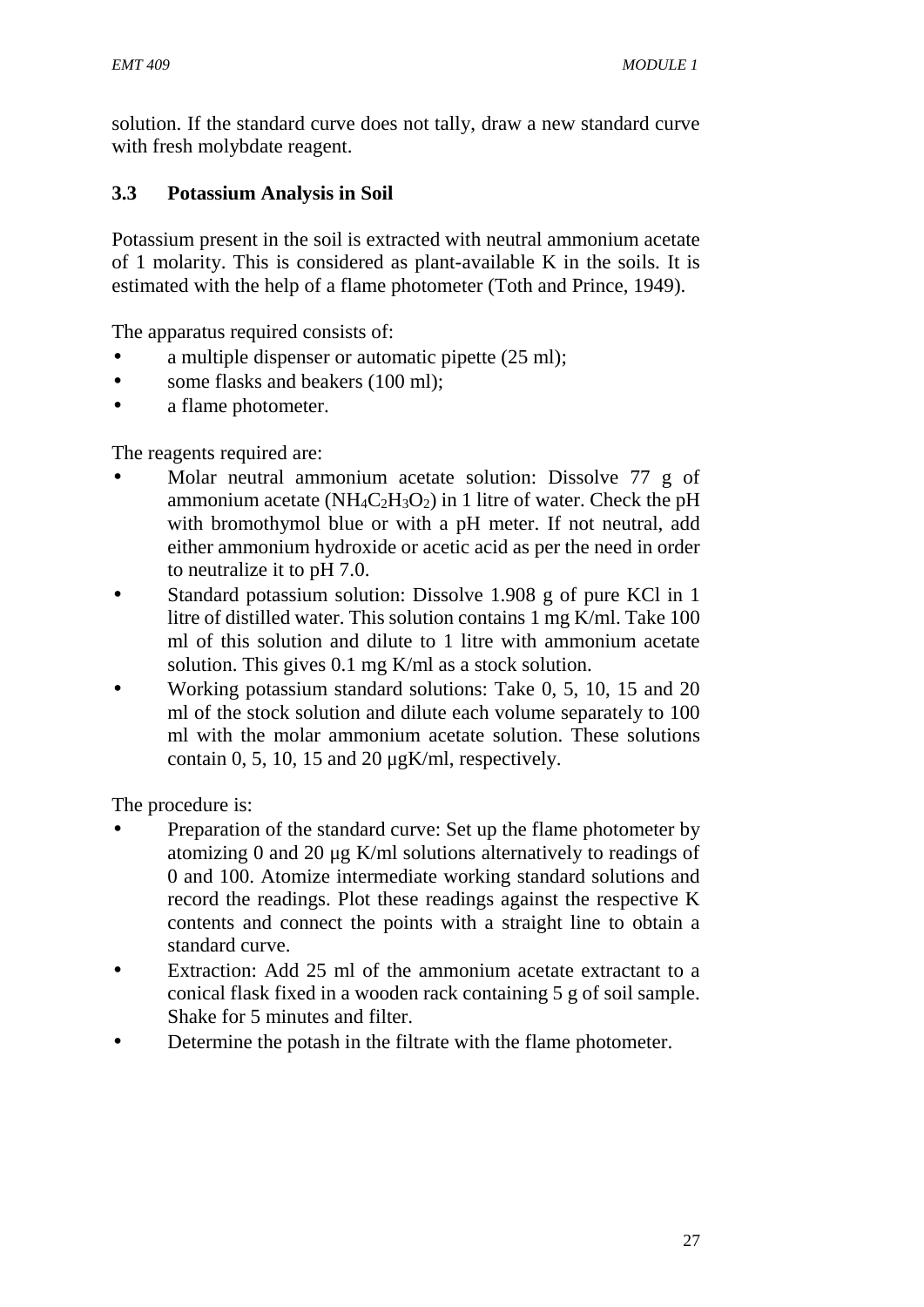The calculation is: K (kg/ha) = A/1000000 x 25 x 2000000/5 where:  $A =$  content of K (μg) in the sample, as read from the standard curve; volume of the extract  $= 25$  ml; weight of the soil taken  $= 5$  g;

weight of 1 ha of soil down to a plough depth of 22 cm is taken as 2 million kg.

#### **4.0 CONCLUSION**

From the explanation above, N, P and K analyses in soil are crucial as they indicate whether there will be any need for fertilizer application or not. It is also an established fact that cares should be taken during determinations of these macronutrients in soil in order to avoid error.

#### **5.0 SUMMARY**

In this unit, we have learnt that:

- bray's Method No. 1 and Olsen's methods are the two common methods for P analysis in soil
- in the case of soils, mineralizable Nitrogen (N) is estimated as an index of available N content and not the total N content
- potassium present in the soil is extracted with neutral ammonium acetate of 1 molarity. This is considered as plant-available K in the soils.

#### **6.0 TUTOR-MARKED ASSIGNMENT**

- 1. Using Bray's method No. 1, itemize stage by stage procedure for Phosphorus analysis in soil.
- 2. Why is it that hot Kjeldahl flasks should neither be washed immediately with cold water nor allowed to cool for long during Nitrogen determination in soil?

#### **7.0 REFERENCES/FURTHER READING**

- Bray, R.H. and Kurtz. L.T. (1945). Determination of total, organic and available forms of phosphorus in soils. *Soil Sci.*, 59: 30–45.
- Food and Agriculture Organization (2008). Guide to laboratory establishment for plant nutrient analysis. FAO, Rome, Italy.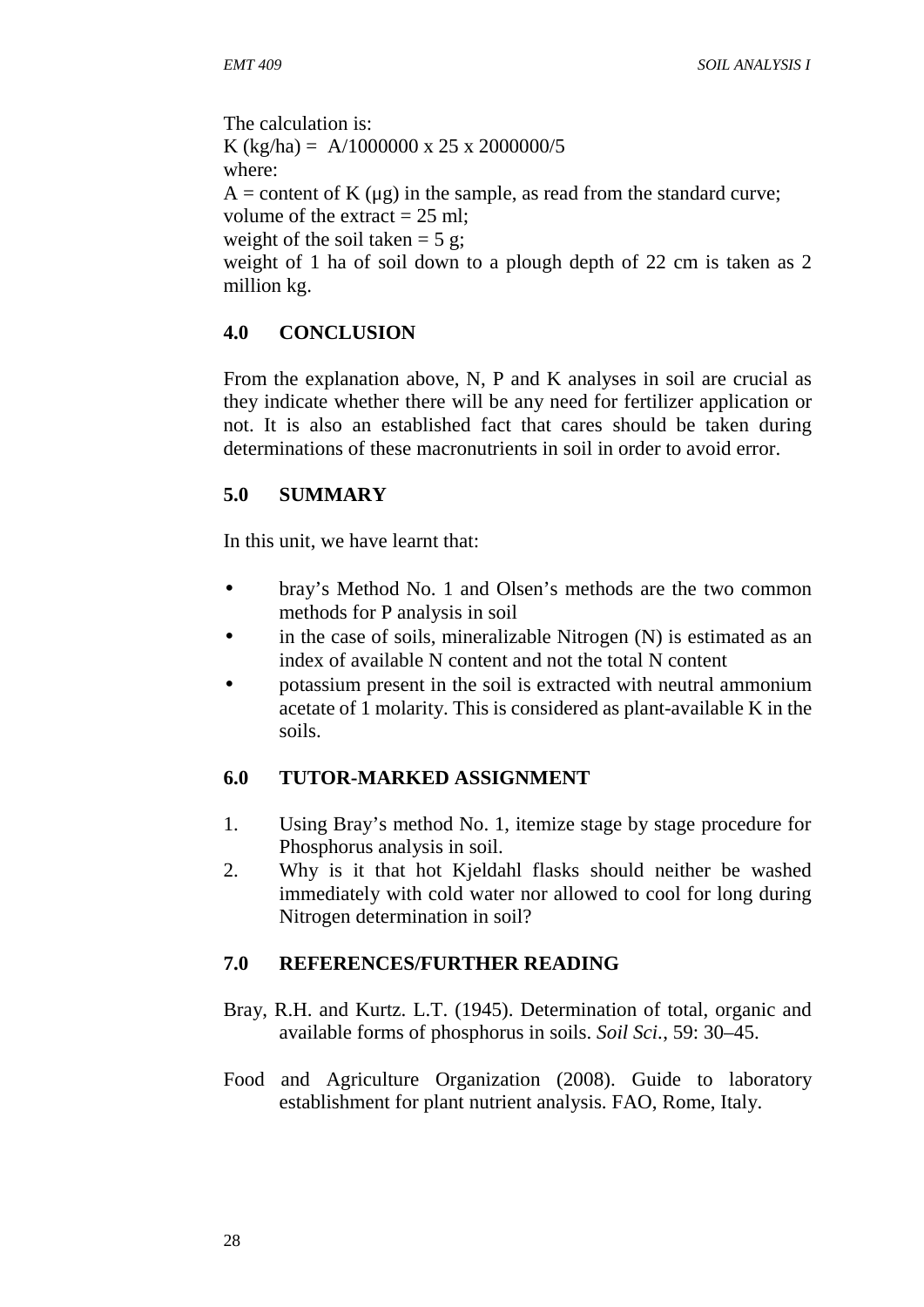- Olsen, S.R., Cole, C.V., Watanabe, F.S. and Dean, L.A. (1954). Estimation of available phosphorus in soils by extraction with sodium bicarbonate*.* Circ. U.S. Dep. Agric. 939.
- Subbiah, B.V. and Asija, G.L. (1956). A rapid procedure for the determination of available nitrogen in soils. *Curr. Sci.*, 25: 259– 260.
- Toth, S.J. & Prince, A.L. 1949. Estimation of cation exchange capacity and exchangeable Ca, K and Na contents of soils by flame photometric techniques. *Soil Sci.*, 67: 439–445.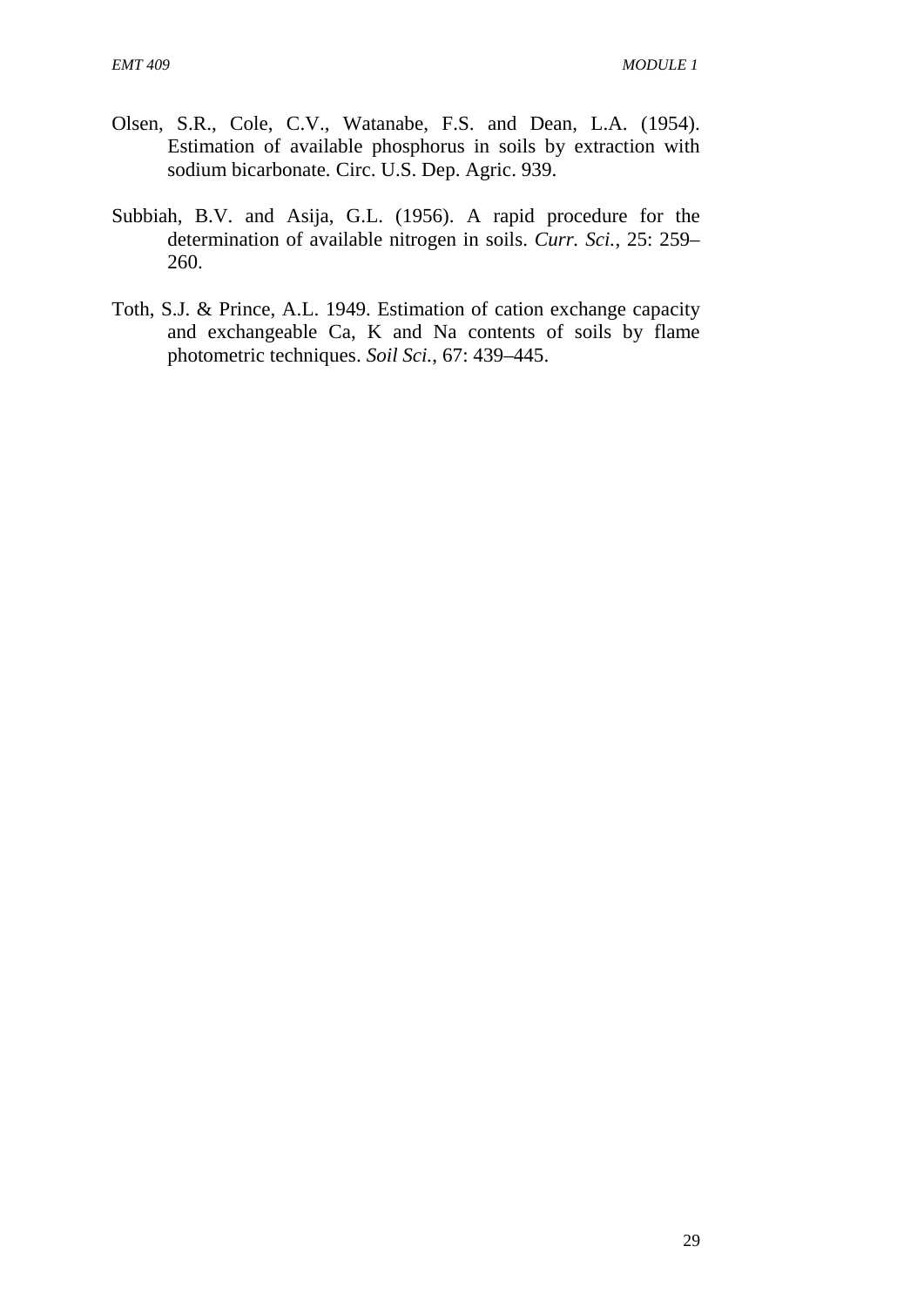## **MODULE 2**

- Unit 1 Features and Functions of a Standard Soil Testing Laboratory
- Unit 2 Special Techniques and Precautions in Micronutrient Analysis
- Unit 3 Evaluation of Analytical Data

## **UNIT 1 FEATURES AND FUNCTIONS OF A STANDARD SOIL TESTING LABORATORY**

#### **CONTENTS**

- 1.0 Introduction
- 2.0 Objectives
- 3.0 Main Content
	- 3.1 Soil Testing Laboratories
	- 3.2 Functions of a Standard Soil Testing Laboratory
	- 3.3 Laboratory Safety Measures
		- 3.3.1 Equipment
		- 3.3.2 Chemical reagents
		- 3.3.3 Waste disposal
		- 3.3.4 General rules and requirements in a soil testing laboratory
- 4.0 Conclusion
- 5.0 Summary
- 6.0 Tutor-Marked Assignment
- 7.0 Reference/Further Reading

## **1.0 INTRODUCTION**

Soil is the major source of nutrients for crops. Soil also provides support for plant growth in various ways. Knowledge about soil health and its maintenance is critical to sustaining crop productivity. Essential plant nutrients such as N, P, K, Ca, Mg and S are called macronutrients, while Fe, Zn, Cu, Mo, Mn, B and Cl are called micronutrients. It is necessary to assess the capacity of a soil to supply nutrients in order to supply the remaining amounts of needed plant nutrients (total crop requirement - soil supply).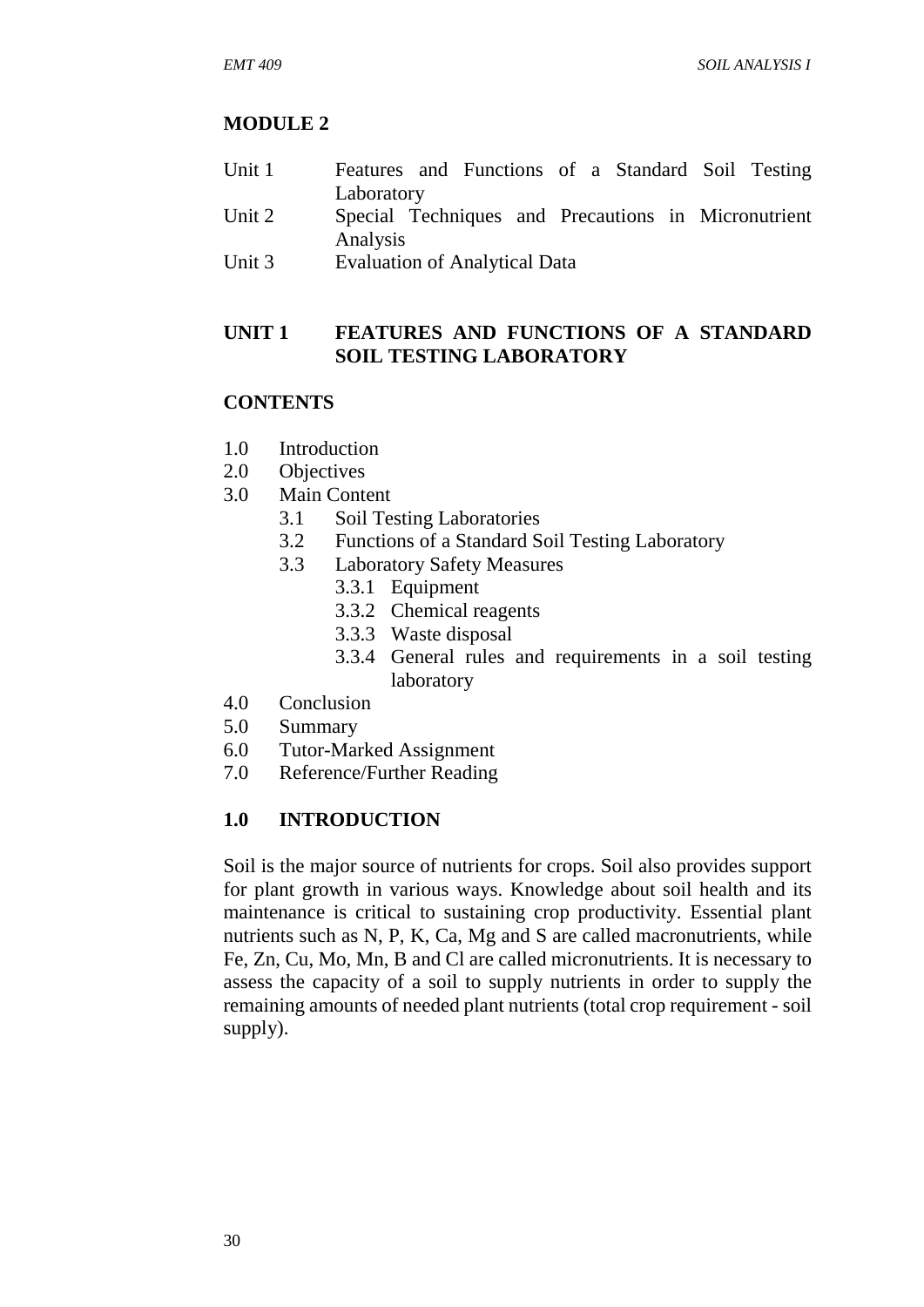## **2.0 OBJECTIVES**

By the end of this unit, you should be able to understand:

- the features of a standard soil testing laboratory;
- the functions of a standard soil test and
- laboratory safety measures.

## **3.0 MAIN CONTENT**

## **3.1 Soil Testing Laboratories**

Standard soil testing laboratories are considered nerve centres for nutrient management and crop production systems (FAO, 2008). A standard soil testing laboratory building should have suitable separate rooms for different purposes and for performing different operations as described below

Room 1: Reception, sample receipt, and dispatch of reports.

- Room 2: Sample storage and preparation room
- Room 3: Nitrogen digestion/distillation room (with fumehood for digestion).
- Room 4: Instrument room to house:
	- atomic absorption spectrophotometer (AAS);
	- flame photometer;
	- spectrophotometer;
	- pH meter, conductivity meter;
	- ovens:
	- centrifuge;
	- balances;
	- water still.

Room 5: Chemical analysis room:

- to prepare reagents and chemicals, and to carry out their standardization;
- to carry out extraction of soil and nutrient samples with appropriate chemicals/reagents;
- to carry out titration, colour development, precipitation, filtration, etc.:
- all other types of chemical work.

Room 6: Storage room for chemicals and spare equipment.

Room 7: Office room with computers for data processing and record keeping.

The air temperature of the laboratory and work rooms should be maintained constant at 20–25 °C. Humidity should be kept at about 50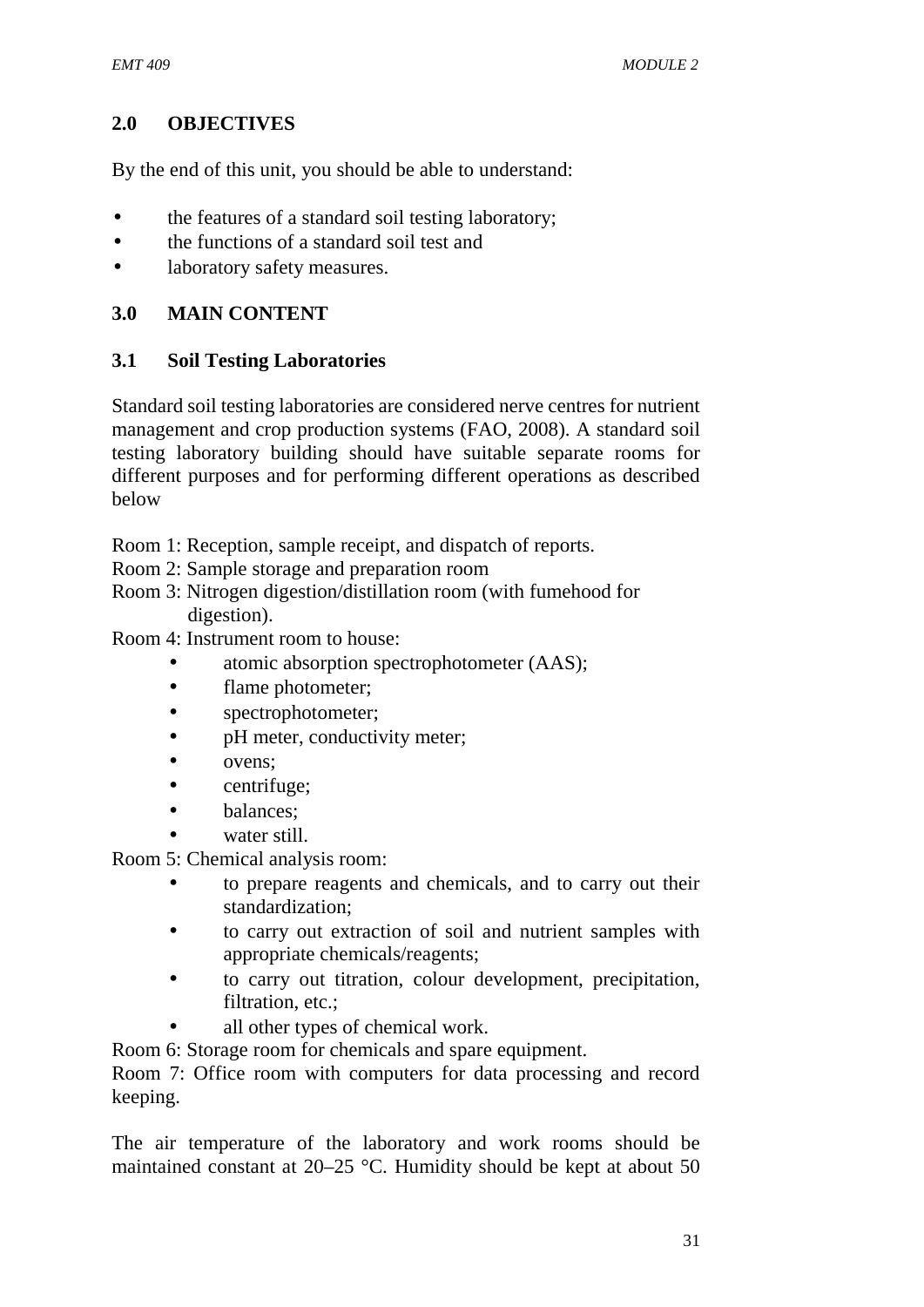percent. Temperature and humidity often affect soil and fertilizer samples. Temperature also affects some chemical operations. Hence, maintaining the temperature and humidity as specified is critical.

Proper air circulation is also important in order to prevent hazardous and toxic fumes and gases from remaining in the laboratory for long. The release of gases and fumes in some specific analytical operations are controlled through fumehoods or trapped in acidic/alkaline solutions and washed through flowing water. The maintaining of a clean and hygienic environment in the laboratory is essential for the good health of the personnel.

Care is required in order to ensure that acids and hazardous chemicals are stored in separate and safe racks. An inventory of all the equipment, chemicals, glassware and miscellaneous items in a laboratory should be maintained.

## **3.2 Functions of a Standard Soil Testing Laboratory**

The following estimations are generally carried out in a service-oriented soil testing laboratory:

- soil texture,
- soil structure.
- cation exchange capacity (CEC),
- soil moisture,
- water holding capacity,
- pH,
- lime requirement,
- electrical conductivity,
- gypsum requirement,
- organic C,
- total N,
- mineralizable N,
- inorganic N,
- available P,
- available K,
- available S.
- Calcium.
- Calcium plus Magnesium,
- micronutrients available Zn, Cu, Fe, Mn, B and Mo.

## **3.3 Laboratory Safety Measures**

According to FAO (2008), special care is required while operating equipment, handling chemicals and in waste disposal.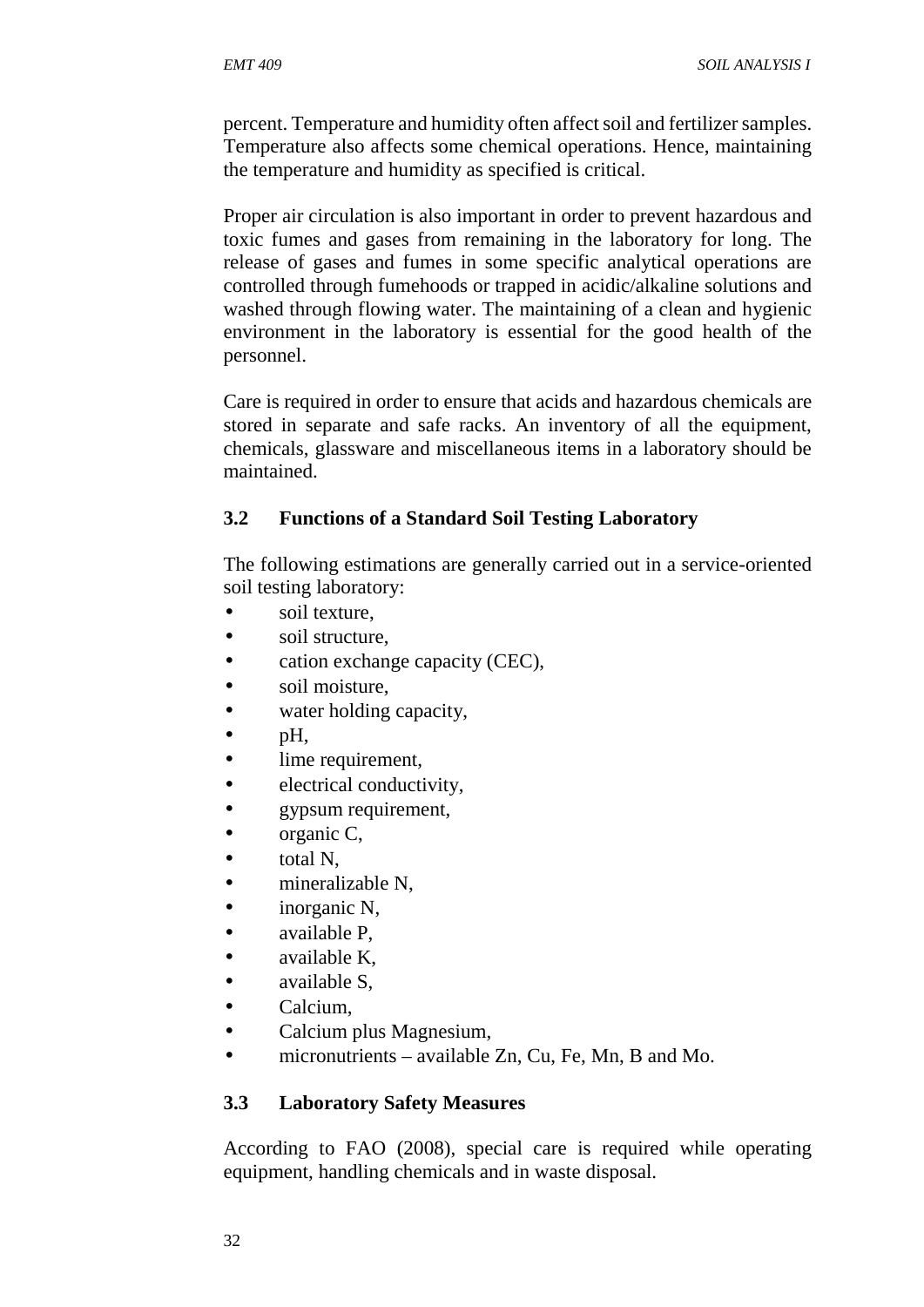# **3.3.1 Equipment**

Electrical cables, plugs and tubing need proper checking in order to avoid accidents.

Various types of gas cylinders needed in the laboratory, such as acetylene, nitrous oxide and liquefied petroleum gas, must be kept under watch and properly sealed/capped, and they must be stored in ventilated cupboards.

## **3.3.2 Chemical reagents**

Hazardous chemicals should be stored in plastic bottles. While working with chemicals, such as perchloric acid, a fumehood must be used. Chemicals must be labeled properly, indicating their hazardous nature. Bottles with inflammable substances need to be stored in stainless-steel containers.

## **3.3.3 Waste disposal**

Each country has special rules and methods for the disposal of hazardous waste. Cyanides, chromates, arsenic (As), selenium (Se), cobalt (Co) and molybdate are commonly used but hazardous chemicals should never be disposed of in the laboratory sink but collected in a metal container for proper disposal.

## **3.3.4 General rules and requirements in a soil testing laboratory**

General safety rules and requirements for personnel/students working in a laboratory according to FAO (2008) are:

- 1. Learn safety rules and the use of first-aid kits. Keep the first-aid kit handy in a conspicuous place in the laboratory.
- 2. Personal safety aids, such as laboratory coats, protective gloves, safety glasses, face shields and proper footwear, should be used.
- 3. Observe normal laboratory safety practice in connecting equipment to the power supply, in handling chemicals and in preparing solutions of reagents.
- 4. All electrical work must be done by qualified personnel.
- 5. Maintain an instrument manual and logbook for each item of equipment in order to avoid mishandling, accidents and damage to equipment.
- 6. Keep work tables/spaces clean. Clean up spillage immediately.
- 7. Wash hands after handling toxic/hazardous chemicals.
- 8. Never suck the chemicals by mouth but use automatic pipetting devices.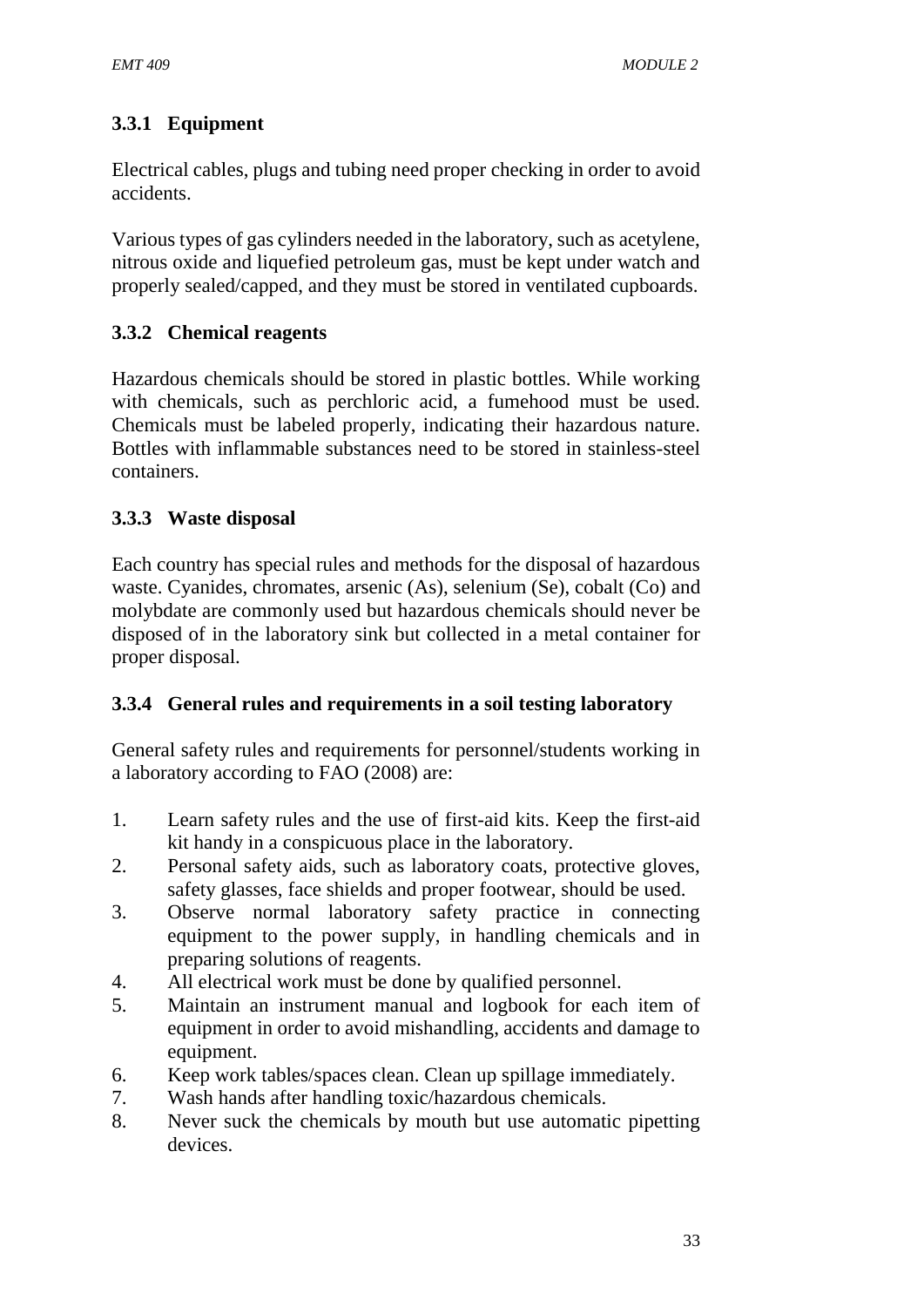- 9. Use forceps/tongs to remove containers from hotplates/ovens/furnaces.
- 10. Do not use laboratory glassware for eating/drinking.
- 11. Never open a centrifuge cover until the machine has stopped.
- 12. Add acid to water and not water to acid when diluting the acid.
- 13. Always put labels on bottles, vessels and wash-bottles containing reagents, solutions, samples and water.
- 14. Handle perchloric acid and hazardous chemicals in fumehoods.
- 15. With the wet oxidation method of sample digestion, destroy organic matter (OM) first with nitric acid.
- 16. Read the labels on the bottles before opening them

## **4.0 CONCLUSION**

Standard soil testing laboratories are very useful in soil science as they play a pivotal role in many analytical estimations such as soil structure analysis, cation exchange capacity, water holding capacity, organic matter content etc.

## **5.0 SUMMARY**

In this unit, we have learnt that:

- an inventory of all the equipment, chemicals, glassware and miscellaneous items in a laboratory should be maintained
- a standard soil testing laboratory should have many rooms for different purposes
- proper air circulation in the laboratory is vital in order to prevent hazardous and toxic fumes and gases from remaining in the laboratory for long so as to prevent health risks.

## **6.0 TUTOR-MARKED ASSIGNMENT**

- 1. Of what relevance are separate rooms within a standard soil testing laboratory.
- 2. List other functions of a standard soil testing laboratory that are not mentioned above.

## **7.0 REFERENCE/FURTHER READING**

Food and Agriculture Organization (2008). Guide to laboratory establishment for plant nutrient analysis. FAO, Rome, Italy.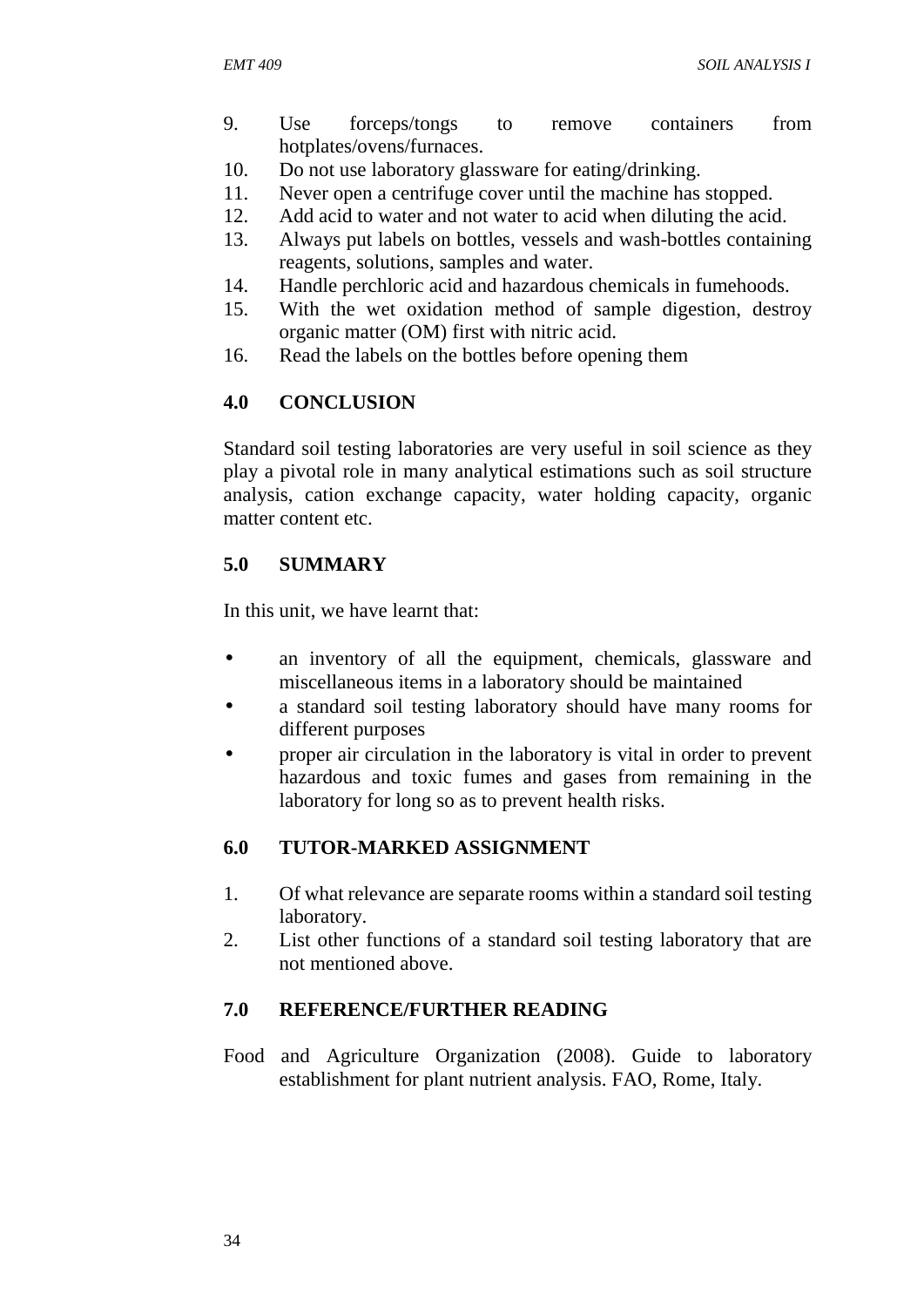## **UNIT 2 SPECIAL TECHNIQUES AND PRECAUTIONS IN MICRONUTRIENT ANALYSIS**

#### **CONTENTS**

- 1.0 Introduction
- 2.0 Objectives
- 3.0 Main Content
	- 3.1 Micronutrient Extraction
		- 3.1.1 Preparation of standard curve for zinc
		- 3.1.2 Preparation of standard curve for copper
		- 3.1.3 Preparation of standard curve for iron
		- 3.1.4 Preparation of standard curve for manganese
		- 3.1.5 Available boron estimation
		- 3.1.6 Available molybdenum estimation
- 4.0 Conclusion
- 5.0 Summary
- 6.0 Tutor-Marked Assignment
- 7.0 References/Further Reading

#### **1.0 INTRODUCTION**

For the estimation of micronutrients in soils, it is the plant-available form that is critical and not the total content (FAO, 2008). The major objective of soil testing for micronutrients, as with macronutrients, is to determine whether a soil can supply adequate micronutrients for optimal crop production or whether nutrient deficiencies are expected in crops grown on such soils. The most commonly studied micronutrients are Zinc (Zn), Copper (Cu), Iron (Fe), Manganese (Mn), Boron (B) and Molybdenum (Mo), and the same are dealt with here.

Micronutrients are present in different forms in the soil. Among the most deficient ones is Zn, which is present as the divalent cation  $\mathbb{Z}n^{2+}$ . Maize, citrus, legumes, cotton and rice are especially sensitive to Zn deficiency. Iron is present mostly in sparingly soluble ferric oxide forms, which occur as coatings of aggregate or as separate constituents of the clay fraction. Soil redox potential and pH affect Fe availability. The Fe form that is predominantly taken up by plants is  $Fe^{2+}$ . The uptake of Fe is inhibited by phosphate levels caused by the formation of insoluble iron phosphate. Chemically, Mn behaves in soil in the same way as Fe. Soil Mn originates primarily from the decomposition of ferromagnesian rocks. It is taken up by the plants as  $Mn^{2+}$  ions although it exists in many oxidation states. Manganese and phosphate are mutually antagonistic. Copper, like zinc, exists in soils mainly as divalent ions,  $Cu^{2+}$ . It is usually adsorbed by clay minerals or associated with organic matter although they have little or no effect on its availability to crops. High phosphate fertilization can induce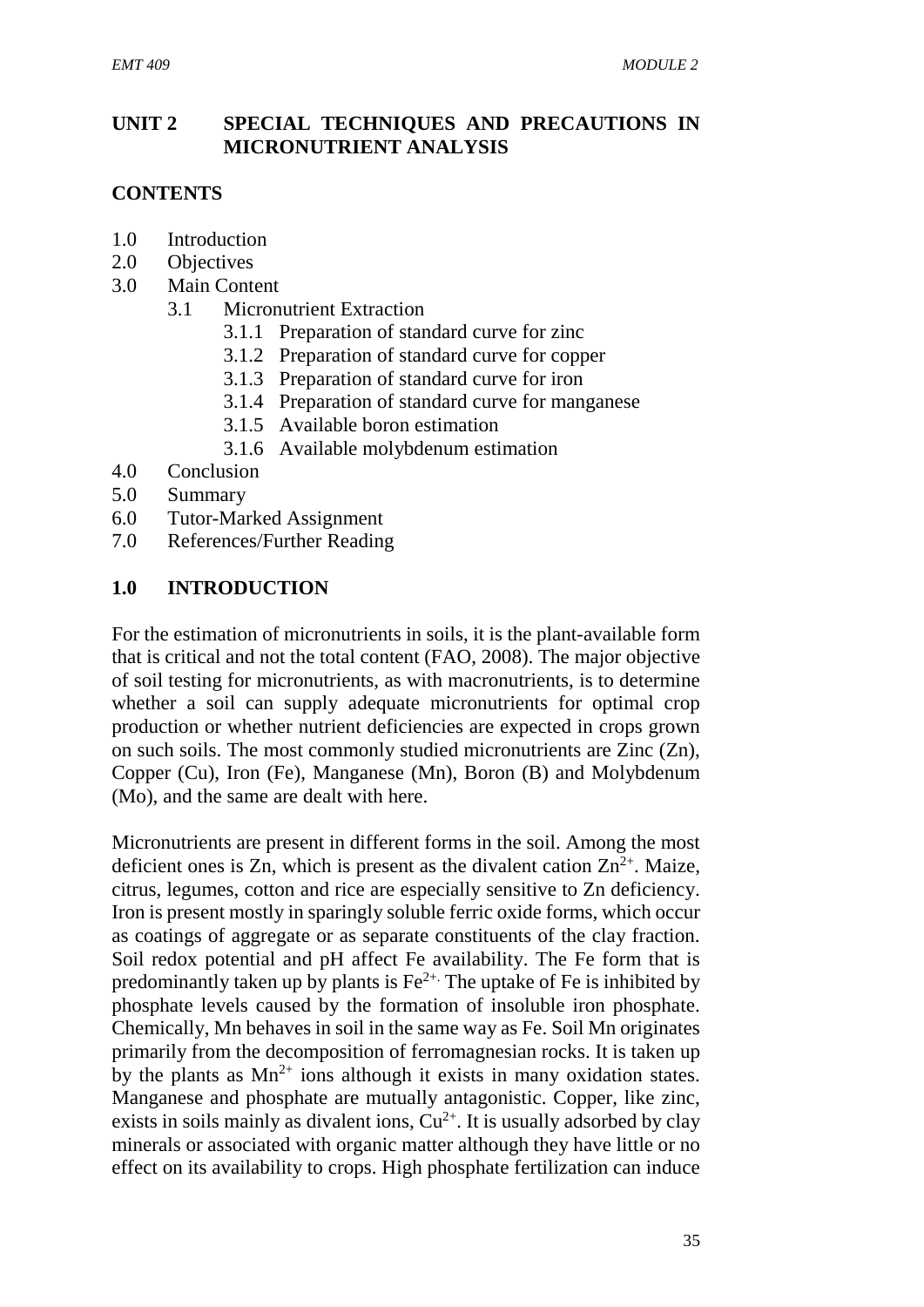Cu deficiency. Molybdenum usually occurs as  $MoO<sub>3</sub>$ , Mo $O<sub>5</sub>$  and Mo $O<sub>2</sub>$ . These oxides are transformed slowly to soluble molybdates (MoO<sub>4</sub>), which is the form taken up by plants. Boron deficiency occurs mostly in the light-textured acid soils when they are leached heavily through irrigation or heavy rainfall.

There are different extractants for assessing plant-available nutrient (element) content in soils. The elements so extracted can be estimated quantitatively through chemical methods or instrumental techniques. Table 1 below lists commonly used extractants for different elements.

| Zinc          | $EDTA + ammonium acetate,$                 |  |  |
|---------------|--------------------------------------------|--|--|
|               | $EDTA + ammonium carbonate,$               |  |  |
|               | $DTPA + CaCl2$ , HCl, HNO <sub>3</sub> and |  |  |
|               | $dithiozone + ammonium acetate$            |  |  |
| Copper        | EDTA, EDTA $+$ ammonium                    |  |  |
|               | acetate, ammonium bicarbonate +            |  |  |
|               | DTPA, HCl and                              |  |  |
|               | HNO <sub>3</sub>                           |  |  |
| Iron          | EDTA, DTPA, EDTA<br>$^{+}$                 |  |  |
|               | ammonium acetate, HCl<br>and               |  |  |
|               | HNO <sub>3</sub>                           |  |  |
| Manganese     | Hydroquinone, ammonium                     |  |  |
|               | phosphate, DTPA and EDTA $+$               |  |  |
|               | ammonium acetate                           |  |  |
| <b>B</b> oron | Hot water and mannitol + $CaCl2$           |  |  |
| Molybdenum    | Ammonium oxalate, ammonium                 |  |  |
|               | acetate, ammonium fluoride and             |  |  |
|               | water                                      |  |  |

**Table 2: Commonly used extractants for micronutrients**

Source: FAO, 2008.

#### **2.0 OBJECTIVES**

By the end of this unit, you should be able to understand:

- whether a soil can provide enough micronutrients for optimal crop production
- the preparation of standard curve for some micronutrients
- the role of Atomic Absorption Spectrophotometer in micronutrient estimation.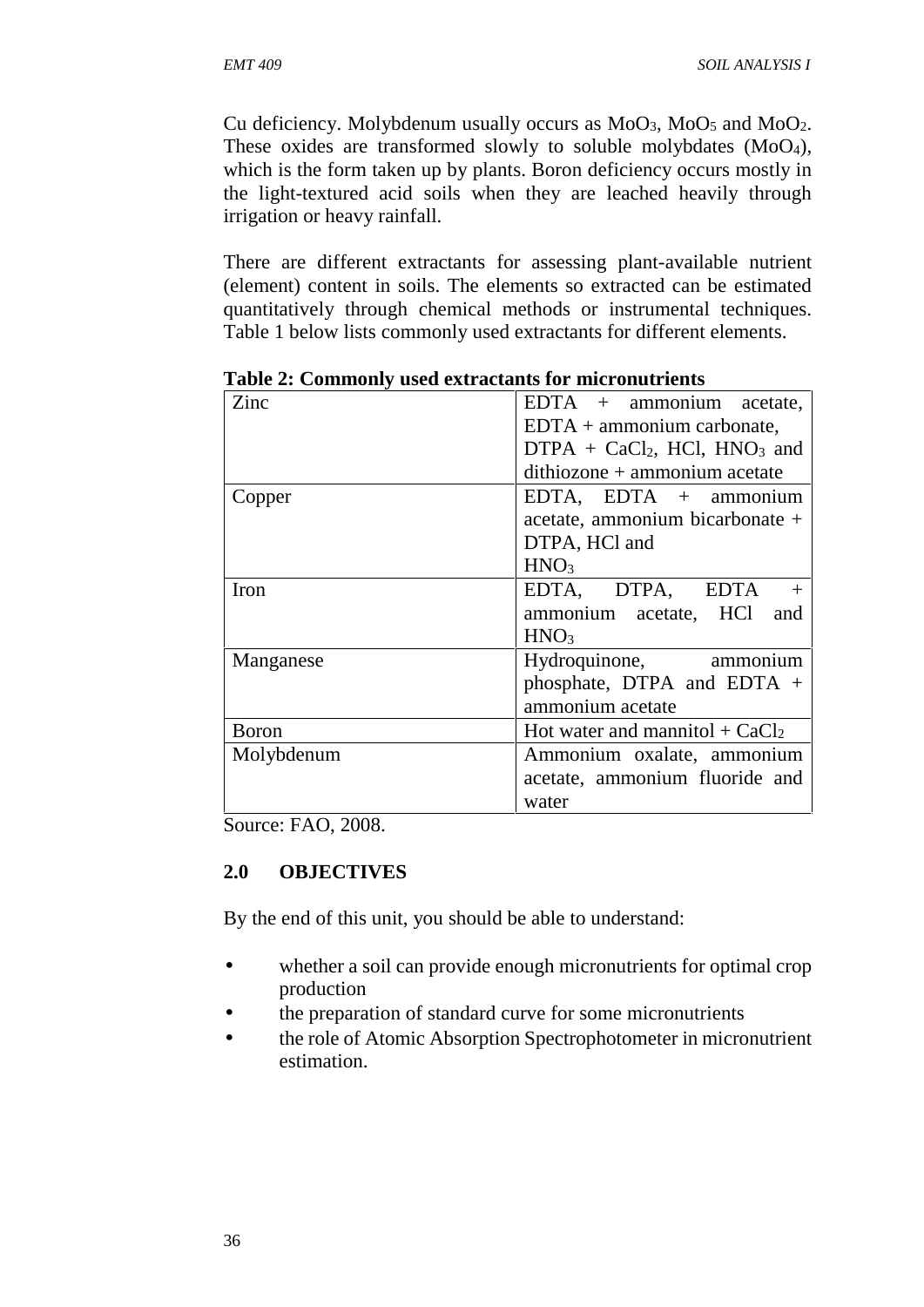## **3.0 MAIN CONTENT**

#### **3.1 Micronutrient Extraction**

Ethylenediamine tetraacetic acid (EDTA) with ammonium acetate is commonly used for the extraction of many elements. Diethylenetriamine pentaacetic acid (DTPA) is another common (universal) extractant and it is widely used for the simultaneous extraction of elements such as Zn, Cu, Fe and Mn (Lindsay and Norvell, 1978). Although a specific extractant for an element that has a higher correlation with plant availability may be preferred, the universal or common extractant saves on the cost of chemicals and the time involved in estimation, especially in a service laboratory where a large number of samples need to be analysed in a short period.

The estimation of elements in the extract is done with the help of an AAS.

Table 2 details the critical limits for DTPA-extractable micronutrient elements as proposed by Lindsay and Norvell (1978).

| Availability | Zn        | $(\mu g/g)$ | Cu          | $(\mu g/g)$ | Fe       | $(\mu g/g)$ | Mn          | $(\mu g/g)$ |
|--------------|-----------|-------------|-------------|-------------|----------|-------------|-------------|-------------|
|              | soil)     |             | soil)       |             | soil)    |             | soil)       |             |
| Very low     | $0 - 0.5$ |             | $0 - 0.1$   |             | $0 - 2$  |             | $0 - 0.5$   |             |
| Low          | $0.5 - 1$ |             | $0.1 - 0.3$ |             | $2 - 4$  |             | $0.5 - 1.2$ |             |
| Medium       | $1 - 3$   |             | $0.3 - 0.8$ |             | $4 - 6$  |             | $1.2 - 3.5$ |             |
| High         | $3 - 5$   |             | $0.8 - 3$   |             | $6 - 10$ |             | $3.5 - 6$   |             |
| Very high    | >5        |             | >3          |             | >10      |             | >6          |             |

**Table 3: Critical limits for DTPA-extractable micronutrients**

Source: Lindsay and Norvell, 1978.

Diethylenetriamine pentaacetic acid is an important and widely used chelating agent that combines with free metal ions in the solution to form soluble complexes of elements. To avoid excessive dissolution of CaCO3, which may release occluded micronutrients that are not available to crops in calcareous soils and may give erroneous results, the extractant is buffered in slightly alkaline pH. Triethanolamine (TEA) is used as buffer because it burns cleanly during atomization of extractant solution while estimating on an AAS. The DTPA has a capacity to complex each of the micronutrient cations as 10 times of its atomic weight. The capacity ranges from 550 to 650 mg/kg depending on the micronutrient cations.

To prepare DTPA 0.005M, 0.01M CaCl<sub>2</sub>.2H<sub>2</sub>O and 0.1M TEA extractant:

- 1. Add 1.967 g of DTPA and 13.3 ml of TEA in 400 ml of distilled water in a 500-ml flask.
- 2. Put  $1.47$  g of  $CaCl<sub>2</sub>·2H<sub>2</sub>O$  in a separate 1000-ml flask. Add 500 ml of distilled water and shake to dissolve.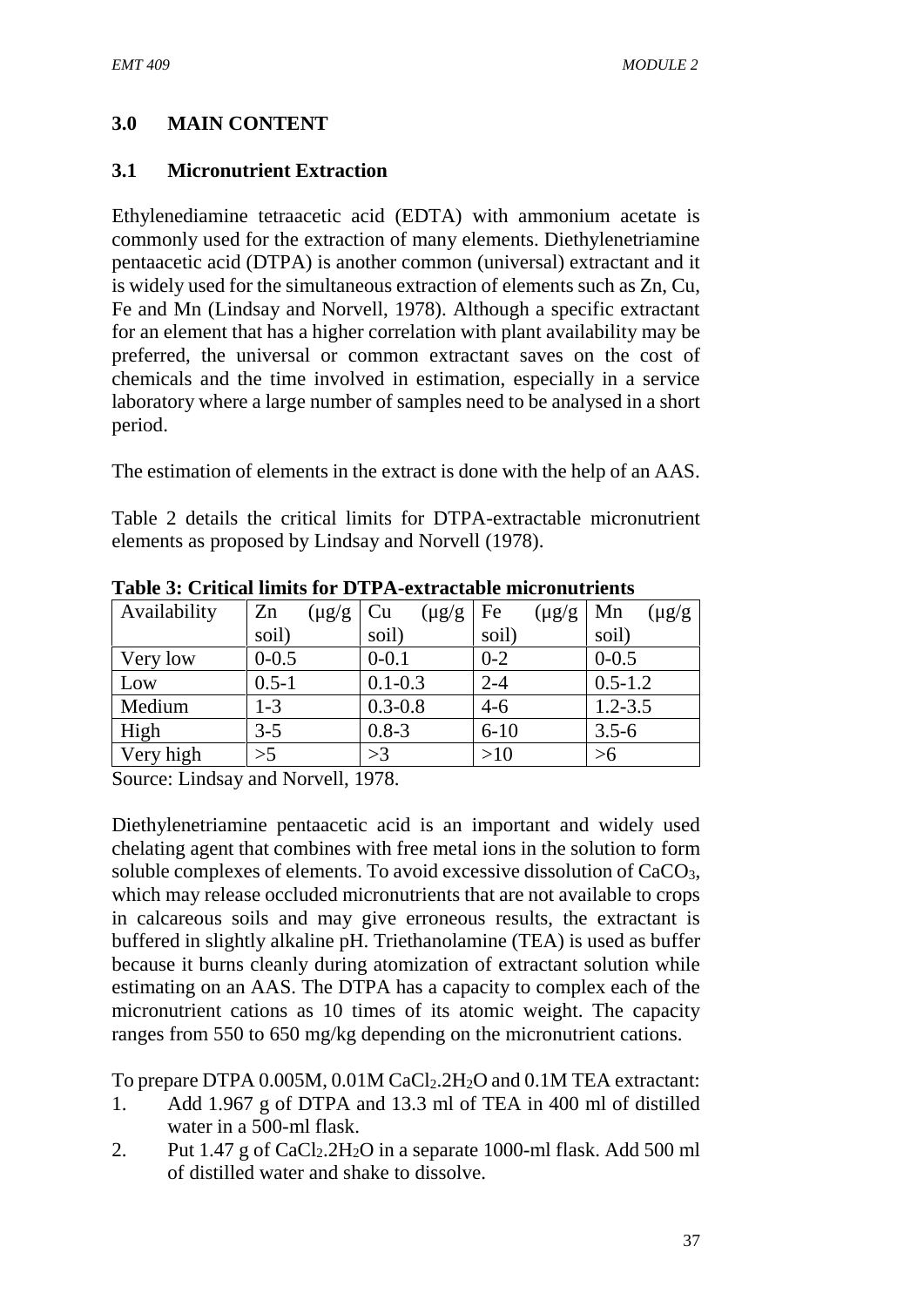3. Add DTPA+TEA mixture to the CaCl<sub>2</sub> solution and make the volume up to 1 litre. Adjust the pH to 7.3 by using 1M HCl before making the volume.

The extracted elements can be estimated by various methods, including volumetric analysis, spectrometry and atomic absorption spectroscopy. Volumetric methods such as EDTA and KMnO<sup>4</sup> titrations are used for estimating Zn and Mn, and Fe, respectively. Copper can be estimated by titration with  $Na<sub>2</sub>S<sub>2</sub>O<sub>3</sub>$ . Spectrometric methods are used in the estimation of a specific colour developed because of the presence of an element that forms coloured compounds in the presence of specific chemicals under a definite set of conditions. The colour intensity has to be linear with the concentration of the element in question. The interference caused by any other element has to be eliminated. Such methods are:

- the dithiozone method for Zn;
- the orthophenonthroline method for Fe;
- the potassium periodate method for Mn;
- the carbamate method for Cu.

These methods are generally cumbersome and time-consuming. Therefore, the most commonly employed method is atomic absorption spectrometry. Here, the interference by other elements is almost nil or negligible because the estimation is carried out for an element at a specific emission spectraline. In fact, in atomic absorption spectrometry, traces of one element can be determined accurately in the presence of a high concentration of other elements.

The procedure is based on flame absorption rather than flame emission and on the fact that metal atoms absorb strongly at discrete characteristic wavelengths that coincide with the emission spectralines of a particular element. The liquid sample is atomized. A hollow cathode lamp (which precedes the atomizer) emits the spectrum of the metal used to make the cathode. This beam traverses the flame and is focused on the entrance slit of a monochromator, which is set to read the intensity of the chosen spectraline. Light with this wavelength is absorbed by the metal in the flame, and the degree of absorption being the function of the concentration of the metal in the flame, the concentration of the atoms in the dissolved material is determined. For elemental analysis, a working curve or a standard curve is prepared by measuring the signal or absorbance of a series of standards of known concentration of the element under estimation. From such a curve, the concentration of the element in the unknown sample is estimated.

Atomic absorption spectroscopy can be applied successfully for estimating Zn, Cu, Fe and Mn. For specific estimation with an AAS, hollow cathode lamps specific to specific elements are used. Table 3 lists the relevant parameters.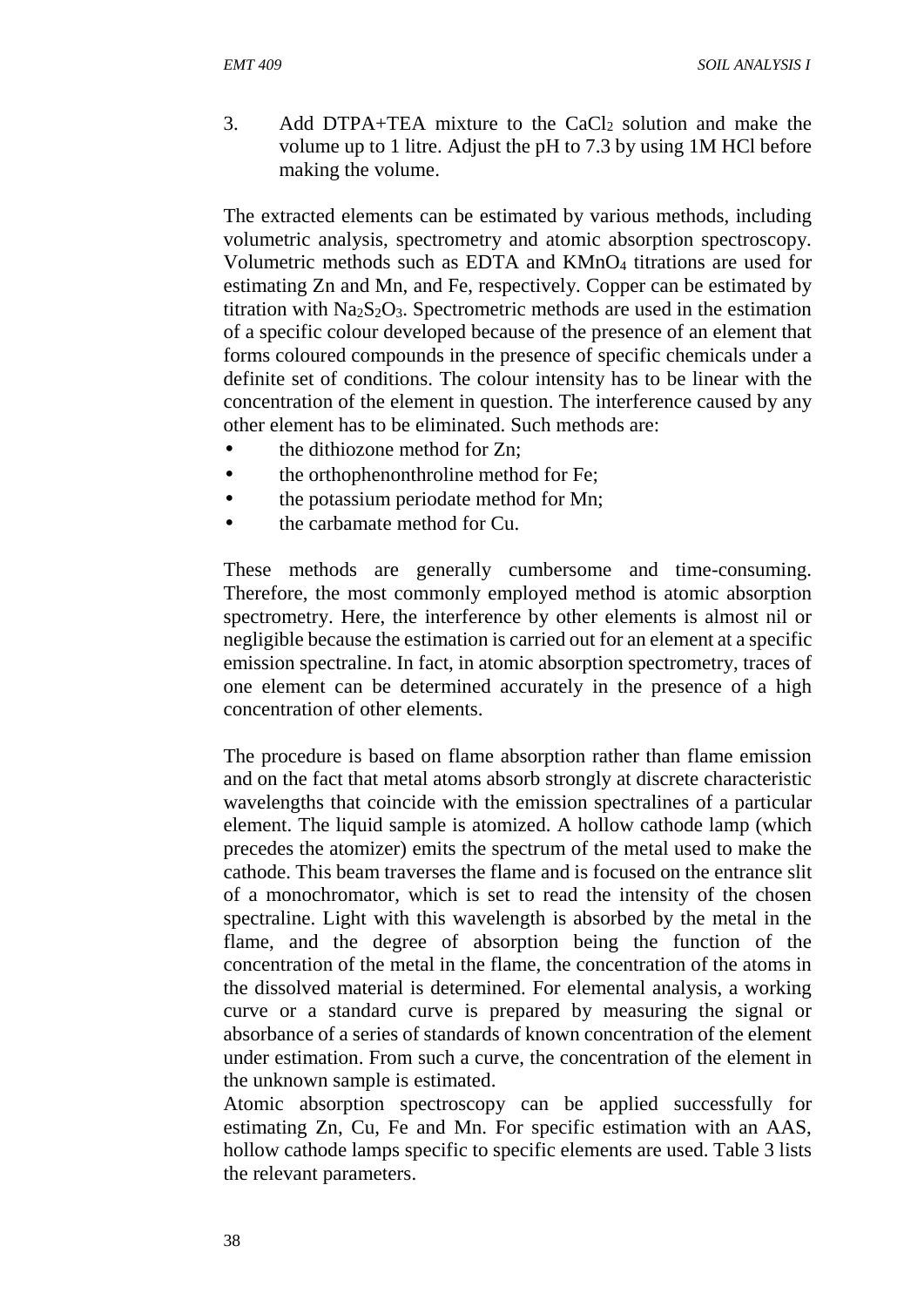| Specifications  | Zn          | Cu          | Fe            | ັ<br>Mn     |
|-----------------|-------------|-------------|---------------|-------------|
| current<br>Lamp | 5           | 3           |               | 5           |
| $(m \, A_0)$    |             |             |               |             |
| Wavelength      | 213.9       | 324.8       | 248.3         | 279.5       |
| (nm)            |             |             |               |             |
| Linear<br>range | $0.4 - 1.5$ | $1.0 - 5.0$ | $2.0 - 9.0$   | $1.0 - 3.6$ |
| (mg/litre)      |             |             |               |             |
| Slit width (nm) | 0.5         | 0.52        | 0.2           |             |
| Integration     | 2.0         | 2.0         | 2.0           | 2.0         |
| time (seconds)  |             |             |               |             |
| Flame           |             |             | Air Acetylene |             |

**Table 4: Parameters for estimation of micronutrients using an AAS**

Source: FAO, 2008.

The software provided with the equipment manual details the operating parameters that are specific to a particular model. Accordingly, the current supply, wavelength of hollow cathode lamp, integration time and anticipated estimation ranges are fixed. Hollow cathode and deuterium lamps need to be aligned properly before starting the equipment. After proper alignment and adjustment, standard curves are prepared to ensure that the concentration of the elements in solutions relates perfectly to the absorbance.

Ready-made standard solutions of 1000 μg/ml or 1 mg/ml (1000 ppm) of dependable accuracy are supplied with the AAS and are also available from suppliers of chemical reagents. Where the standard solutions are to be prepared in the laboratory, either metal element foils of 100-percent purity or the standard chemical salts can be used. Table 4 details the quantities of chemical required to make 1 litre of standard solution of 100 μg/ml for different elements.

| Element | Concentration of Salt to be used |                                        | Quantity         |
|---------|----------------------------------|----------------------------------------|------------------|
|         | stock                            |                                        | required<br>salt |
|         | Solution $(\mu g/ml)$            |                                        | (g/litre)        |
| Zn      | 100                              | Zinc sulphate                          | 0.4398           |
|         |                                  | (ZnSO <sub>4</sub> .7H <sub>2</sub> O) |                  |
| Cu      | 100                              | Copper sulphate                        | 0.3928           |
|         |                                  | (CuSO <sub>4</sub> .5H <sub>2</sub> O) |                  |
| Fe      | 100                              | Ferrous sulphate                       | 0.4964           |
|         |                                  | $(FeSO4.7H2O)$ or                      | 0.7028           |
|         |                                  | Ferrous                                |                  |
|         |                                  | ammonium                               |                  |
|         |                                  | Sulphate                               |                  |

**Table 5: Specifications for preparing micronutrient standard solutions**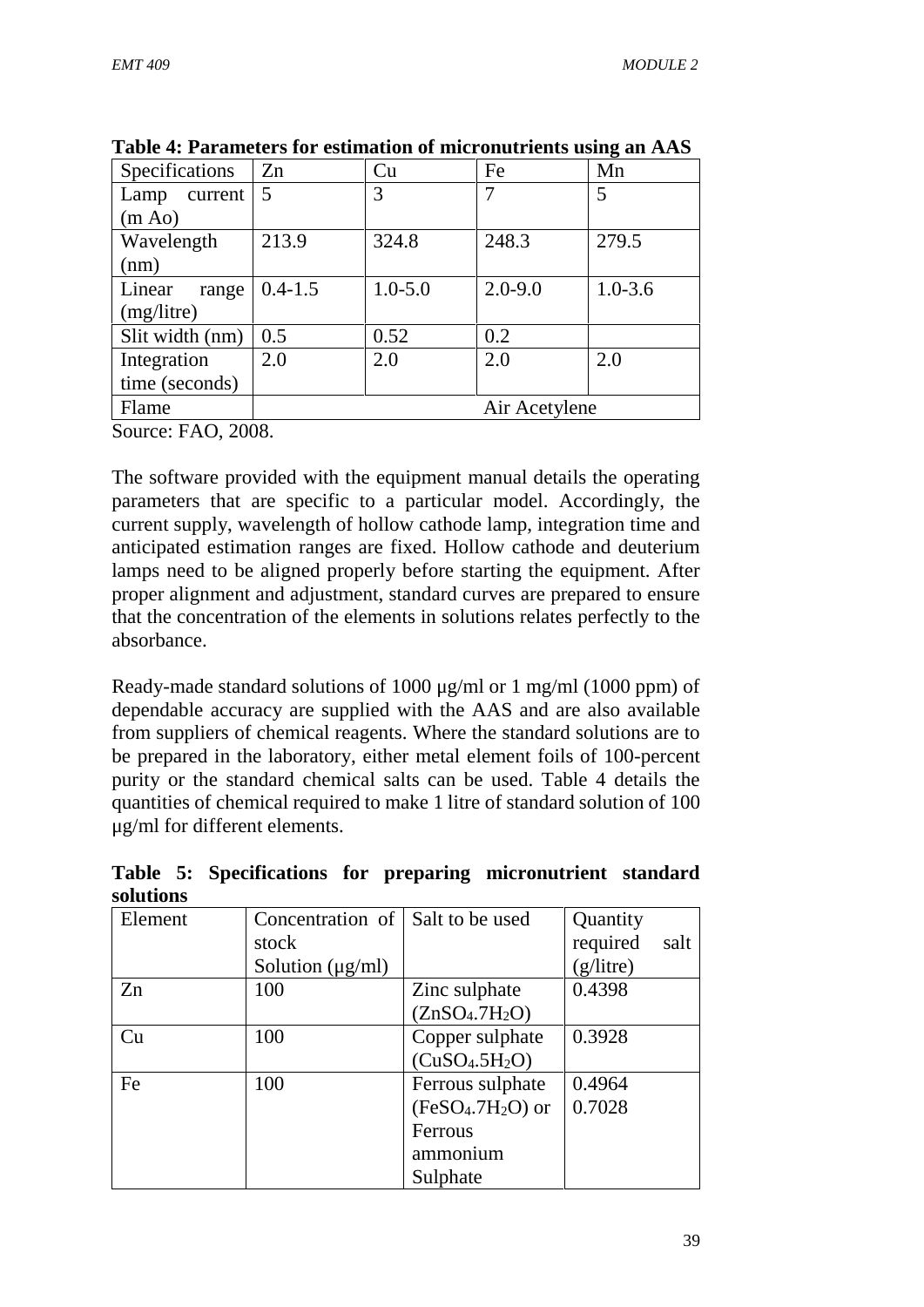| Mn | 100 | Manganese                             | 0.3075 |
|----|-----|---------------------------------------|--------|
|    |     | sulphate                              |        |
|    |     | (MnSO <sub>4</sub> .H <sub>2</sub> O) |        |

Source: FAO, 2008.

In the case of Zn, Cu and Fe,  $1000 \mu g/ml$  (1000 ppm) standard solutions are preferably prepared by dissolving 1.0g of pure metal wire and making the volume up to 1 litre as per the method described under each element. The solution is diluted to obtain the required concentration. In the case of Mn, MnSO<sub>4</sub>.H<sub>2</sub>O is preferred.

## **3.1.1 Preparation of standard curve for zinc**

The reagents required are:

- Standard Zn solution: Weigh 1.0 g of pure zinc metal in a beaker. Add 20 ml of HCl (1:1). Keep for a few hours, allowing the metal to dissolve completely. Transfer the solution to a 1-litre volumetric flask. Make up the volume with glass-distilled water. This is 1000 μg/ml Zn solution. For preparing the standard curve, refer to the 1000 μg/ml solution as solution A. Dilute 1 ml of standard A to 100 ml in order to obtain a 10 μg/ml solution, to be designated standard B.
- Glass-distilled or demineralized acidified water of pH  $2.5 \pm 0.5$ : Dilute 1 ml of 10 percent sulphuric acid to 1 litre with glass distilled or mineralized water and adjust the pH to 2.5 with a pH meter using 10 percent  $H_2SO_4$  or NaOH. This solution is called acidified water.
- Working Zn standard solutions: Pipette 1, 2, 4, 6, 8 and 10 ml of standard B solution in 50-ml numbered volumetric flasks and make the volume up with DTPA solution to obtain 0.2, 0.4, 0.8, 1.2, 1.6 and 2.0 μg/ml zinc. Stopper the flasks and shake them well. Fresh standards should be prepared every time when a fresh lot of acidified water is prepared.

The procedure is:

- Flaming the solutions: Atomize the standards on an AAS at a wavelength of 213.8 nm (Zn line of the instrument).
- Prepare a standard curve of known concentrations of Zn solution by plotting the absorbance values on the y-axis against their respective Zn concentration on the x-axis.

Special points to note are:

- i. Weighing must be done on an electronic balance.
- ii. All the glass apparatus to be used should be washed first with dilute hydrochloric acid (1:4) and then with distilled water.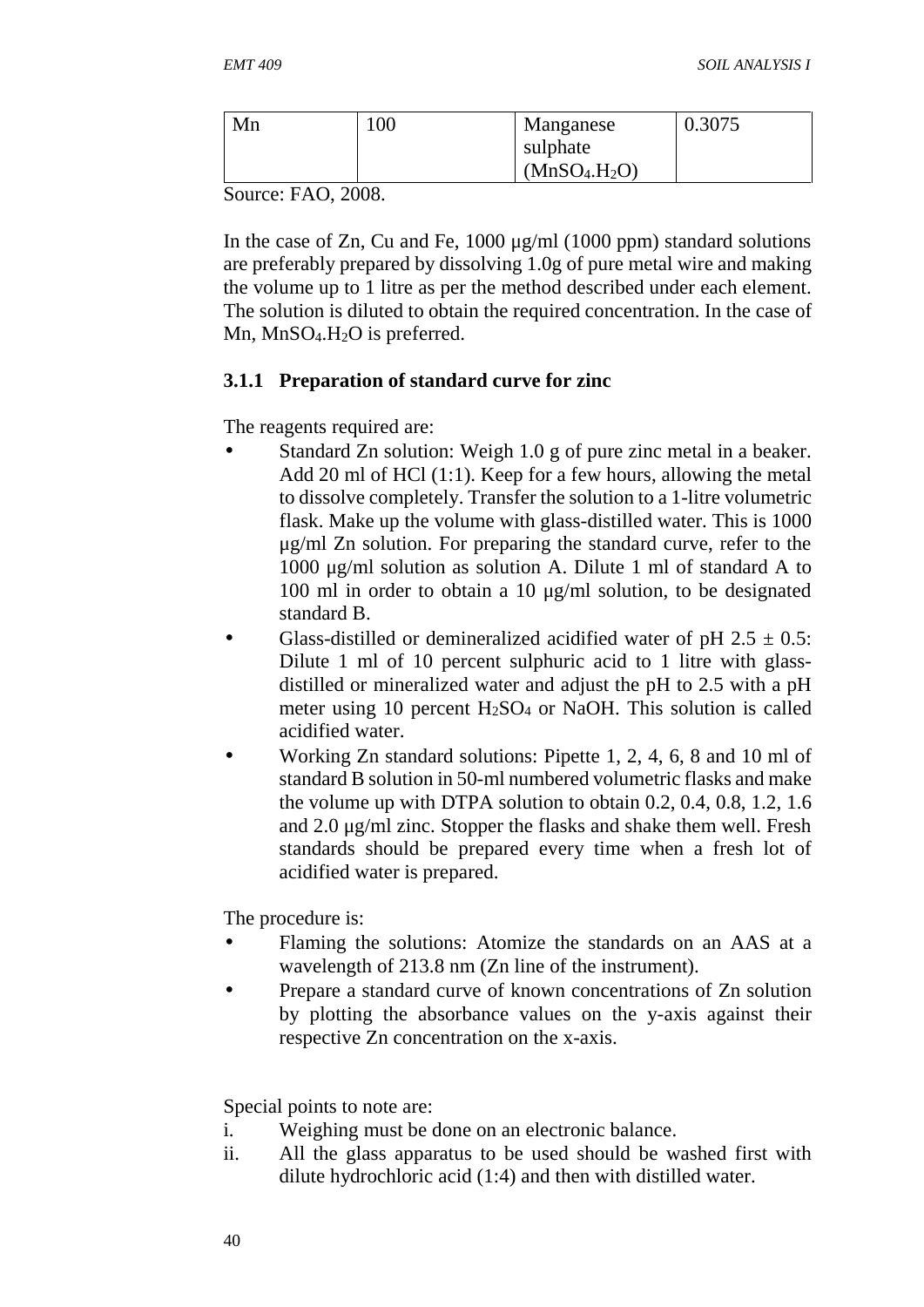- iii. The pipette should be rinsed with the same solution to be measured.
- iv. The outer surface of the pipette should be wiped with filter paper after use.
- v. After using the pipette, place it on a clean dry filter paper in order to prevent contamination.

## **3.1.2 Preparation of standard curve for copper**

The reagents required are:

- Standard Cu solution: Weigh 1 g of pure copper wire on a clean watch glass and transfer it to a 1-litre flask. Add 30 ml of HNO<sub>3</sub> (1:1) and make up to the mark by glass-distilled water. Stopper the flask and shake the solution well. This is 1000 μg/ml Cu solution and it should be stored in a clean bottle for further use. Dilute 1 ml of 1000 μg/ml solution of Cu to 100 ml to obtain 10 μg/ml of standard Cu solution.
- Glass-distilled or de-mineralized acidified water of pH  $2.5 \pm 0.5$ : Same as that for Zn (above).
- Working Cu standard solutions: Pipette 2, 3, 4, 5, 6 and 7 ml of 10 μg/ml of standard Cu solution in 50-ml numbered volumetric flasks and make the volume up with DTPA solution to obtain 0.4, 0.6, 0.8, 1.0, 1.2 and 1.4 μg/ml Cu. Stopper the flasks and shake them well. Prepare fresh standards every forth night.

The procedure is:

- 1. Flame the standards on an AAS at a wavelength of 324.8 nm (Cu line of the instrument).
- 2. Prepare the standard curve with the known concentration of Cu on the x-axis by plotting against the absorbance value on the y-axis.

## **3.1.3 Preparation of standard curve for iron**

The reagents required are:

- Standard Fe solution: Weigh accurately 1 g of pure iron wire, put it in a beaker, and add about 30 ml of 6M HCl and boil. Transfer it to a 1 litre volumetric flask through a funnel, giving several washings to the beaker and funnel with glass-distilled water. Make the volume up to the mark. Stopper the flask and shake the solution well. This is 1 000 μg/ml iron solution.
- Glass-distilled or demineralized acidified water of pH  $2.5 \pm 0.5$ : Same as that for Zn (above).
- Working Fe standard solutions: Pipette 10 ml of Fe stock solution in a 100-ml volumetric flask, and dilute to volume with DTPA solution. This is 100 μg/ml iron solution. Take 2, 4, 8, 12 and 16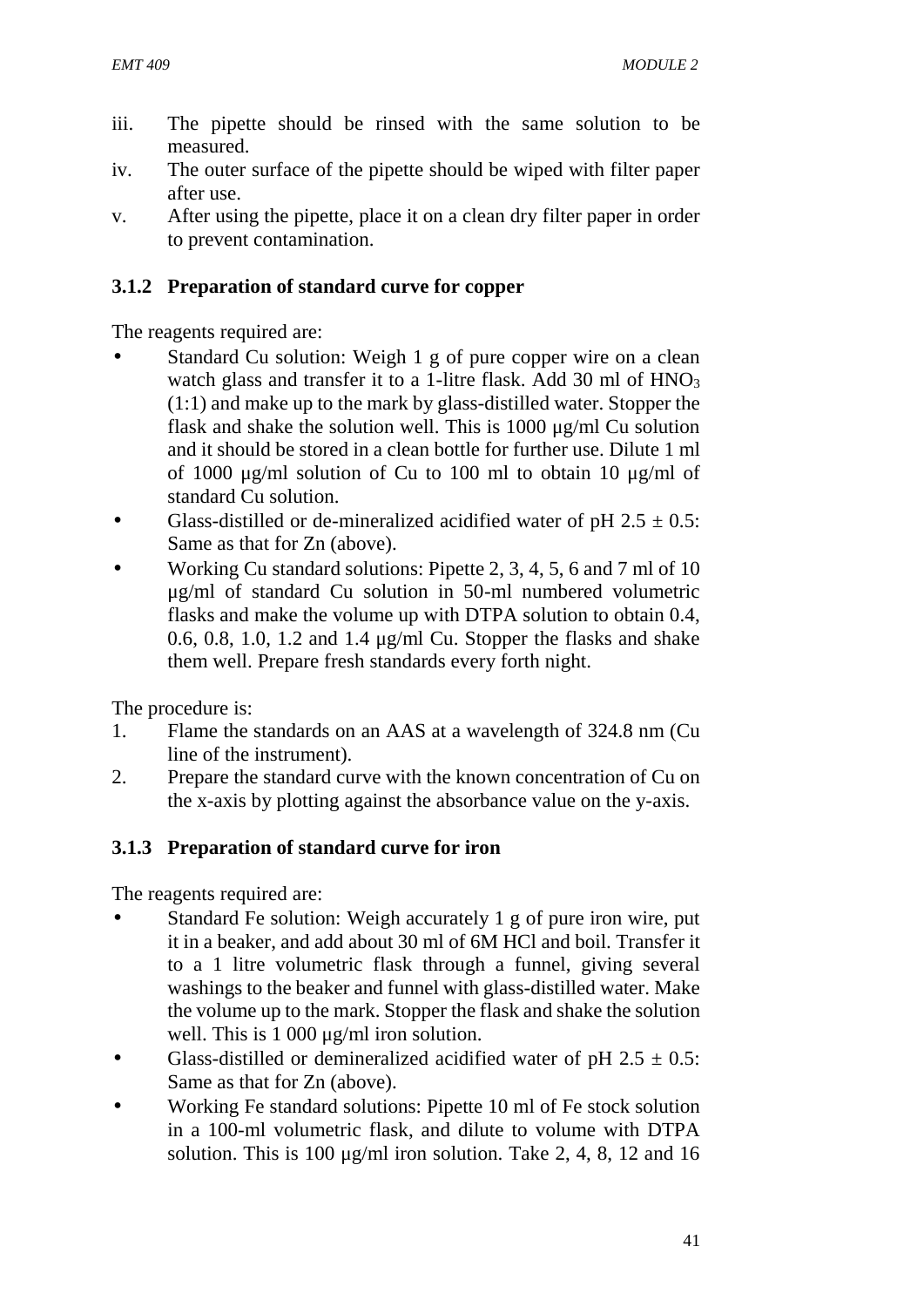ml of 100  $\mu$ g/ml solution and dilute each to 100 ml to obtain 2, 3, 8, 12 and 16 μg/ml of Fe solution.

The procedure is:

- 1. Flame the standards on an AAS at a wavelength of 248.3 nm (Fe line of the instrument).
- 2. Prepare the standard curve with the known concentration of Cu on x-axis by plotting against the absorbance value on the y-axis.

## **3.1.4 Preparation of standard curve for manganese**

The reagents required are:

- Standard Mn solution: Weigh 3.0751 g of AR-grade manganese sulphate  $(MnSO<sub>4</sub>,H<sub>2</sub>O)$  on a clean watch glass and transfer it to a 1-litre flask through a funnel, giving several washings to the watch glass and funnel with acidified water, and make the volume up to the mark. This solution will be 1000 μg/ml Mn. A secondary dilution of 5 ml to 100 ml with acidified water gives a 50 μg/ml solution.
- Glass-distilled or demineralized acidified water of pH  $2.5 \pm 0.2$ : Same as that for Zn (above).
- Working Mn standard solutions: The standard curve is prepared by taking lower concentrations of Mn in the range of 0–10 μg/ml. Take 1, 2, 4, 6 and 8 ml of 50 μg/ml solution, and make the volume up with DTPA solution to 50 ml to obtain 1, 2, 4, 6 and 8  $\mu$ g/ml working standards.

The procedure is:

- 1. Flame the standards on an AAS at a wavelength of 279.5 nm (Mn line of the instrument).
- 2. Prepare the standard curve with the known concentration of Mn on the x-axis by plotting against the absorbance value on the y-axis.

#### **3.1.5 Available boron estimation**

The most commonly used method for available B is hot water extraction of soil as developed by Berger and Truog (1939). A number of modified versions of this method have been proposed but the basic procedure remains the same.

Water-soluble B is the available form of B. It is extracted from the soil by water suspension. In the extract, B can be analysed by colorimetric methods using reagents such as carmine, azomethine-H, and, most recently, by inductively coupled plasma (ICP) and atomic emission spectrometry. However, the colorimetric method is preferable owing to the fact that as B is a non-metal, the use of an AAS for its estimation poses some limitations.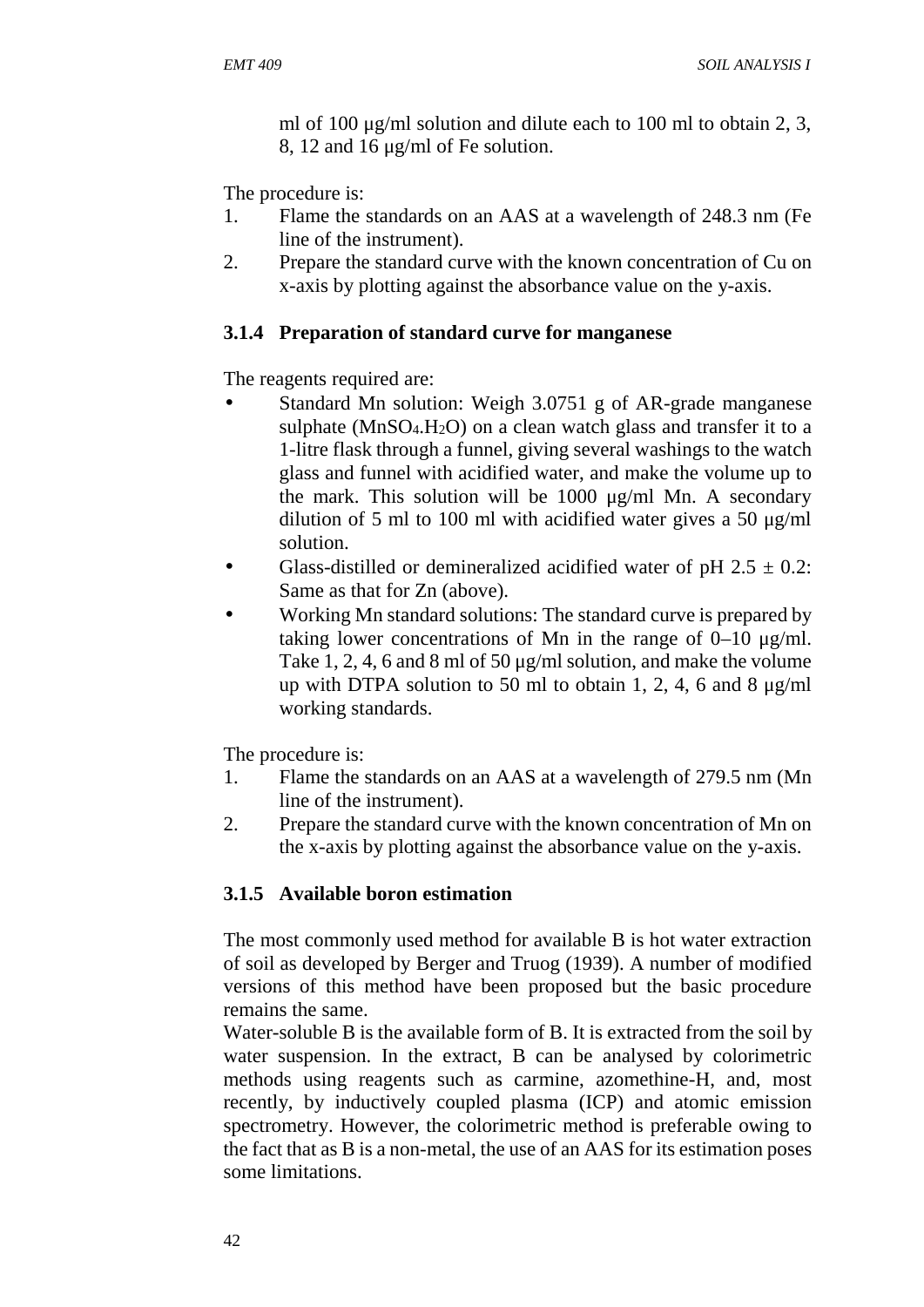The extraction procedure for the methods presented below is:

- i. Put 25 g of soil in a quartz flask or beaker.
- ii. Add about 50 ml of double-distilled water (DDW) and about 0.5 g of activated charcoal.
- iii. Boil the mixture for about 5 minutes, and filter through No. 42 filter paper.

#### *Estimation by AAS*

The specifications/relevant parameters for estimation of B on an AAS are:

- i. Lamp current: 20 m A°;
- ii. Wavelength: 249.7 nm;
- iii. Linear range: 1–10 μg/ml;
- iv. Slit width: 0.2 nm;
- v. Integration time: 2.0 seconds;
- vi. Flame: acetylene nitrous oxide.

The software provided with the equipment manual gives the operating parameters that are specific to a particular model. Accordingly, the current supply, wavelength of hollow cathode lamp, integration time and anticipated estimation ranges are fixed. Hollow cathode and deuterium lamps need to be aligned properly before starting the equipment. After proper alignment and adjustment, standard curves are prepared in order to ensure that the concentration of the element in solutions relates perfectly to the absorbance.

The reagents required are:

- i. Standard B solution: Dissolve  $8.819$  g of Na<sub>2</sub>B<sub>4</sub>O<sub>7</sub>.10H<sub>2</sub>O in warm water. Dilute to 1 litre to obtain 1 000 μg/ml B stock solution. Dilute 1 ml of standard to 100 ml to obtain 10 μg/ml B.
- ii. Working standards: Take 1, 2, 3, 4, 5, 6, 7 and 10 ml of 10 μg/ml solution and dilute each to 50 ml to obtain 0.2, 0.4, 0.6, 0.8, 1.0, 1.2, 1.4 and 2.0 μg/ml B.

The procedure is:

- 1. Atomize the working standards on an AAS using acetylene nitrous oxide as fuel instead of air acetylene fuel (as used for other micronutrients) at a wavelength of 249.7 nm.
- 2. Prepare a standard curve of known concentration of B by plotting the absorbance values on the y-axis against their respective B concentration on the x-axis. Measure the absorbance of the soil sample extract and determine the B content in the soil from the standard curve.

The relevant calculation is:

Content of B in the sample  $(mg/kg) = C \mu g/ml \times 2$  (dilution factor)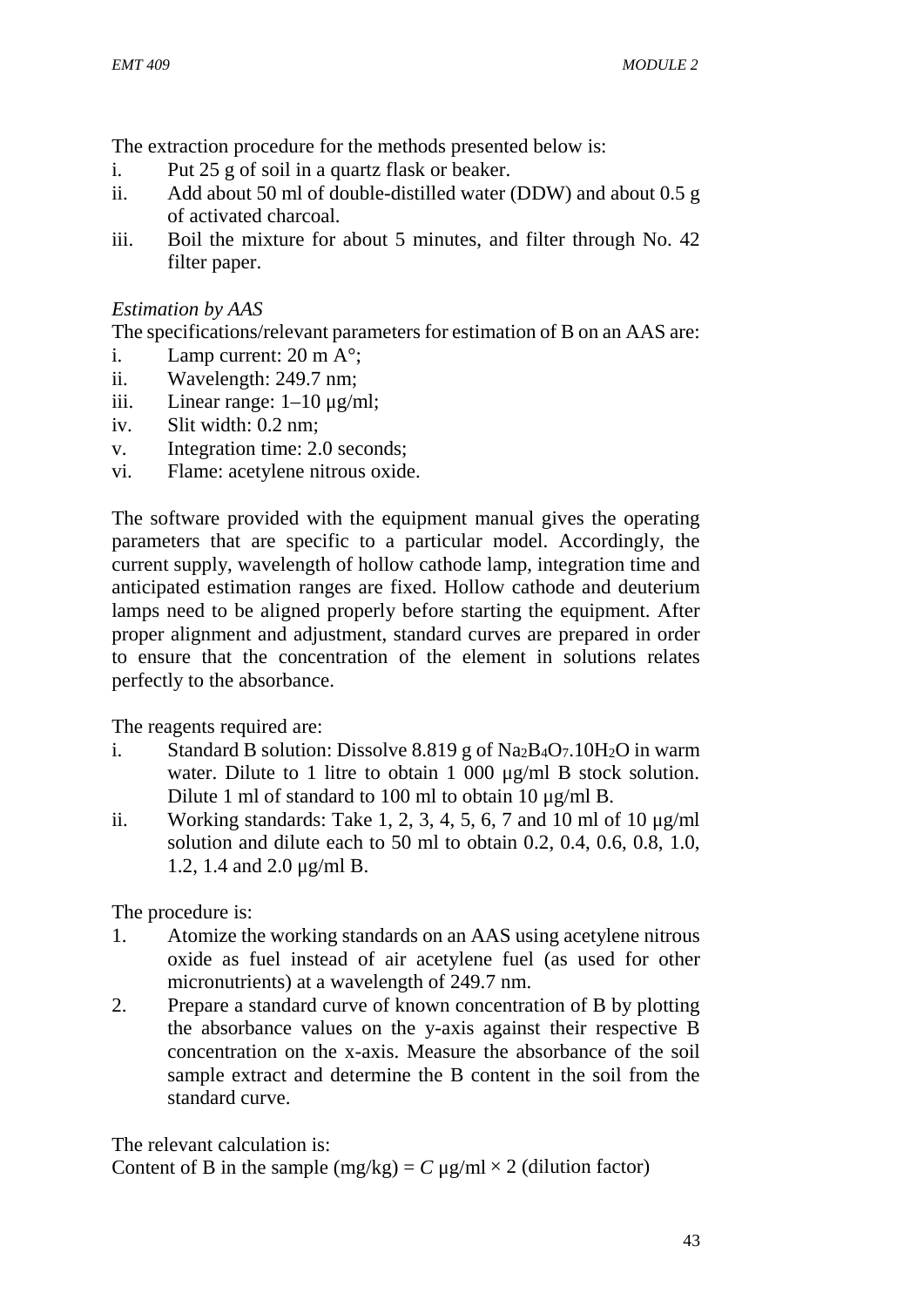#### where:

- i.  $C =$  concentration of B in the sample, as read from the standard curve for the given absorbance;
- ii. dilution factor = 2.0 (soil sample taken = 25 g and water used = 50 ml).

#### *Estimation by colorimetric method*

The extracted B in the filtered extract is determined by the azomethine-H colorimetric method.

The apparatus required consists of:

- An analytical balance;
- A flask or beaker:
- A volumetric flask;
- Some funnels;
- Some No. 42 filter paper;
- A spectrophotometer.

The reagents required are:

- i. Azomethine-H: Dissolve 0.45 g of azomethine-H and 1.0 g of L ascorbic acid in about 100 ml of deionized or double-distilled water. If the solution is not clear, it should be heated gently in a water-bath or under a hot water tap at about 30 °C until it dissolves. Every week, a fresh solution should be prepared and kept in a refrigerator.
- ii. Buffer solution: Dissolve 250 g of ammonium acetate in 500 ml of de-ionized or double-distilled water, and adjust the pH to about 5.5 by adding slowly about 100 ml of glacial acetic acid, stirring continuously.
- iii. EDTA solution (0.025 M): Dissolve 9.3 g of EDTA in de-ionized or double-distilled water, and make the volume up to 1 litre.
- iv. Standard stock solution: Dissolve  $0.8819$  g of Na<sub>2</sub>B<sub>4</sub>O<sub>7</sub>.10H<sub>2</sub>O (AR-grade) in a small volume of de-ionized water, and make the volume up to 1000 ml to obtain a stock solution of 100 μg B/ml.
- v. Working standard solution: Put 5 ml of stock solution in a 100-ml volumetric flask and dilute it to the mark. This solution contains 5 μg B/ml.

The procedure is:

- 1. Put 5 ml of the clear filtered extract in a 25-ml volumetric flask and add 2 ml of buffer solution, 2 ml of EDTA solution and 2 ml of azomethine-H solution.
- 2. Mix the contents thoroughly after the addition of each reagent.
- 3. Let the solution stand for 1 hour to allow colour development. Then, make the volume up to the mark.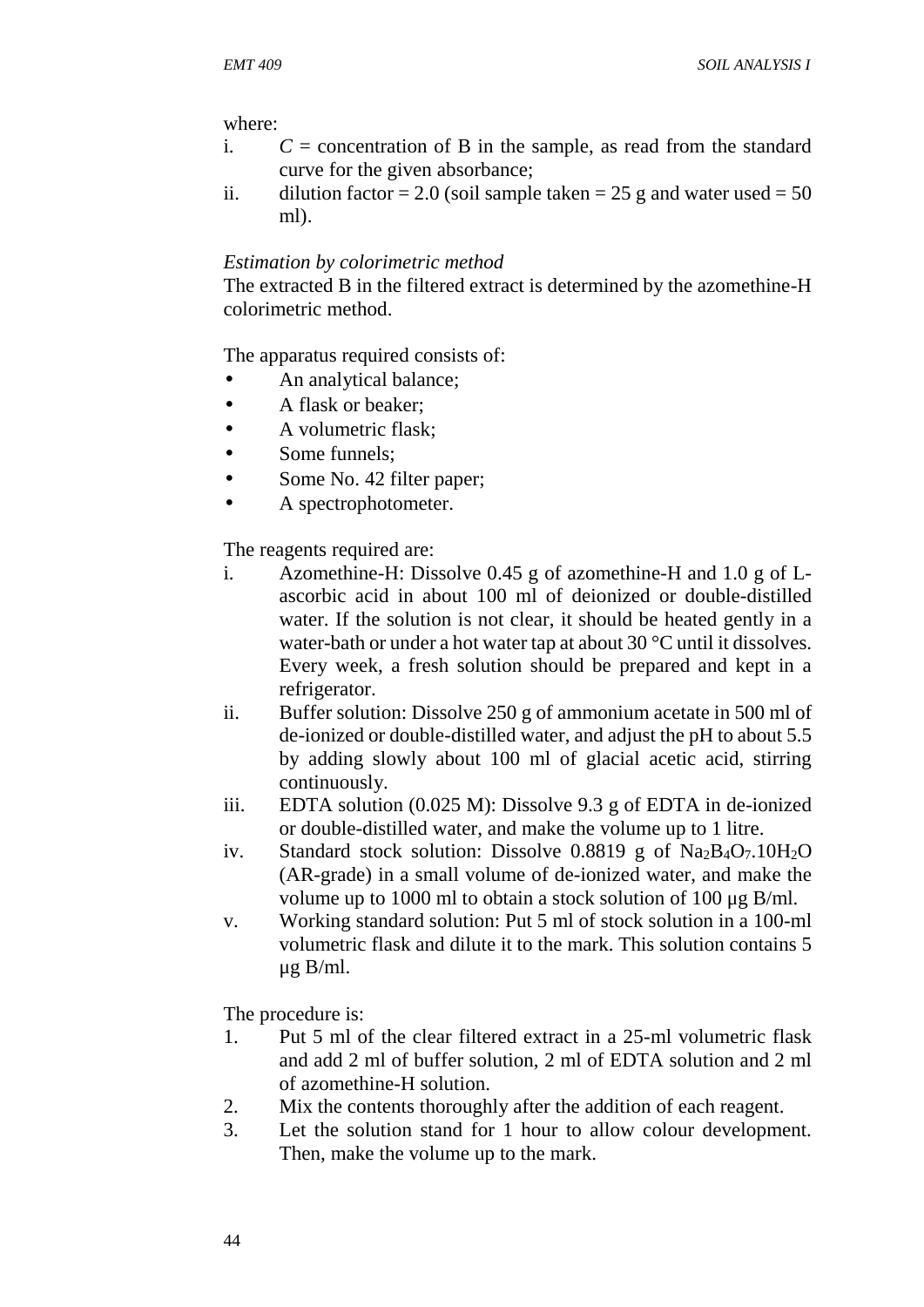- 4. Measure the intensity of colour at 420 nm. The colour thus developed has been found to be stable for 3–4 hours.
- 5. Preparation of the standard curve: Put 0, 0.25, 0.50, 1.0, 2.0 and 4.0 ml of 5 μg B/ml solution (working standard) in a series of 25 ml volumetric flasks. Add 2 ml each of buffer reagent, EDTA solution and azomethine-H solution. Mix the contents after each addition and allow to stand at room temperature for 30 minutes. Make the volume up to 25 ml with de-ionized or double-distilled water, and measure absorbance at 420 nm. This will give reading for standard solution with B concentration of 0, 0.05, 0.10, 0.20, 0.40 and 0.80 μg B/ml.

The relevant calculation is:

Content of B in the soil (μg/g or mg/kg) =  $C \times$  dilution factor (10) where:

 $C$  (μg/ml) = concentration of B as read from the standard curve against the absorbance reading of the soil solution on the spectrophotometer; dilution factor  $= 10$ , which is calculated as follows:

- Weight of the soil taken =  $25$  g;
- Volume of extractant (water) added  $= 50$  ml;
- $\bullet$  First dilution = 2 times:
- Volume of the filtrate taken  $= 5$  ml:
- $\bullet$  Final volume of filtrate after colour development = 25 ml;
- Second dilution  $= 5$  times:
- Total dilution =  $2 \times 5 = 10$  times.

Important points to note are:

- i. The use of azomethine-H is an improvement over that of carmine, quinalizarin and curcumin because the procedure involving this chemical does not require the use of concentrated acid.
- ii. The amount of charcoal added may vary with the organic matter content of the soil, and it should be just sufficient to produce a colourless extract after 5 minutes of boiling on a hotplate. Excess amounts of charcoal can result in a loss of extractable B from soils.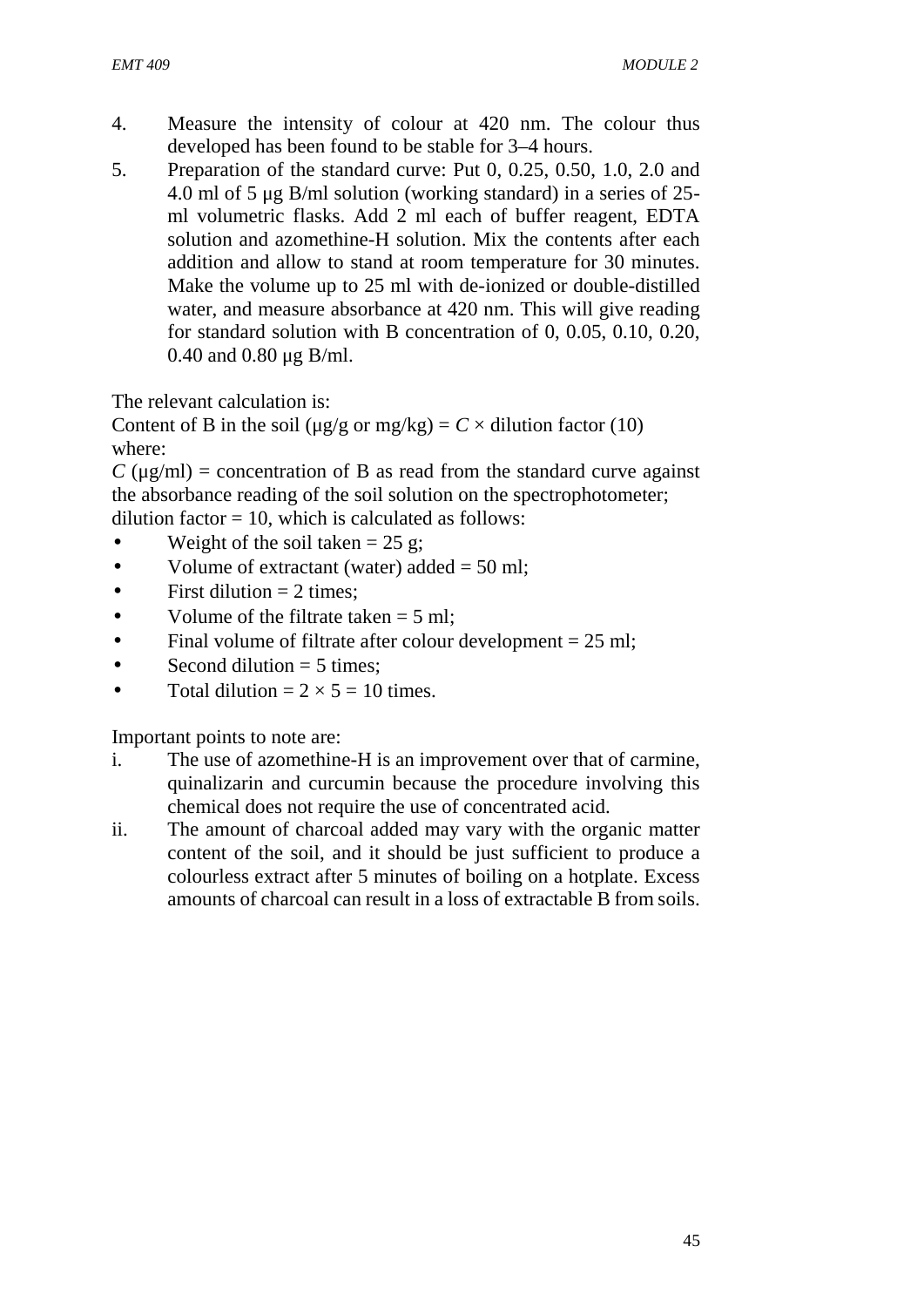## **3.1.6 Available molybdenum estimation**

Molybdenum is a rare element in soils, and it is present only in very small amounts in igneous and sedimentary rocks (FAO, 2008). The major inorganic source of Mo is molybdenite  $(MoS<sub>2</sub>)$ . The total Mo content in soils is perhaps the lowest of all the micronutrient elements.

In the soil solution, Mo exists mainly as  $HM<sub>0</sub>O<sub>4</sub>$  ion under acidic condition, and as  $MoO<sub>4</sub><sup>2</sup>$  ion under neutral to alkaline conditions. Because of the anionic nature of Mo, its anions will not be attracted much by the negatively charged colloids, and therefore, tend to be leached from the soils in humid region.

Molybdenum can be toxic owing to greater solubility in alkali soils of the arid and semi-arid regions, and deficient in acid soils of the humid regions.

In plants, a deficiency of Mo is common at levels of 0.1  $\mu$ g/g soil or less. Molybdenum toxicity (molybdenosis) is common where cattle graze forage plants with  $10-20 \mu g$  Mo/g.

The extraction of Mo usually uses ammonium acetate and/or ammonium oxalate. Estimations can be done both by the AAS and colorimetric methods, with preference for the latter owing to the formation of oxide in the flame in the case of estimation by AAS. Ammonium oxalate is considered a better extractant. However, for estimation on an AAS, ammonium acetate is preferred as the oxalates pose a limitation on the AAS unless removed by digesting with di-acid (below).

#### *Estimation by AAS*

The specifications/relevant parameters for estimation of Mo on an AAS are:

- Lamp current:  $7 \text{ m A}^{\circ}$ ;
- Wavelength: 313.3 nm;
- Linear range:  $1-4 \mu g/ml$ ;
- Slit width: 0.2 nm;
- Integration time: 2.0 seconds;
- Flame: acetylene nitrous oxide.

The software provided with the equipment manual gives the operating parameters that are specific to a particular model. Accordingly, the current supply, wavelength of hollow cathode lamp, integration time and anticipated estimation ranges are fixed. Hollow cathode and deuterium lamps need to be aligned properly before starting the equipment. After proper alignment and adjustment, standard curves are prepared in order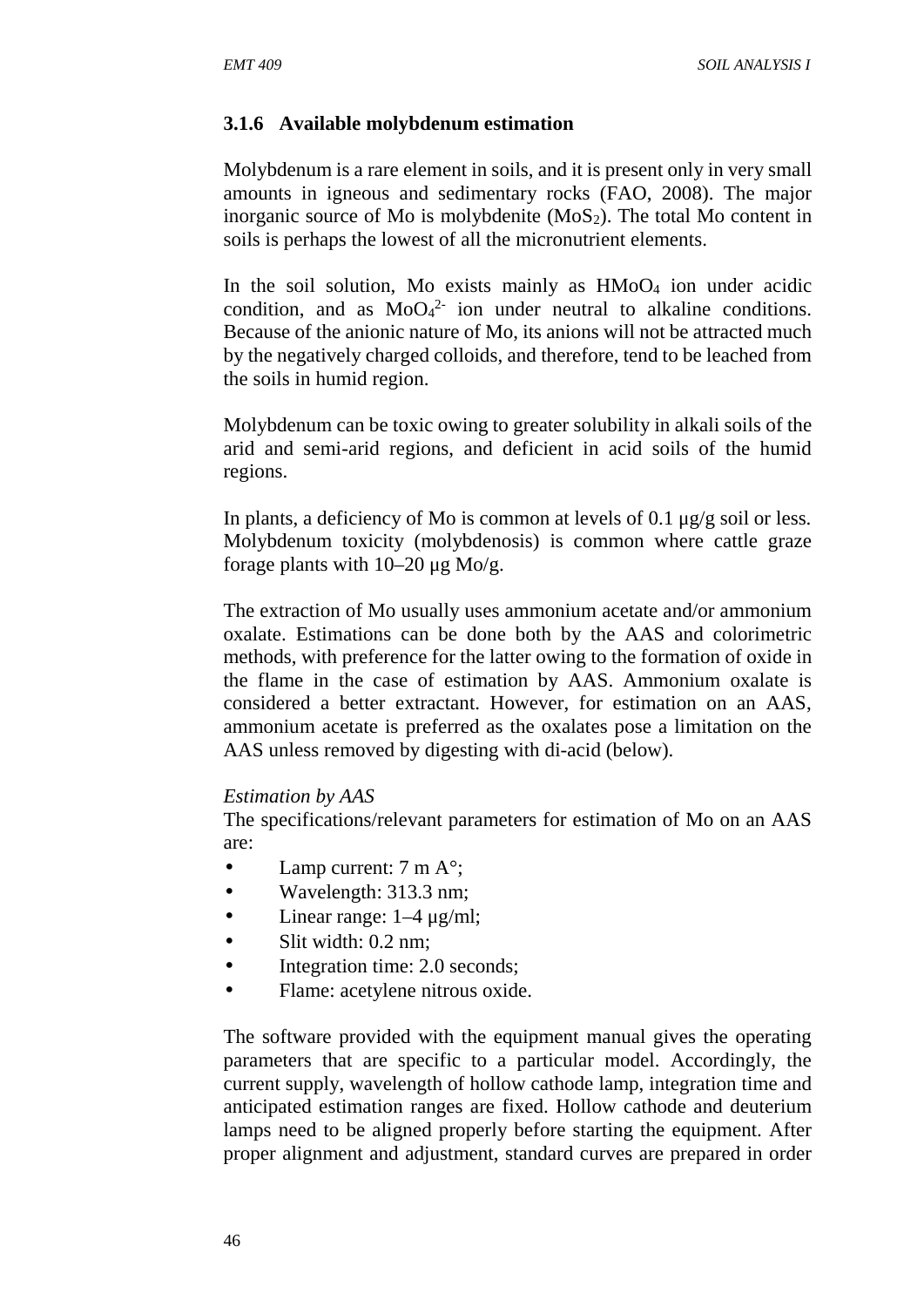to ensure that the concentration of the element in solutions relates perfectly to the absorbance.

The apparatus required consists of:

- A centrifuge and some 50-ml centrifuge tubes;
- An automatic shaker:
- An AAS.

The reagents required are:

- i. Ammonium acetate solution (NH4OAc) 1.0M: Dissolve 77.09 g of ammonium acetate in 1 litre of distilled water, and adjust the pH to 7.0.
- ii. Glass-distilled acidified water of pH 2.5: Same as that for Zn estimation (above).
- iii. Standard molybdenum solution: Dissolve 0.15 g of MoO3 (molybdenum trioxide) in 100 ml of 0.1M NaOH. Dilute to 1 litre to obtain 100 μg/ml Mo stock solution. Dilute 10 ml of the standard to 100 ml to obtain 10 μg/ml Mo.
- iv. Working standard solutions: Take 1, 2, 3, 4, 5, 6, 7 and 10 ml of 10 μg/ml Mo standard solution and dilute each to 50 ml. This will give 0.2, 0.4, 0.6,0.8, 1.0,1.2, 1.4 and 2.0 μg/ml Mo, respectively.

The procedure is:

- 1. Weigh accurately 5 g of soil, and transfer it to a 50-ml centrifuge tube.
- 2. Add 33 ml of 1M ammonium acetate solution to the tube, stopper, and shake in a mechanical shaker for 5 minutes.
- 3. Centrifuge at 2000 rpm for 5 minutes or until the supernatant is clear.
- 4. Decant the solution into a 100-ml volumetric flask.
- 5. Repeat steps 2–4.
- 6. Make up the volume to 100 ml with ammonium acetate.
- 7. Atomize the working standards on an AAS at a wavelength of 313.5 nm. Prepare a standard curve of known concentration of Mo by plotting the absorbance values on the y-axis against their respective Mo concentration on the x-axis.
- 8. Measure the absorbance of the soil sample extract and determine the Mo content in the soil from the standard curve.

The relevant calculation is:

Content of Mo in the sample  $(mg/kg) = C \mu g/ml \times 20$  (dilution factor). where:

- C = concentration of Mo in the sample, as read from the standard curve far the given absorbance;
- dilution factor = 20.0 (soil sample taken =  $5 \text{ g}$  and volume made to 100 ml).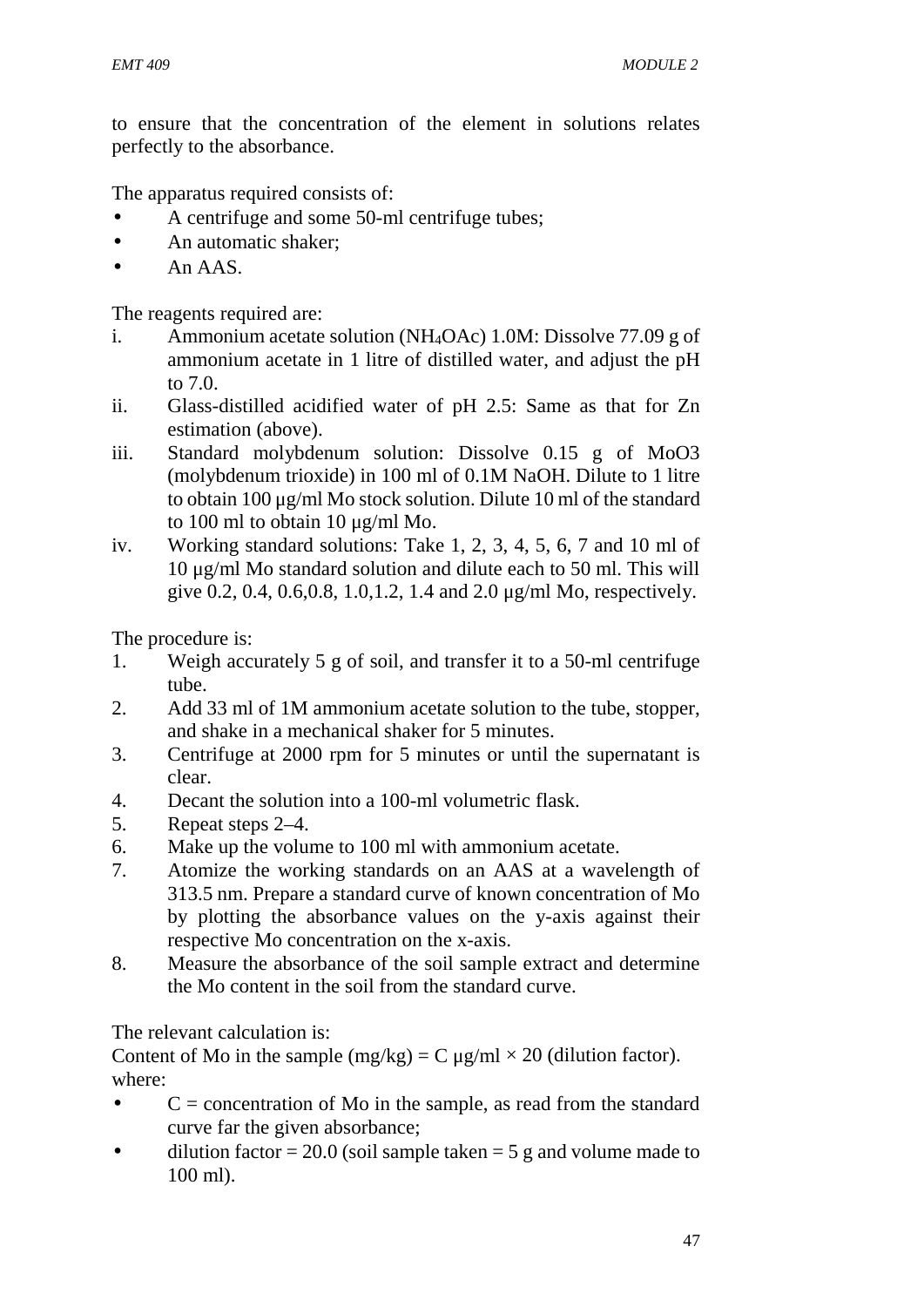#### *Estimation by colorimetric method*

The apparatus required consists of:

- A spectrophotometer;
- A hotplate;
- A refrigerator;
- A water-bath.

The reagents required are:

- 50 percent potassium iodide solution: Dissolve 50 g in 100 ml of double-distilled water (DDW).
- 50 percent ascorbic acid solution: Dissolve 50 g in 100 ml of DDW.
- 10 percent sodium hydroxide solution: Dissolve 10 g of NaOH in 100 ml of DDW.
- 10 percent thiourea solution: Dissolve 10 g in 100 ml of DDW and filter. Prepare a fresh solution on the same day of use.
- Toluene-3,4-dithiol solution (commonly called dithiol): Place 1.0 g of AR (analytical reagent)-grade melted dithiol (51 °C) in a 250 ml glass beaker. Add 100 ml of the 10 percent NaOH solution and warm the content up to 51  $\degree$ C with frequent stirring for 15 minutes. Add 1.8 ml of thioglycolic acid, and store in a refrigerator.
- 10 percent tartaric acid: Dissolve 10 g in 100 ml of DDW.
- Iso-amyl acetate.
- Ethyl alcohol.
- Ferrous ammonium sulphate solution: Dissolve 63 g of the salt in about 500 ml of DDW and then make the volume up to 1 litre.
- Nitric–perchloric acid mixture (4:1).
- Extracting reagent: Dissolve 24.9 g of AR-grade ammonium oxalate and 12.6 g of oxalic acid in water, and make the volume up to 1 litre.
- Standard stock solution (100 μg/ml Mo): Dissolve 0.150 g of AR grade  $MoO<sub>3</sub>$  in 100 ml of 0.1M NaOH, make slightly acidic with dilute HCl, and make the volume up to 1 litre.
- Working standard solution (1 μg/ml Mo): Dilute 10 ml of the stock solution to 1 litre.

The procedure is:

- 1. Weigh 25 g of air-dry soil sample in a 500-ml conical flask. Add 250 ml of the extracting solution (1:10 ratio) and shake for 10 hours.
- 2. Filter through No. 50 filter paper. Collect 200 ml of the clear filtrate in a 250-ml glass beaker and evaporate to dryness in a water-bath.
- 3. Heat the contents in the beaker at 500  $\degree$ C in a furnace for 5 hours to destroy organic matter and oxalates. Keep overnight.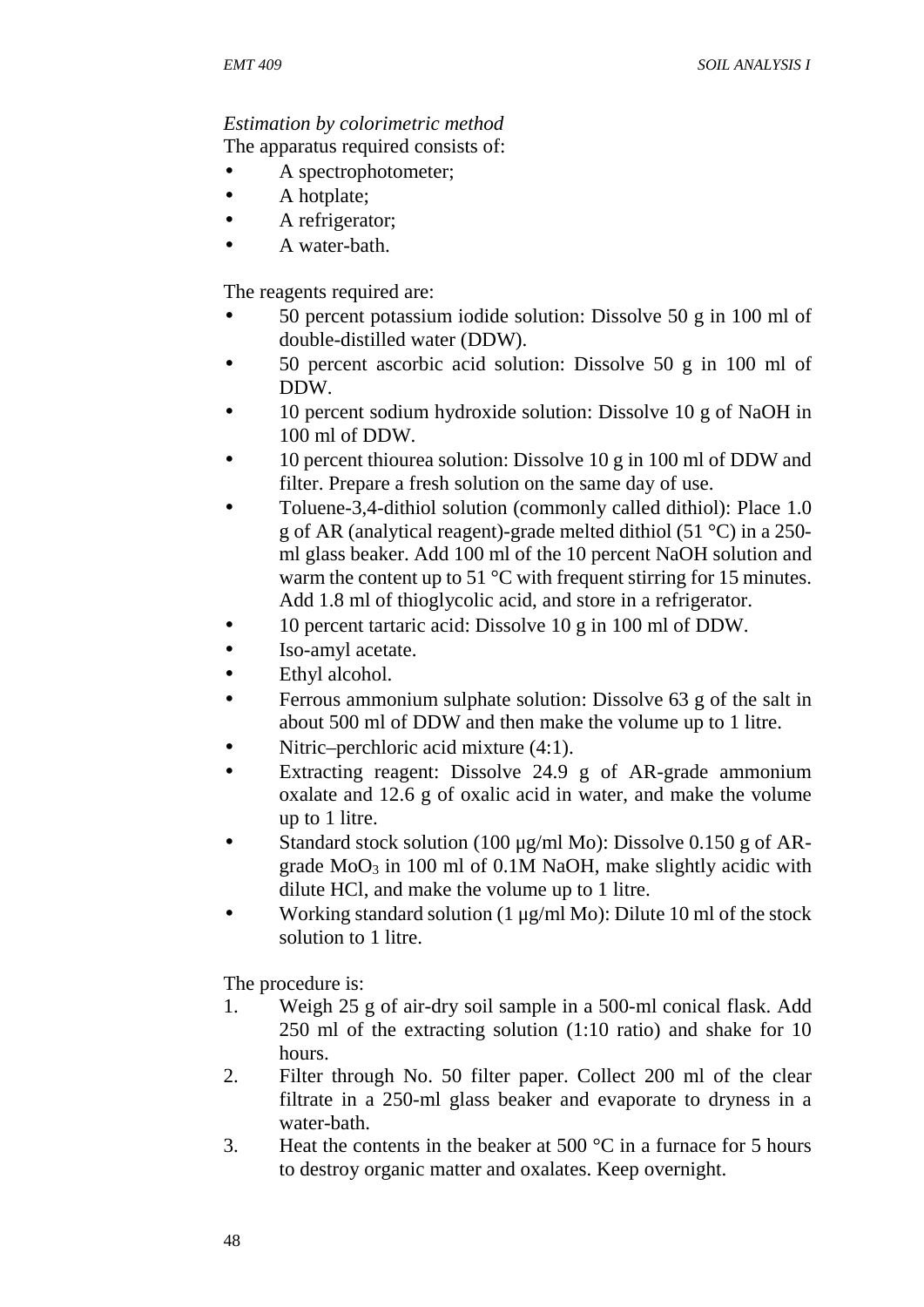- 4. Digest the contents with 5 ml of  $HNO<sub>3</sub>-HClO<sub>4</sub>$  mixture (4:1), followed by 10 ml of 4M  $H_2SO_4$  and then with  $H_2O_2$ , each time bringing to dryness.
- 5. Add 10 ml of 0.1M HCl and filter. Wash the filter paper, first with 10 ml of 0.1M HCl and then with 10 ml of DDW, until the volume of the filtrate is 100 ml.
- 6. Run a blank side by side (without soil).
- 7. Put 50 ml of the filtrate in 250-ml separatory funnels, add 0.25 ml of ferrous ammonium sulphate solution and 20 ml of DDW, and shake vigorously.
- 8. Add excess of potassium iodide solution and clear the liberated iodine by adding ascorbic acid drop by drop while shaking vigorously.
- 9. Add 1 ml of tartaric acid and 2 ml of thiourea solution, and shake vigorously.
- 10. Add 5 drops of dithiol solution, and allow the mixture to stand for 30 minutes.
- 11. Add 10 ml of iso-amyl acetate, and separate out the contents (green colour) in colorimeter tubes/cuvettes.
- 12. Read the colour intensity at 680 nm (red filter).
- 13. Preparation of standard curve: Measure 0, 2, 5, 10, 15 and 20 ml of the working standard Mo solution containing 1 mg/litre Mo in a series of 250-ml separatory funnels. Proceed for colour development as described above for sample aliquots. Read the colour intensity and prepare the standard curve by plotting Mo concentration against readings.

The relevant calculation is.

Content of Mo in the soil (μg/g or mg/kg) = C μg/ml  $\times$  dilution factor  $(0.5)$ 

where:

 $C (µq/ml) = concentration of Mo as read from the standard curve against$ the absorbance reading of the soil solution on the spectrophotometer; dilution factor  $= 0.5$ , which is calculated as follows:

- Weight of the soil taken =  $25$  g;
- Volume of extract  $= 250$  ml;
- $\bullet$  First dilution = 10 times;
- Volume of the filtrate taken  $= 200$  ml;
- Filtrate digested (concentrated) to 100 ml;
- Volume of concentrated filtrate taken  $= 50$  ml:
- $\bullet$  Second dilution = 0.25 times:
- Volume of solvent (iso-amyl acetate) used for extraction = 10 ml;
- Third dilution (50 ml extracted by 10 ml) =  $0.2$  times;
- Total dilution =  $10 \times 0.25 \times 0.2 = 0.5$  times.
- **4.0 CONCLUSION**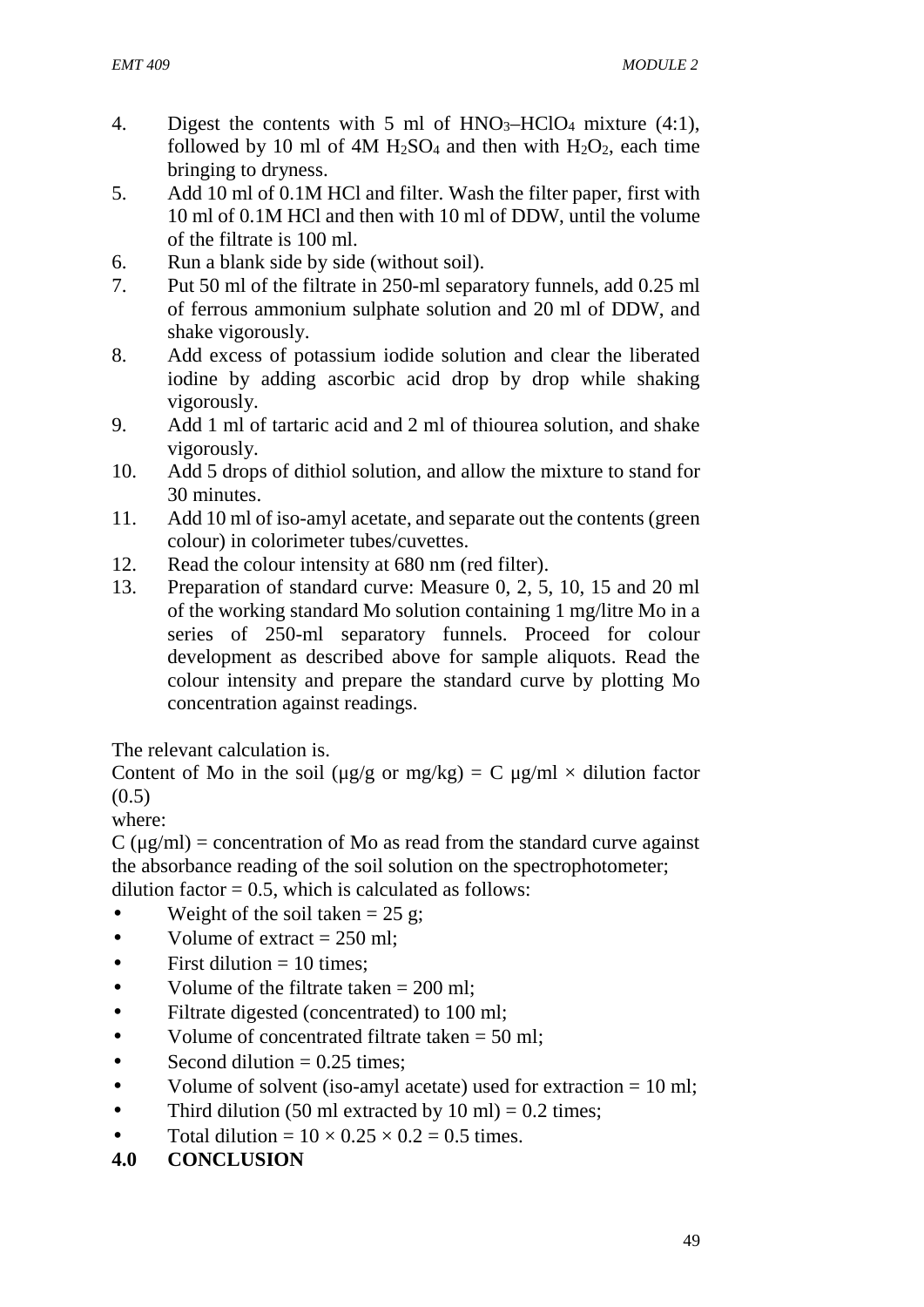Estimation of micronutrients involves different procedures which must be carefully handled. These procedures involve estimation by atomic absorption spectrophotometer and colorimeter and the use of reagents.

## **5.0 SUMMARY**

In this unit, we have learnt that:

- there are parameters for estimation of micronutrients using an AAS
- micronutrients are present in different forms in the soil
- colorimeter also plays an important role in micronutrient estimation.

## **6.0 TUTOR-MARKED ASSIGNMENT**

- 1. Compare and contrast micronutrient estimation by colorimeter and an AAS.
- 2. Why is excess amount of charcoal not advisable during Boron estimation?

#### **7.0 REFERENCES/FURTHER READING**

- Berger, K.C. & Truog, E. 1939. Boron determination in soils and plants. *Ind. Eng. Chem. Anal. Ed.*, 11: 540–545.
- Lindsay, W.L. and Norvell, W.A. 1978. Development of a DTPA soil test for zinc, iron, manganese, and copper. *Soil Sci. Soc. Am. J.,* 42: 421–448.
- Food and Agriculture Organization (2008). Guide to laboratory establishment for plant nutrient analysis. FAO, Rome, Italy.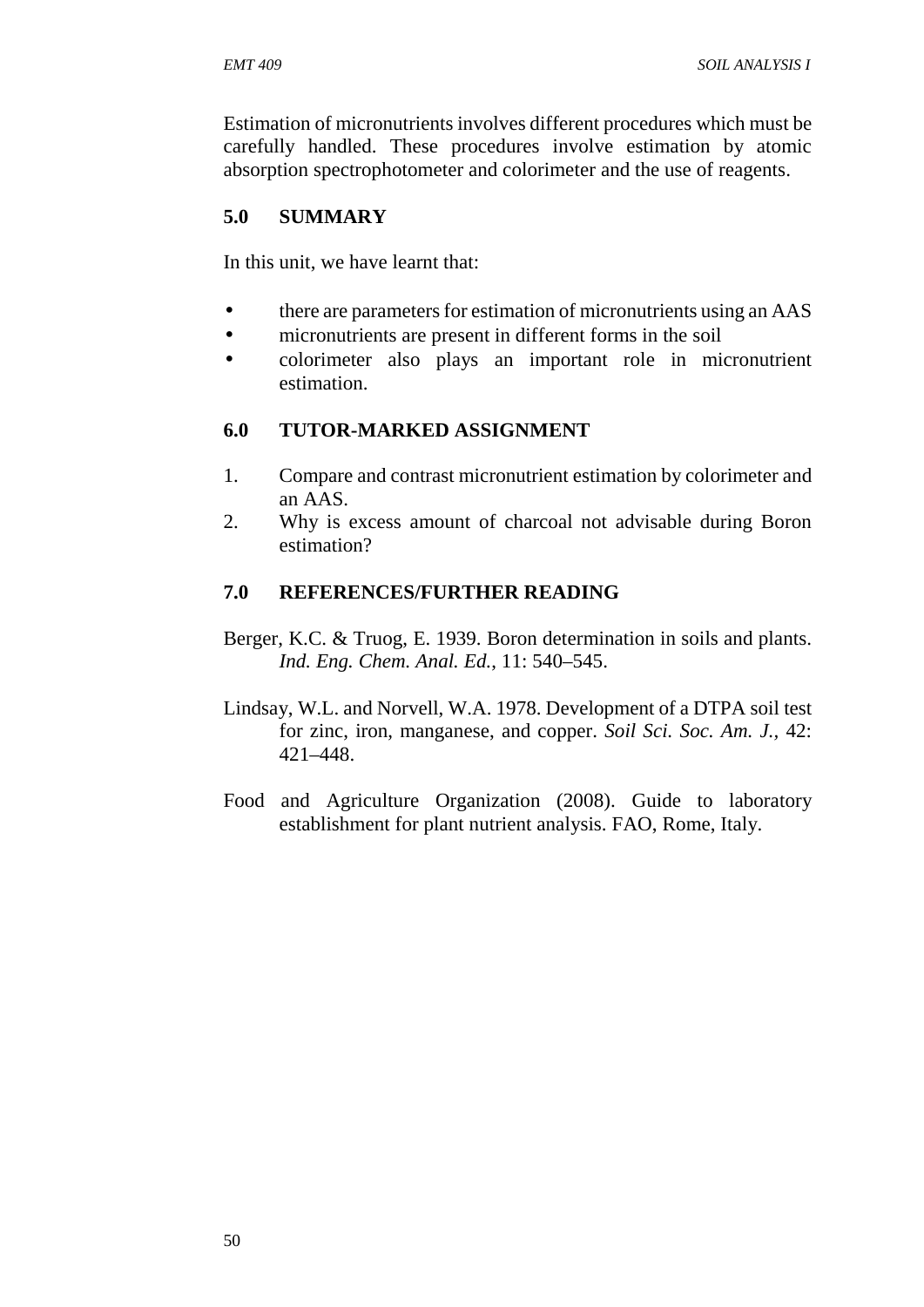# **UNIT 3 EVALUATION OF ANALYTICAL DATA**

## **CONTENTS**

- 1.0 Introduction
- 2.0 Objectives
- 3.0 Main Content
	- 3.1 Measurement Principles and Variation
	- 3.2 Outlying Results
	- 3.3 Comparison of Analytical Methods
		- 3.3.1 Precision
		- 3.3.1 Accuracy
	- 3.4 Determination of Sample Size
- 4.0 Conclusion
- 5.0 Summary
- 6.0 Tutor-Marked Assignment
- 7.0 Reference/Further Reading

## **1.0 INTRODUCTION**

This section provides information on the evaluation and interpretation of data. Statistical methods or approaches for evaluating analytical data are described in this section. Direction for scientifically acceptable treatment and interpretation of data is also mentioned. Many descriptive statistics, such as the mean and standard deviation, are in common use (www.uspnf.com).

Other statistical tools, such as outlier tests, can be performed using several different, scientifically valid approaches, and examples of these tools and their applications are also included.

#### **2.0 OBJECTIVES**

By the end of this unit, you should be able to understand:

- measures of central tendency
- determination of sample size
- comparison of Analytical methods.

#### **3.0 MAIN CONTENT**

#### **3.1 Measurement Principles and Variation**

All measurements are, at best, estimates of the actual ("true" or "accepted") value for they contain random variability (also referred to as random error) and may also contain systematic variation (bias). Thus, the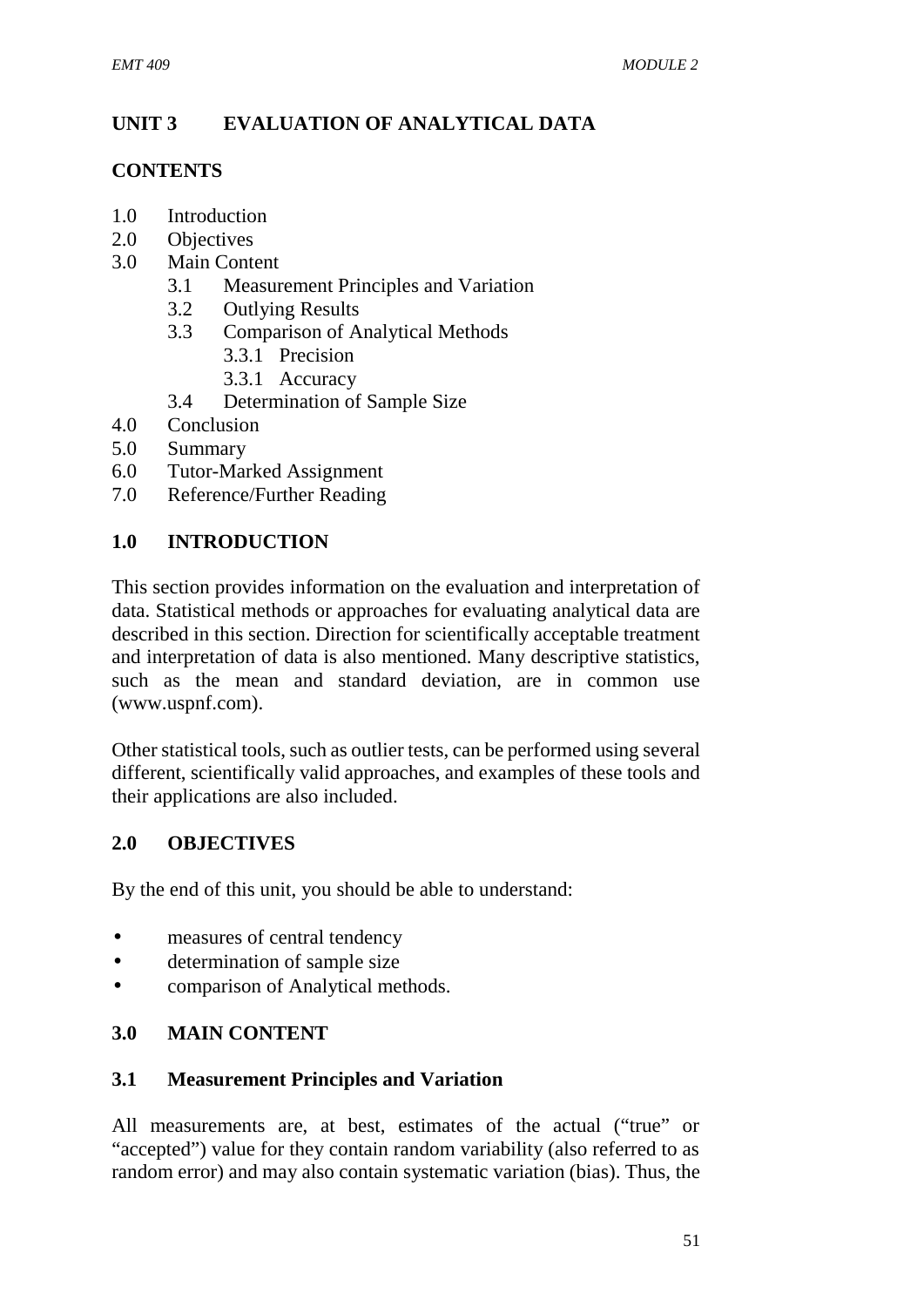measured value differs from the actual value because of variability inherent in the measurement. If an array of measurements consists of individual results that are representative of the whole, statistical methods can be used to estimate informative properties of the entirety, and statistical tests are available to investigate whether it is likely that these properties comply with given requirements. The resulting statistical analyses should address the variability associated with the measurement process as well as that of the entity being measured. Statistical measures used to assess the direction and magnitude of these errors include the mean, standard deviation, and expressions derived there from, such as the coefficient of variation (CV, also called the relative standard deviation, RSD). The estimated variability can be used to calculate confidence intervals for the mean, or measures of variability, and tolerance intervals capturing a specified proportion of the individual measurements.

The use of statistical measures must be tempered with good judgment, especially with regard to representative sampling. Most of the statistical measures and tests cited in this chapter rely on the assumptions that the distribution of the entire population is represented by a normal distribution and that the analyzed sample is a representative subset of this population.

The normal (or Gaussian) distribution is bell-shaped and symmetric about its center and has certain characteristics that are required for these tests to be valid. If the assumption of a normal distribution for the population is not warranted, then normality can often be achieved (at least approximately) through an appropriate transformation of the measurement values. For example, there exist variables that have distributions with longer right tails than left. Such distributions can often be made approximately normal through a log transformation. An alternative approach would be to use "distribution-free" or "nonparametric" statistical procedures that do not require that the shape of the population be that of a normal distribution. When the objective is to construct a confidence interval for the mean or for the difference between two means, for example, then the normality assumption is not as important because of the central limit theorem. However, one must verify normality of data to construct valid confidence intervals for standard deviations and ratios of standard deviations, perform some outlier tests, and construct valid statistical tolerance limits. In the latter case, normality is a critical assumption. Simple graphical methods, such as dot plots, histograms, and normal probability plots, are useful aids for investigating this assumption.

A single analytical measurement may be useful in quality assessment if the sample is from a whole that has been prepared using a well-validated, documented process and if the analytical errors are well known. The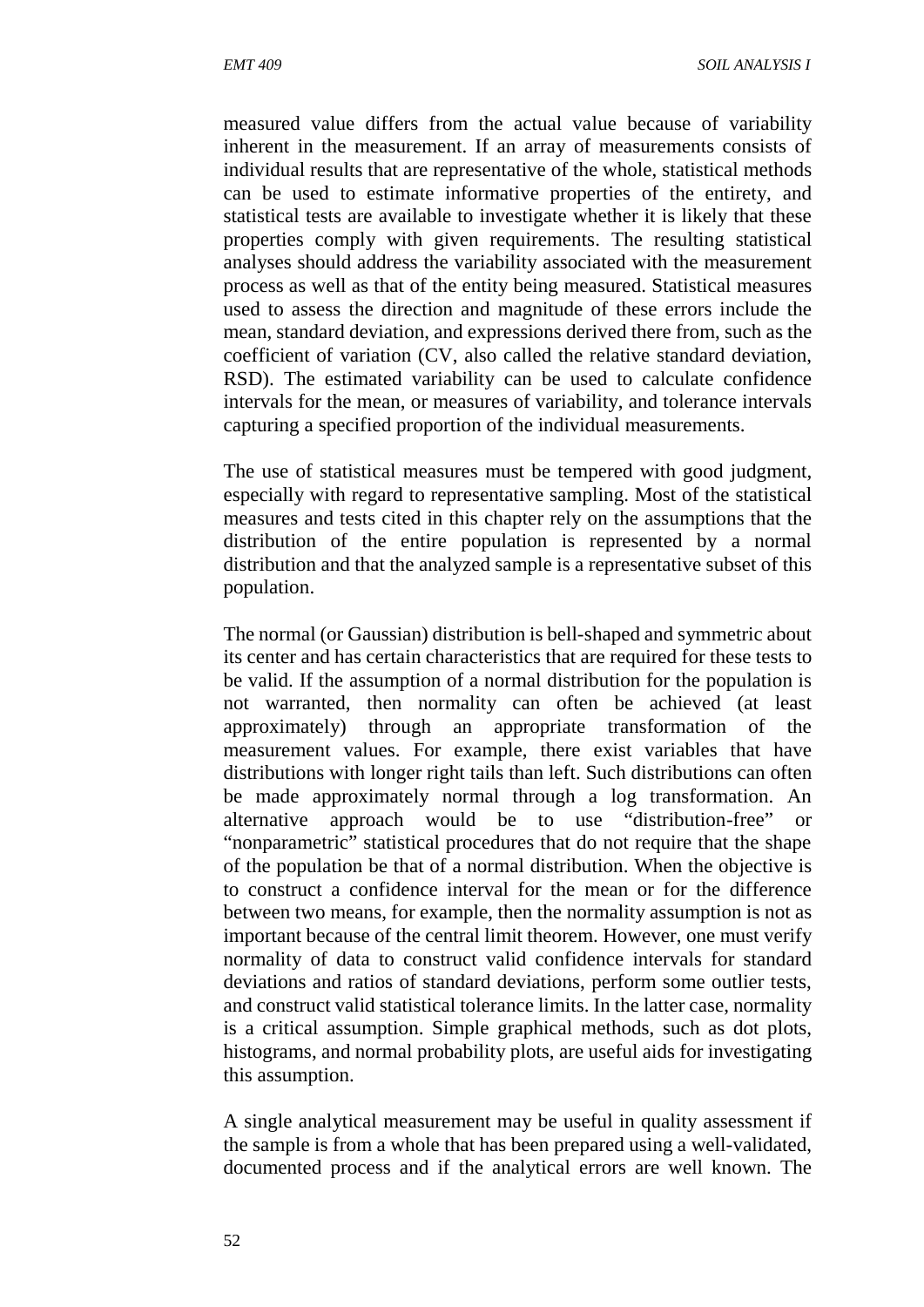obtained analytical result may be qualified by including an estimate of the associated errors. There may be instances when one might consider the use of averaging because the variability associated with an average value is always reduced as compared to the variability in the individual measurements. The choice of whether to use individual measurements or averages will depend upon the use of the measure and its variability.

Variability is associated with the dispersion of observations around the center of a distribution. The most commonly used statistic to measure the center is the sample mean



For instance, the mean of the following set of values,  $3,7,5$  is  $(3+7+5)/3$ which is 5.

The median is the middle value when we arrange our data from the smallest to the largest value. When the data set is made up of an odd number of entries, the median is the middle value What is the median for the values in parenthesis  $(7,3,1,9,5)$ ? The first thing is to arrange the values in ascending order, 1,3,5,7,9. The median, therefore is 5.

For an even number of entries, the median is the average of the *n*/2 and the  $(n/2) + 1$  values, where *n* is the size of the data set.

Method variability can be estimated in various ways. The most common and useful assessment of a method's variability is the determination of the standard deviation based on repeated independent measurements of a sample. The sample standard deviation, *s,* is calculated by the formula:

$$
s = \sqrt{\sum_{i=1}^{n} (x_i - \overline{x})^2 / (n-1)}
$$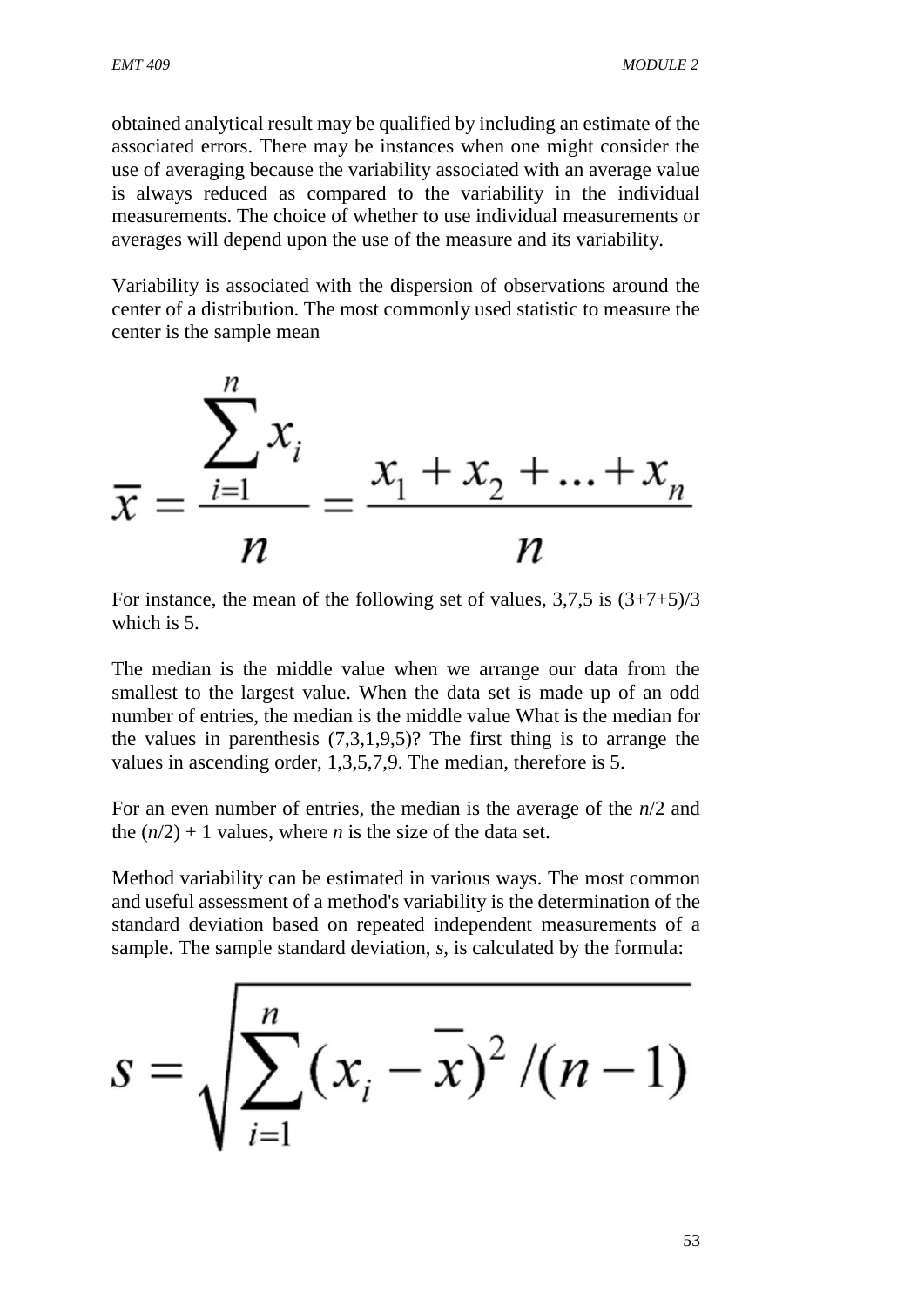in which *x<sup>i</sup>* is the individual measurement in a set of *n* measurements; and  $x$  is the mean of all the measurements. The square of the standard deviation is the VARIANCE.

Variance  $= s^2$ 

The relative standard deviation (RSD) is then calculated as:

$$
RSD = \frac{s}{x}
$$

% RSD is calculated by multiplying the above formula by 100.

If the data requires log transformation to achieve normality (e.g., for biological assays), then alternative methods are available.

A control sample is defined as a homogeneous and stable sample that is tested at specific intervals sufficient to monitor the performance of the method for which it was established. Test data from a control sample can be used to monitor the method variability or be used as part of system suitability requirements. The control sample should be essentially the same as the test sample and should be treated similarly whenever possible. A control chart can be constructed and used to monitor the method performance on a continuing basis.

A precision study should be conducted to provide a better estimate of method variability. The precision study may be designed to determine intermediate precision (which includes the components of both "between run" and "within-run" variability) and repeatability ("within-run" variability). The intermediate precision studies should allow for changes in the experimental conditions that might be expected, such as different analysts, different preparations of reagents, different days, and different instruments. To perform a precision study, the test is repeated several times. Each run must be completely independent of the others to provide accurate estimates of the various components of variability. In addition, within each run, replicates are made in order to estimate repeatability.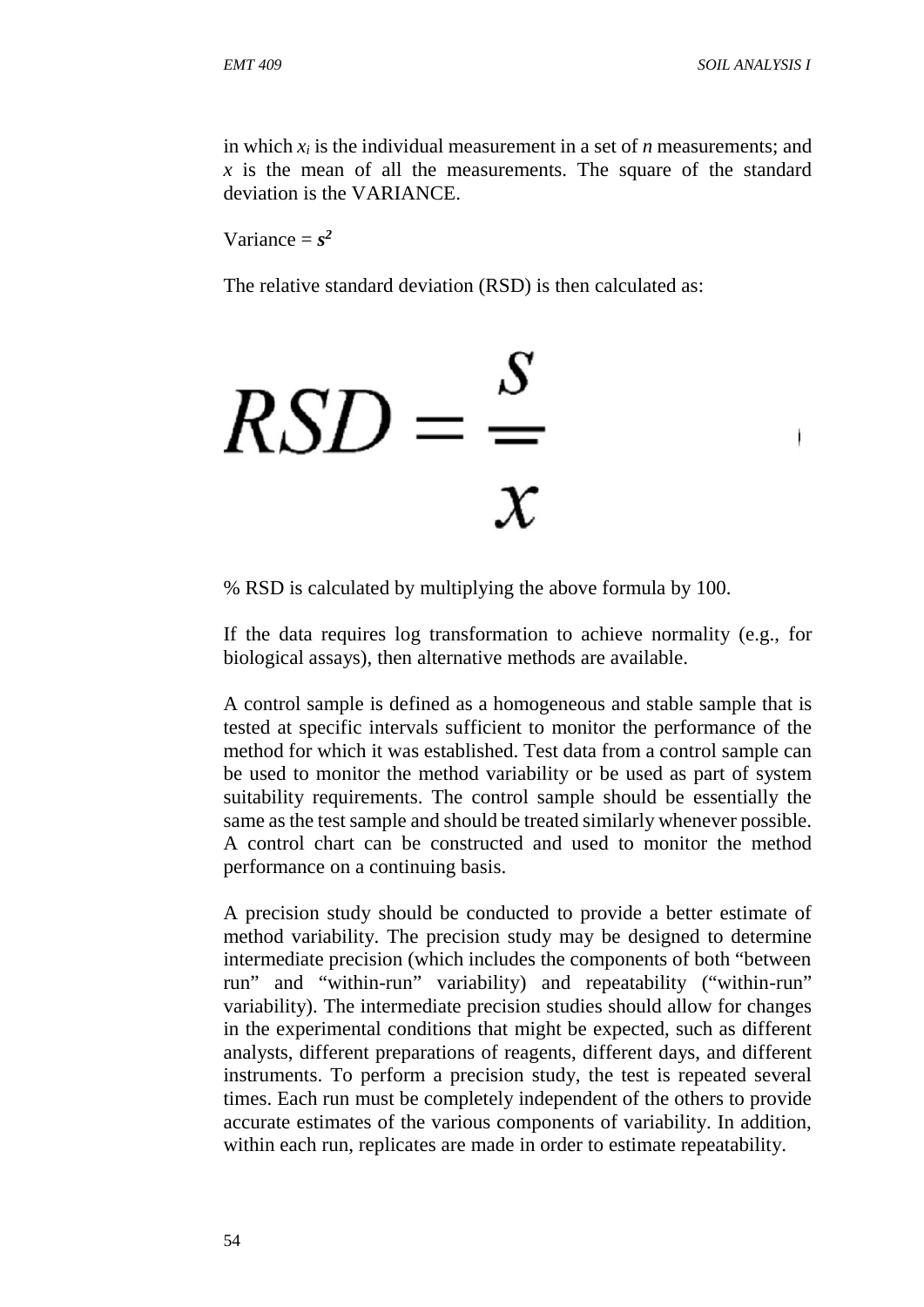A confidence interval for the mean may be considered in the interpretation of data. Such intervals are calculated from several data points using the sample mean (*x*) and sample standard deviation (*s*) according to the formula:

$$
\left(\overline{x}-t_{\alpha/2,n-1}\frac{s}{\sqrt{n}},\overline{x}+t_{\alpha/2,n-1}\frac{s}{\sqrt{n}}\right),\right)
$$

in which  $t_{2}$ ,*n-1* is a statistical number dependent upon the sample size  $(n)$ , the number of degrees of freedom  $(n - 1)$ , and the desired confidence level  $(1 - )$ . Its values are obtained from published tables of the Student *t*-distribution. The confidence interval provides an estimate of the range within which the "true" population mean  $(\mu)$  falls, and it also evaluates the reliability of the sample mean as an estimate of the true mean. If the same experimental set-up were to be replicated over and over and a 95% (for example) confidence interval for the true mean is calculated each time, then 95% of such intervals would be expected to contain the true mean, μ. One cannot say with certainty whether or not the confidence interval derived from a specific set of data actually collected contains μ. However, assuming the data represent mutually independent measurements randomly generated from a normally distributed population the procedure used to construct the confidence interval guarantees that 95% of such confidence intervals contain μ. Note that it is important to define the population appropriately so that all relevant sources of variation are captured.

#### **3.2 Outlying Results**

Occasionally, observed analytical results are very different from those expected. Aberrant, anomalous, contaminated, discordant, spurious, suspicious or wild observations; and flyers, rogues, and mavericks are properly called outlying results. Like all laboratory results, these outliers must be documented, interpreted, and managed. Such results may be accurate measurements of the entity being measured, but are very different from what is expected. Alternatively, due to an error in the analytical system, the results may not be typical, even though the entity being measured is typical. When an outlying result is obtained, systematic laboratory and process investigations of the result are conducted to determine if an assignable cause for the result can be established. Factors to be considered when investigating an outlying result include but are not limited to human error, instrumentation error, calculation error, and product or component deficiency. If an assignable cause that is not related to a product or component deficiency can be identified, then retesting may be performed on the same sample, if possible, or on a new sample. The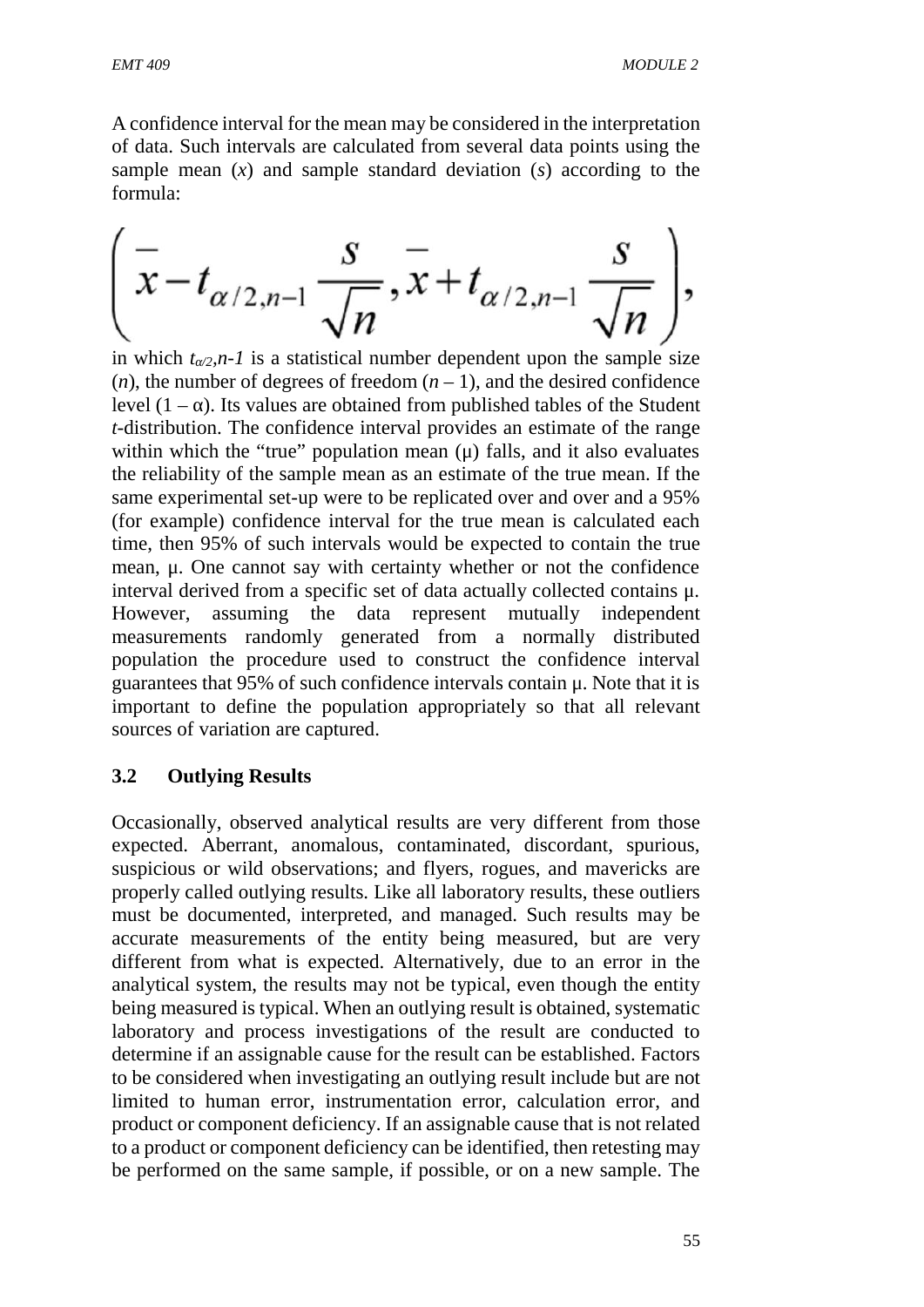precision and accuracy of the method, the reference standard, process trends, and the specification limits should all be examined. Data may be invalidated, based on this documented investigation, and eliminated from subsequent calculations.

If no documentable, assignable cause for the outlying laboratory result is found, the result may be tested, as part of the overall investigation, to determine whether it is an outlier.

However, careful consideration is warranted when using these tests. Two types of errors may occur with outlier tests: (a) labeling observations as outliers when they really are not; and (b) failing to identify outliers when they truly exist. Any judgment about the acceptability of data in which outliers are observed requires careful interpretation.

"Outlier labeling" is informal recognition of suspicious laboratory values that should be further investigated with more formal methods. The selection of the correct outlier identification technique often depends on the initial recognition of the number and location of the values.

Outlier labeling is most often done visually with graphical techniques. "Outlier identification" is the use of statistical significance tests to confirm that the values are inconsistent with the known or assumed statistical model. Several tests exist for detecting outliers and these include Extreme Studentized Deviate (ESD) Test, Dixon's Test, and Hampel's Rule.

#### **3.3 Comparison of Analytical Methods**

It is often necessary to compare two methods to determine if their average results or their variabilities differ by an amount that is deemed important. The goal of a method comparison experiment is to generate adequate data to evaluate the equivalency of the two methods over a range of concentrations. Some of the considerations to be made when performing such comparisons are discussed in this section.

#### **3.3.1 Precision**

Precision is the degree of agreement among individual test results when the analytical method is applied repeatedly to a homogeneous sample. For an alternative method to be considered to have "comparable" precision to that of a current method, its precision must not be worse than that of the current method by an amount deemed important. A decrease in precision (or increase in variability) can lead to an increase in the number of results expected to fail required specifications. On the other hand, an alternative method providing improved precision is acceptable.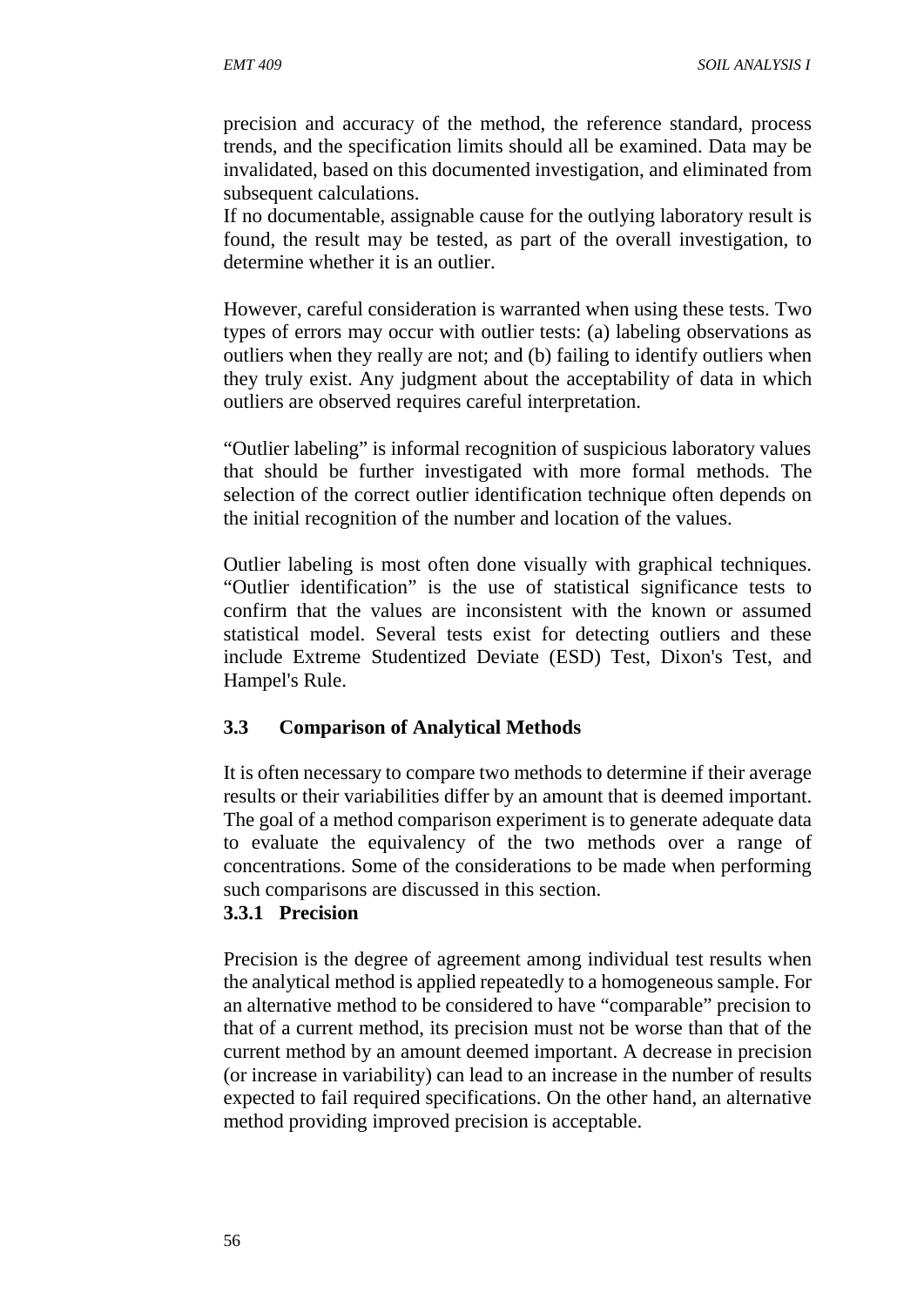One way of comparing the precision of two methods is by estimating the variance for each method (the sample variance, *s*2, is the square of the sample standard deviation) and calculating a one-sided upper confidence interval for the ratio of (true) variances, where the ratio is defined as the variance of the alternative method to that of the current method. The one sided upper confidence limit should be compared to an upper limit deemed acceptable, *a priori,* by the analytical laboratory. If the one-sided upper confidence limit is less than this upper acceptable limit, then the precision of the alternative method is considered acceptable in the sense that the use of the alternative method will not lead to an important loss in precision.

Note that if the one-sided upper confidence limit is less than one, then the alternative method has been shown to have improved precision relative to the current method.

The confidence interval method just described is preferred to applying the two-sample *F*-test to test the statistical significance of the ratio of variances. To perform the two-sample *F*-test, the calculated ratio of sample variances would be compared to a critical value based on tabulated values of the *F* distribution for the desired level of confidence and the number of degrees of freedom for each variance. Tables providing *F* values are available in most standard statistical textbooks. If the calculated ratio exceeds this critical value, a statistically significant difference in precision is said to exist between the two methods. However, if the calculated ratio is less than the critical value, this does not prove that the methods have the same or equivalent level of precision; but rather that there was not enough evidence to prove that a statistically significant difference did, in fact, exist.

## **3.3.1 Accuracy**

Comparison of the accuracy of methods provides information useful in determining if the new method is equivalent, on the average, to the current method. A simple method for making this comparison is by calculating a confidence interval for the difference in true means, where the difference is estimated by the sample mean of the alternative method minus that of the current method.

The confidence interval should be compared to a lower and upper range deemed acceptable, *a priori,* by the laboratory. If the confidence interval falls entirely within this acceptable range, then the two methods can be considered equivalent, in the sense that the average difference between them is not of practical concern. The lower and upper limits of the confidence interval only show how large the true difference between the two methods may be, not whether this difference is considered tolerable.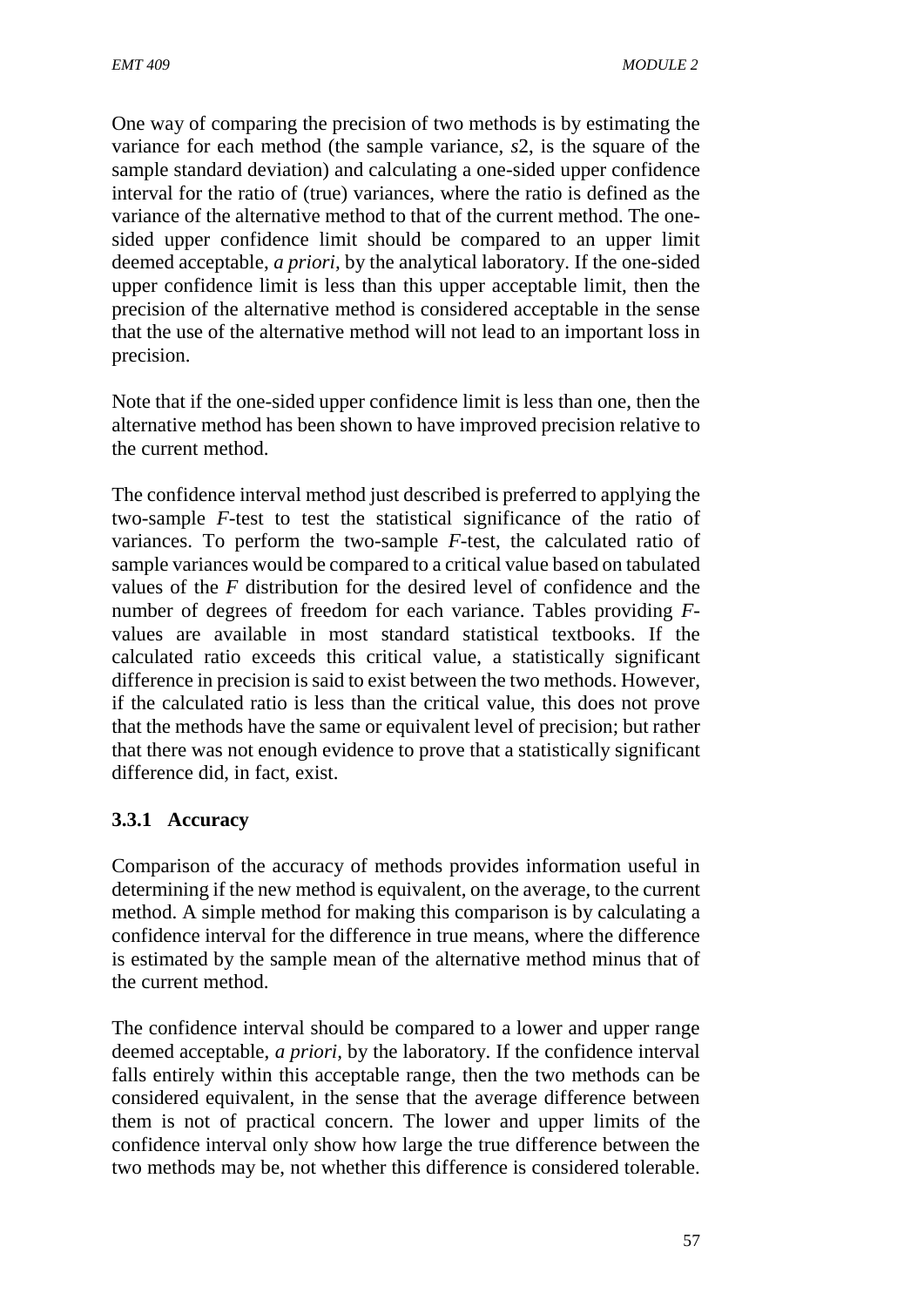Such an assessment can only be made within the appropriate scientific context.

The confidence interval method just described is preferred to the practice of applying a *t*-test to test the statistical significance of the difference in averages. One way to perform the *t*-test is to calculate the confidence interval and to examine whether or not it contains the value zero. The two methods have a statistically significant difference in averages if the confidence interval excludes zero. A statistically significant difference may not be large enough to have practical importance to the laboratory because it may have arisen as a result of highly precise data or a larger sample size. On the other hand, it is possible that no statistically significant difference is found, which happens when the confidence interval includes zero, and yet an important practical difference cannot be ruled out. This might occur, for example, if the data are highly variable or the sample size is too small. Thus, while the outcome of the *t*-test indicates whether or not a statistically significant difference has been observed, it is not informative with regard to the presence or absence of a difference of practical importance.

## **3.4 Determination of Sample Size**

Sample size determination is based on the comparison of the accuracy and precision of the two methods and is similar to that for testing hypotheses about average differences in the former case and variance ratios in the latter case, but the meaning of some of the input is different. The first component to be specified is, the largest acceptable difference between the two methods that, if achieved, still leads to the conclusion of equivalence. That is, if the two methods differ by no more than steps are considered acceptably similar. The comparison can be two-sided as just expressed, considering a difference of in either direction, as would be used when comparing means. Alternatively, it can be one-sided as in the case of comparing variances where a decrease in variability is acceptable and equivalency is concluded if the ratio of the variances (new/current, as a proportion) is not more than  $1.0 +$ . A researcher will need to state based on knowledge of the current method and/or its use, or it may be calculated. One consideration, when there are specifications to satisfy, is that the new method should not differ by so much from the current method as to risk generating out-of-specification results. One then chooses have a low likelihood of this happening by, for example, comparing the distribution of data for the current method to the specification limits. This could be done graphically or by using a tolerance interval*.*

In general, the choice for must depend on the scientific requirements of the laboratory.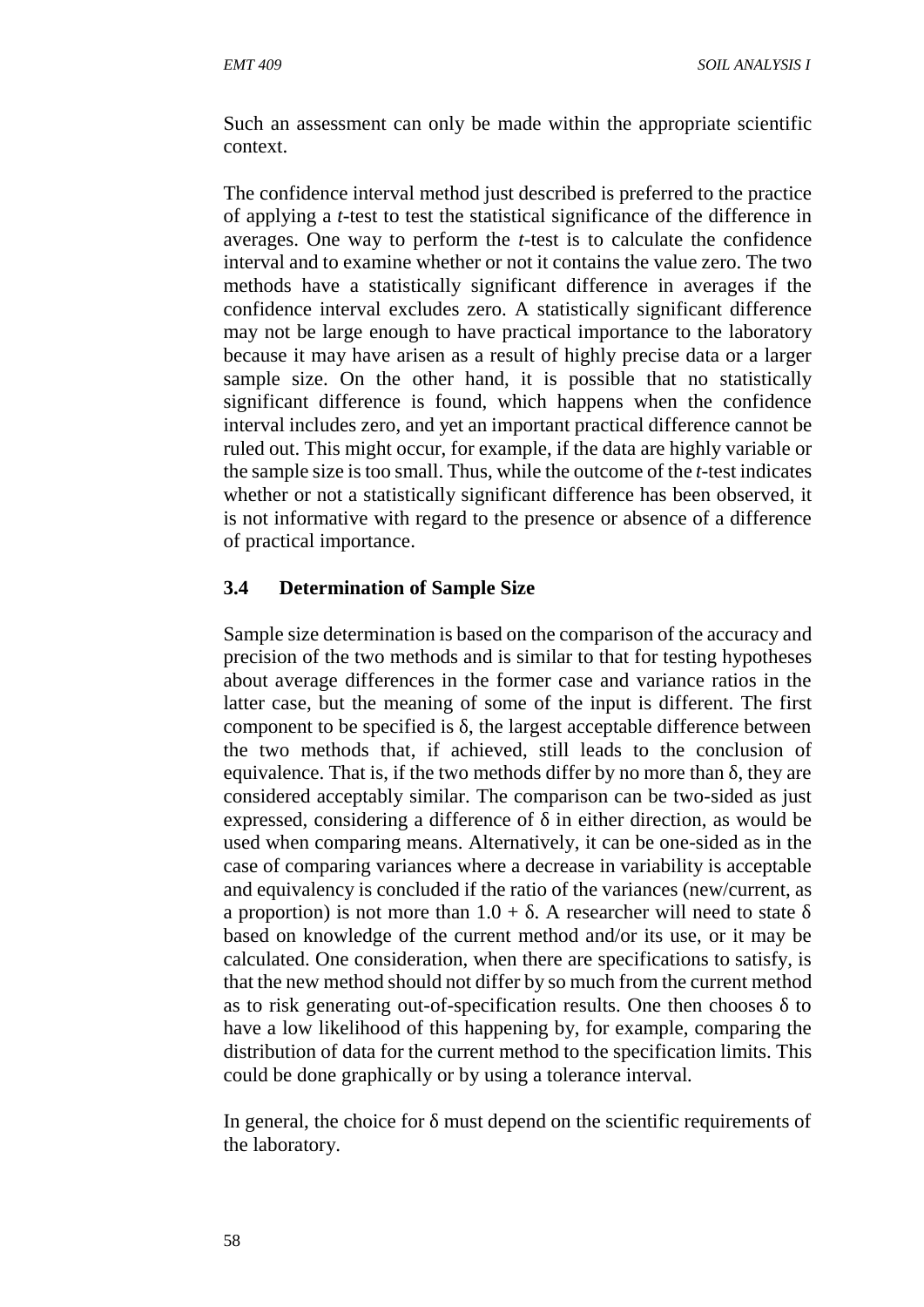The next two components relate to the probability of error. The data could lead to a conclusion of similarity when the methods are unacceptably different (as defined by ). This is called a false positive or Type I error. The error could also be in the other direction; that is, the methods could be similar, but the data do not permit that conclusion. This is a false negative or Type II error. With statistical methods, it is not possible to completely eliminate the possibility of either error. However, by choosing the sample size appropriately, the probability of each of these errors can be made acceptably small. The acceptable maximum probability of a Type I error is commonly denoted as and is commonly taken as 5%, but may be chosen differently. The desired maximum probability of a Type II error is commonly denoted by  $\theta$ . Often, is specified indirectly by choosing a desired level of  $1 - \dots$ , which is called the "power" of the test. In the context of equivalency testing, power is the probability of correctly concluding that two methods are equivalent. Power is commonly taken to be 80% or 90% (corresponding to a of 20% or 10%), though other values may be chosen. The protocol for the experiment should specify  $\lambda$ , and power. The sample size will depend on all of these components.

## **4.0 CONCLUSION**

Analytical data can be evaluated using statistical methods and such methods include the use of mean, median, standard deviation, relative standard deviation, percent relative standard deviation, variance etc.

## **5.0 SUMMARY**

In this unit, we have learnt that:

- the use of statistical measures must be tempered with good judgment, especially with regard to representative sampling
- there may be instances when one might consider the use of averaging because the variability associated with an average value is always reduced as compared to the variability in the individual measurements
- all measurements are, at best, estimates of the actual ("true" or "accepted") value for they contain random variability.

## **6.0 TUTOR-MARKED ASSIGNMENT**

1. The following masses were recorded for 12 different quarters in a particular country (all given in grams):

| 5.683 | 5.549 | 5.548 | 5.552 |  |
|-------|-------|-------|-------|--|
| 5.620 | 5.536 | 5.539 | 5.684 |  |
| 5.551 | 5.552 | 5.554 | 5.632 |  |